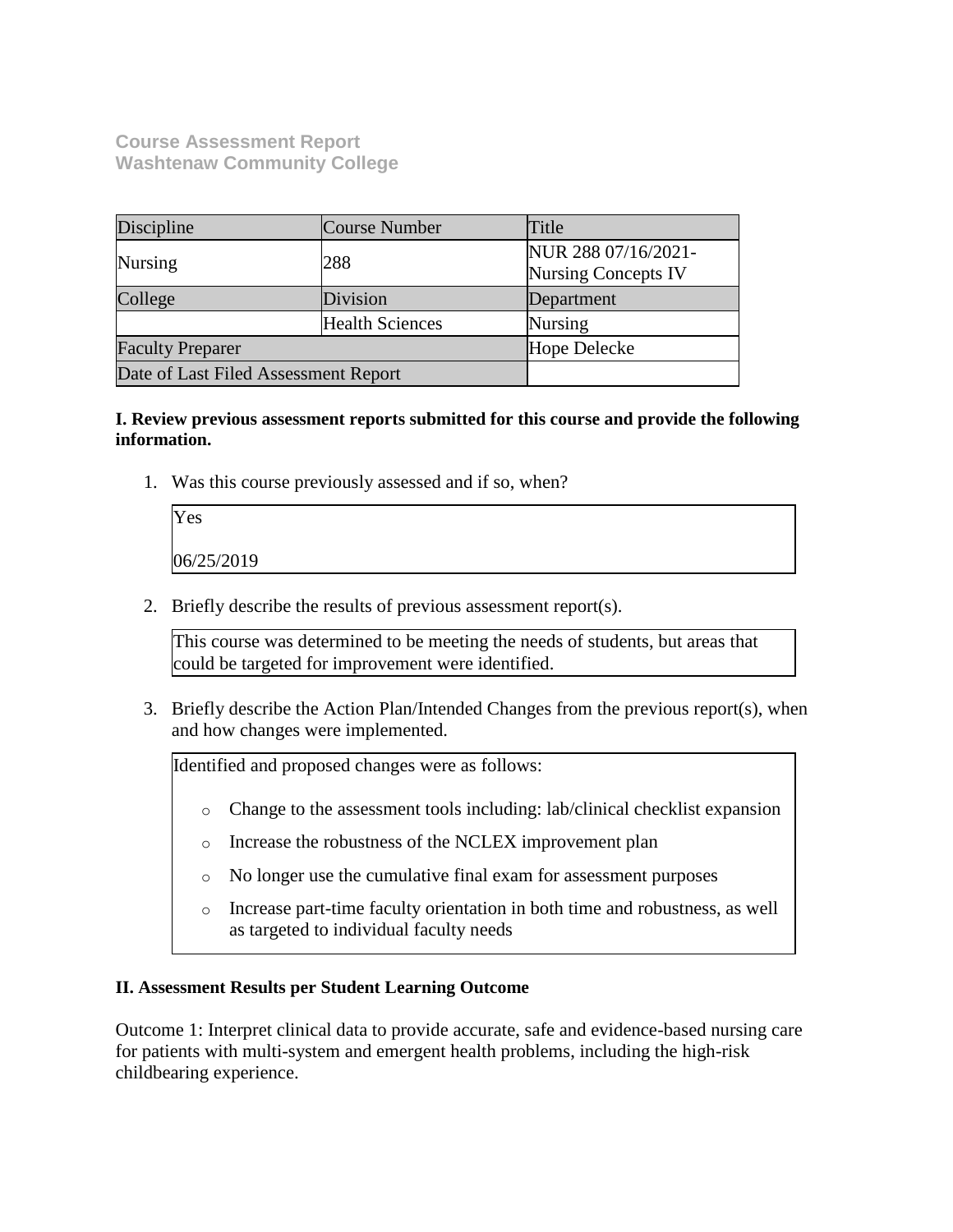- Assessment Plan
	- o Assessment Tool: Final clinical evaluation
	- o Assessment Date: Winter 2022
	- o Course section(s)/other population: All
	- o Number students to be assessed: All
	- o How the assessment will be scored: Departmentally-developed rubric
	- o Standard of success to be used for this assessment: 80% of students will pass on their final clinical evaluation
	- o Who will score and analyze the data: Course coordinators will analyze the data
- 1. Indicate the Semester(s) and year(s) assessment data were collected for this report.

| Fall (indicate years below) below) | Winter (indicate years) | SP/SU (indicate years)<br>below) |
|------------------------------------|-------------------------|----------------------------------|
| 2020                               | 2021                    |                                  |

| # of students enrolled | # of students assessed |
|------------------------|------------------------|
| 369                    | 123                    |

3. If the number of students assessed differs from the number of students enrolled, please explain why all enrolled students were not assessed, e.g. absence, withdrawal, or did not complete activity.

Due to CurricUNET issues, the nursing courses display with a combined enrollment for the lecture, lab and clinical sections. All 123 students were assessed.

This report will address the NUR 288 cohorts of Fall 2020 and Winter 2021, when the nursing department transitioned to an entirely online format for lecture and lab (clinical was in-person during this time).

4. Describe how students from all populations (day students on campus, DL, MM, evening, extension center sites, etc.) were included in the assessment based on your selection criteria.

This report will address the NUR 288 cohorts of Fall 2020 and Winter 2021, when the nursing department transitioned to an entirely online format for lecture and lab (clinical was in-person during this time.) The clinical portion was held offcampus in various clinical settings throughout the community.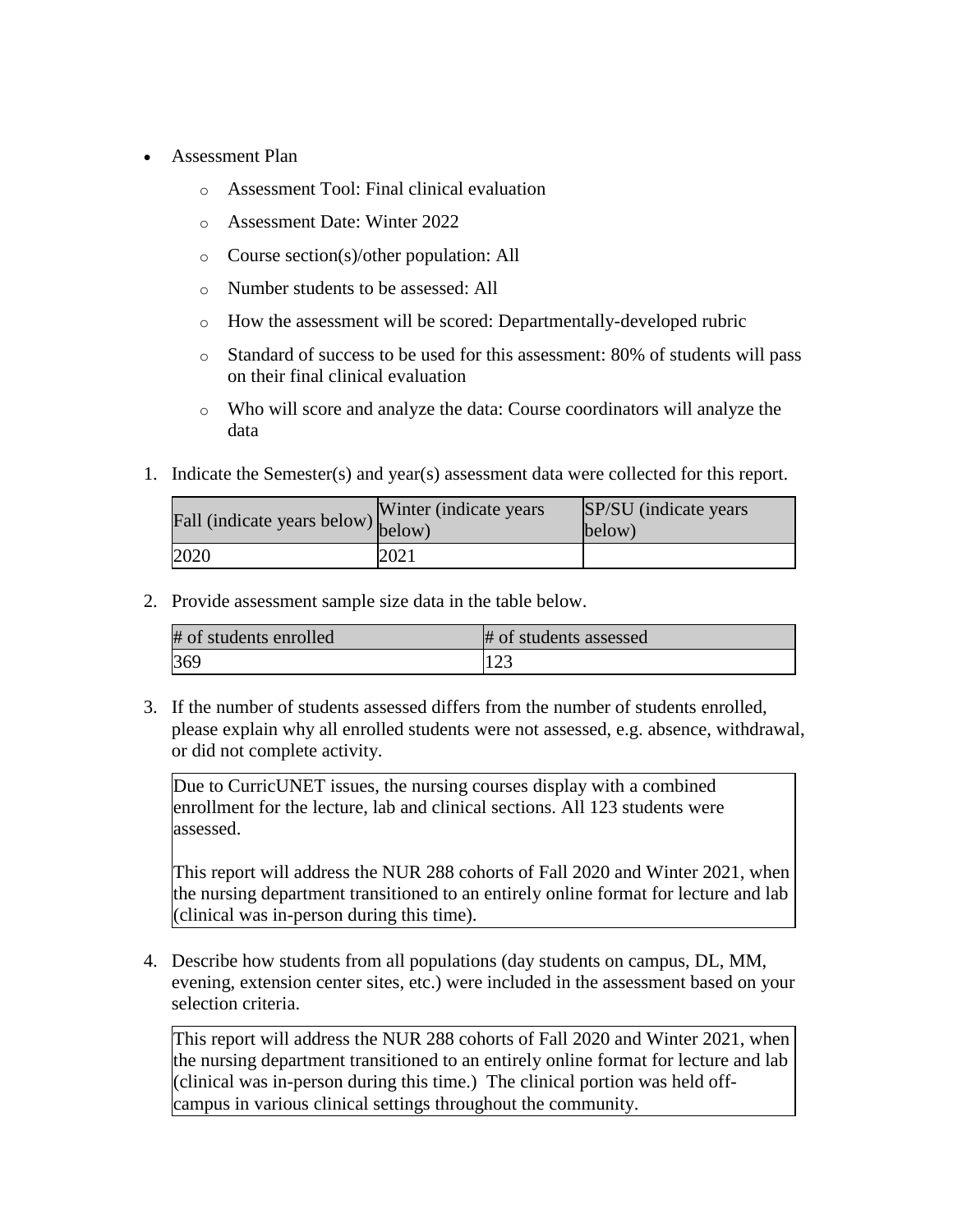5. Describe the process used to assess this outcome. Include a brief description of this tool and how it was scored.

Students were evaluated by clinical faculty at the clinical setting. Faculty used a 'clinical evaluation tool' rubric based on Quality and Safety Education in Nursing (QSEN) standards which is used throughout the nursing program.

6. Briefly describe assessment results based on data collected for this outcome and tool during the course assessment. Discuss the extent to which students achieved this learning outcome and indicate whether the standard of success was met for this outcome and tool.

Met Standard of Success: Yes 100% of students passed their Final Clinical Evaluation in both semesters.

7. Based on your interpretation of the assessment results, describe the areas of strength in student achievement of this learning outcome.

100% of students evaluated met the standard of success for this outcome using the final clinical evaluation tool. We were not able to utilize the skills evaluation checklists due to the constraints put forth by the COVID-19 pandemic.

8. Based on your analysis of student performance, discuss the areas in which student achievement of this learning outcome could be improved. If student met standard of success, you may wish to identify your plans for continuous improvement.

The tool itself undergoes continuous improvement with the goal of demonstrating continued evaluation of students to show the quality of student learning for this SLO. Goals also include increased convenience and ease of use for faculty and students. Evaluating skills using the skills checklist will resume starting in Fall 2021, as NUR 288 will likely be back on campus and be able to assess hands-on skills in a lab environment.

Outcome 1: Interpret clinical data to provide accurate, safe and evidence-based nursing care for patients with multi-system and emergent health problems, including the high-risk childbearing experience.

- Assessment Plan
	- o Assessment Tool: Simulation/lab skills checklist
	- o Assessment Date: Winter 2022
	- o Course section(s)/other population: All
	- o Number students to be assessed: All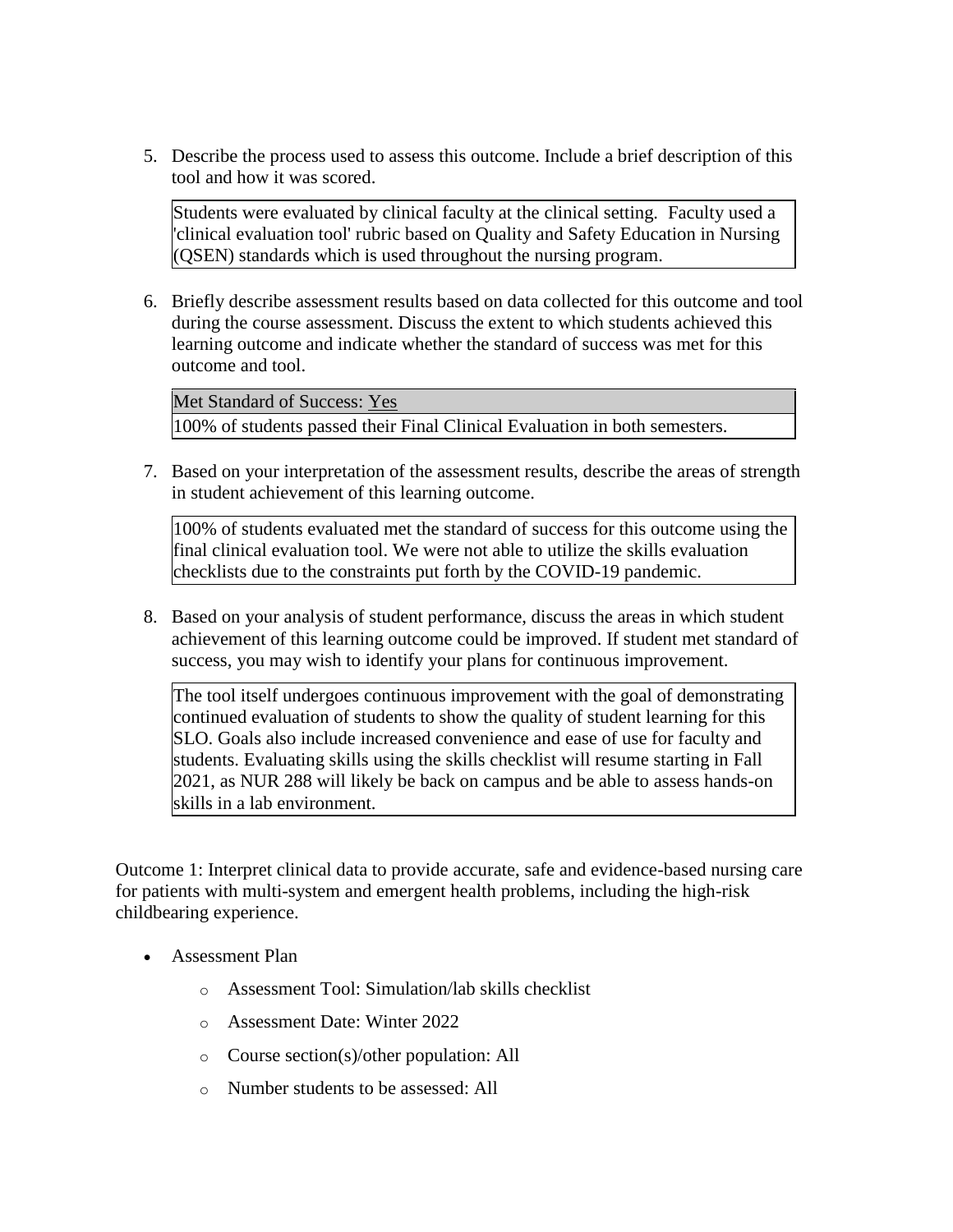- o How the assessment will be scored: Departmentally-developed rubric
- o Standard of success to be used for this assessment: 80% of all students will pass all skills on their first attempt
- o Who will score and analyze the data: Course coordinators will analyze the data
- 1. Indicate the Semester(s) and year(s) assessment data were collected for this report.

| rall (indicate years below) below) | Winter (indicate years | SP/SU (indicate years)<br>below) |
|------------------------------------|------------------------|----------------------------------|
| 2020                               | 2021                   |                                  |

| # of students enrolled | # of students assessed |
|------------------------|------------------------|
| 369                    |                        |

3. If the number of students assessed differs from the number of students enrolled, please explain why all enrolled students were not assessed, e.g. absence, withdrawal, or did not complete activity.

Due to CurricUNET issues, the nursing courses display with a combined enrollment for the lecture, lab and clinical sections. All 123 students were assessed.

This report will address the NUR 288 cohorts of Fall 2020 and Winter 2021, when the nursing department transitioned to an entirely online format for lecture and lab (clinical was in-person during this time).

4. Describe how students from all populations (day students on campus, DL, MM, evening, extension center sites, etc.) were included in the assessment based on your selection criteria.

This report will address the NUR 288 cohorts of Fall 2020 and Winter 2021, when the nursing department transitioned to an entirely online format for lecture and lab (clinical was in-person during this time).

5. Describe the process used to assess this outcome. Include a brief description of this tool and how it was scored.

The lab/skills checklist is a published tool from Pearson, which is the provider of the NUR 288 textbook. Similar lists are used throughout the program to provide skills competency.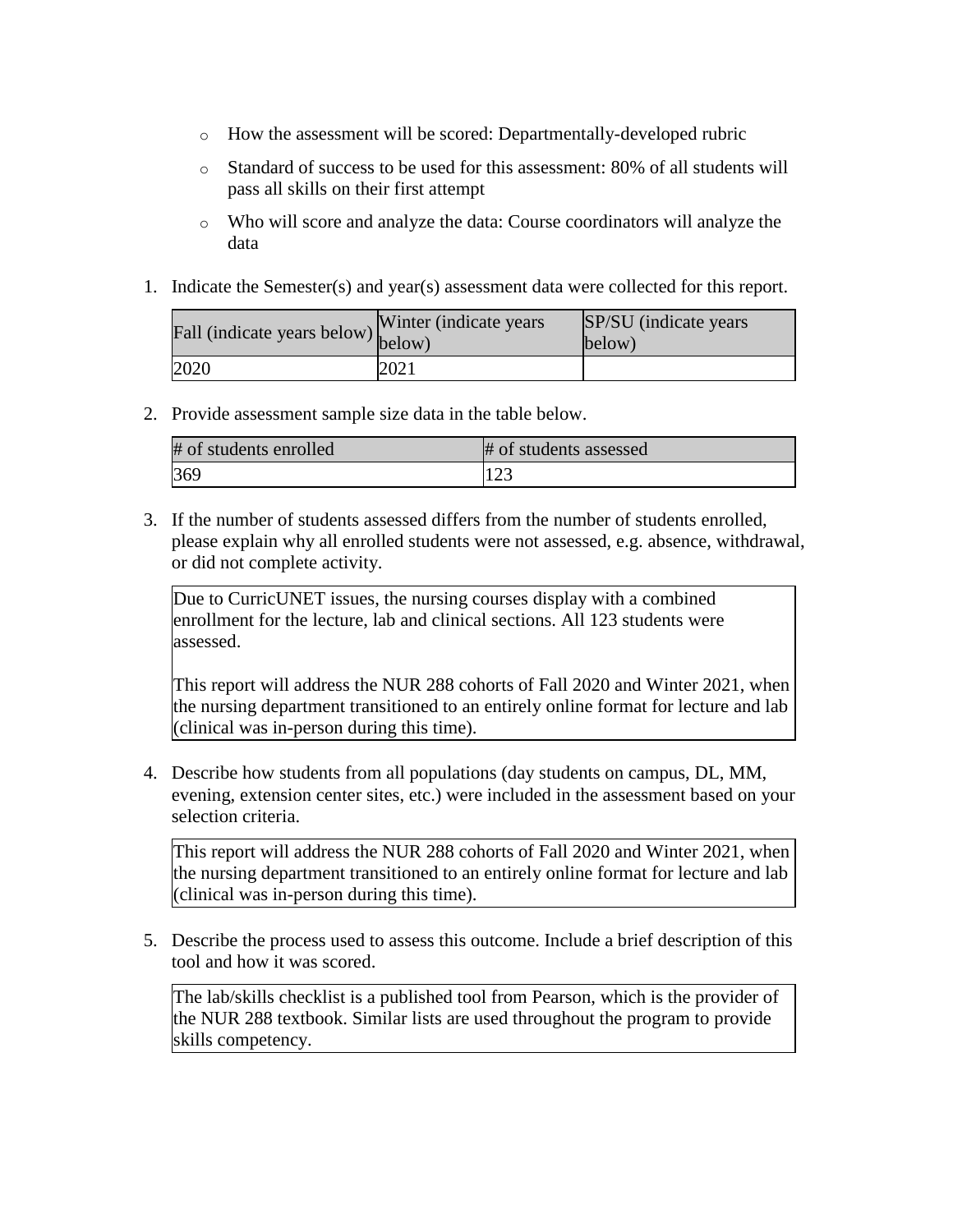6. Briefly describe assessment results based on data collected for this outcome and tool during the course assessment. Discuss the extent to which students achieved this learning outcome and indicate whether the standard of success was met for this outcome and tool.

#### Met Standard of Success: No

During online labs, we were not able to use this tool as it is intended. We did revise the tool to measure what could be measured in an online format. We used videos and role-playing discussion to provide didactic content for students, but we were not able to evaluate them during hands-on practice due to COVID-19 restrictions and the online format. We were able to assess the cognitive and affective learning domain of the presented didactic content, and encouraged students to seek clinical experience to obtain competency in skill performance and psychomotor domain.

7. Based on your interpretation of the assessment results, describe the areas of strength in student achievement of this learning outcome.

100% of students evaluated met the standard of success for this outcome using the final clinical evaluation tool. We were not able to utilize the skills evaluation checklists due to the constraints put forth by the COVID-19 pandemic.

8. Based on your analysis of student performance, discuss the areas in which student achievement of this learning outcome could be improved. If student met standard of success, you may wish to identify your plans for continuous improvement.

The tool itself undergoes continuous improvement with the goal of demonstrating continued evaluation of students to show the quality of student learning for this SLO. Goals also include increased convenience and ease of use for faculty and students. Evaluating skills using the skills checklist will resume starting in Fall 2021, as NUR 288 will likely be back on campus and be able to assess hands-on skills in a lab environment.

Outcome 2: Analyze the outcome of nursing interventions and modify, if needed, the plan of care to ensure safe nursing practice.

- Assessment Plan
	- o Assessment Tool: Final clinical evaluation
	- o Assessment Date: Winter 2022
	- o Course section(s)/other population: All
	- o Number students to be assessed: All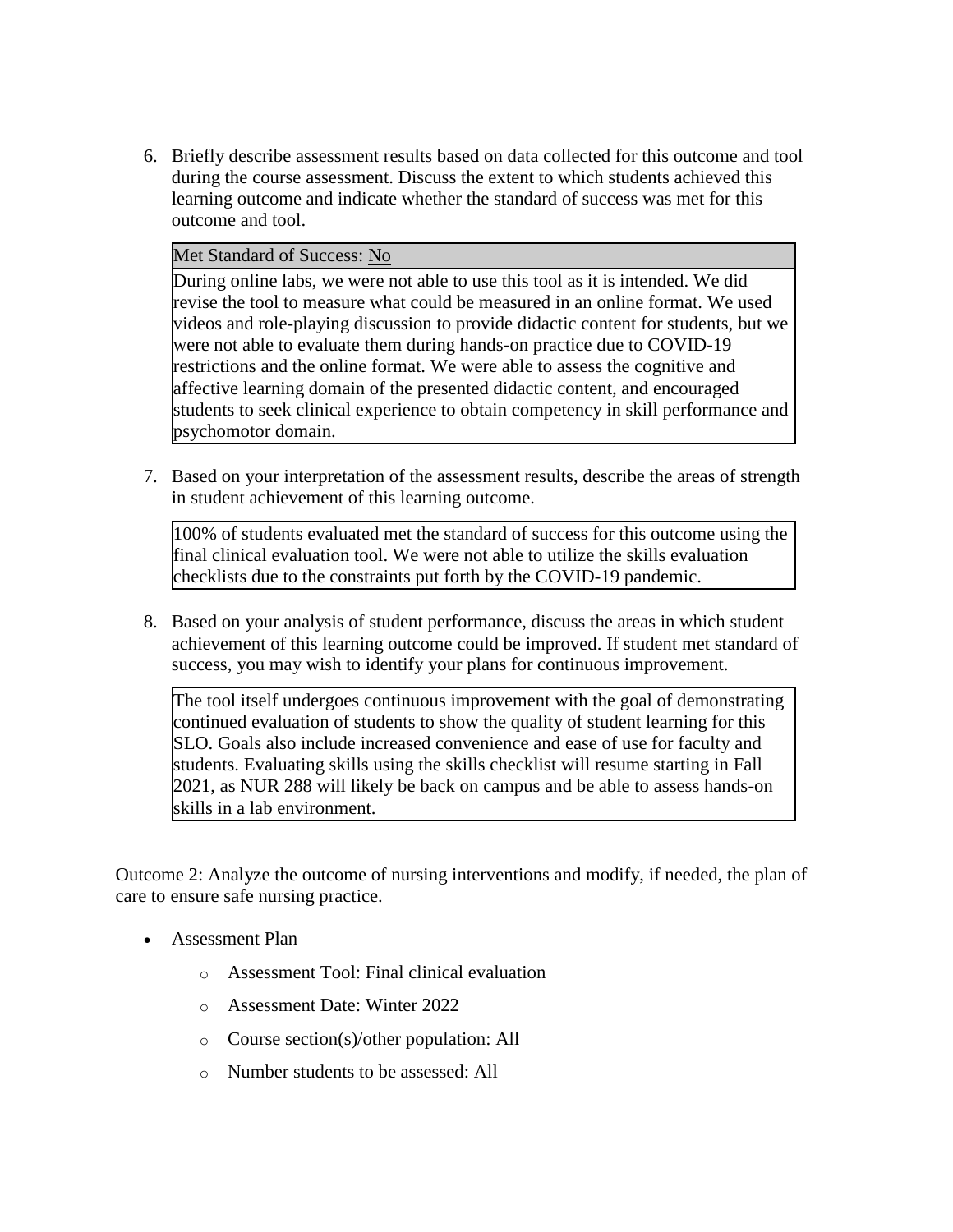- o How the assessment will be scored: Departmentally-developed rubric
- o Standard of success to be used for this assessment: 80% of students will pass on their final clinical evaluation (Pass/Fail scale)
- o Who will score and analyze the data: Course coordinators will analyze the data
- 1. Indicate the Semester(s) and year(s) assessment data were collected for this report.

| rall (indicate years below) below) | Winter (indicate years | SP/SU (indicate years)<br>below) |
|------------------------------------|------------------------|----------------------------------|
| 2020                               | 2021                   |                                  |

| # of students enrolled | # of students assessed |
|------------------------|------------------------|
| 369                    | $1 \cap$<br>12J        |

3. If the number of students assessed differs from the number of students enrolled, please explain why all enrolled students were not assessed, e.g. absence, withdrawal, or did not complete activity.

Due to CurricUNET issues, the nursing courses display with a combined enrollment for the lecture, lab and clinical sections. All 123 students were assessed.

This report will address the NUR 288 cohorts of Fall 2020 and Winter 2021, when the nursing department transitioned to an entirely online format for lecture and lab (clinical was in-person during this time).

4. Describe how students from all populations (day students on campus, DL, MM, evening, extension center sites, etc.) were included in the assessment based on your selection criteria.

This report will address the NUR 288 cohorts of Fall 2020 and Winter 2021, when the nursing department transitioned to an entirely online format for lecture and lab (clinical was in-person during this time). The clinical portion was held off-campus in various clinical settings throughout the community.

5. Describe the process used to assess this outcome. Include a brief description of this tool and how it was scored.

Students were evaluated by clinical faculty at the clinical setting. Faculty used a 'clinical evaluation tool' rubric based on Quality and Safety Education in Nursing (QSEN) standards which is used throughout the nursing program.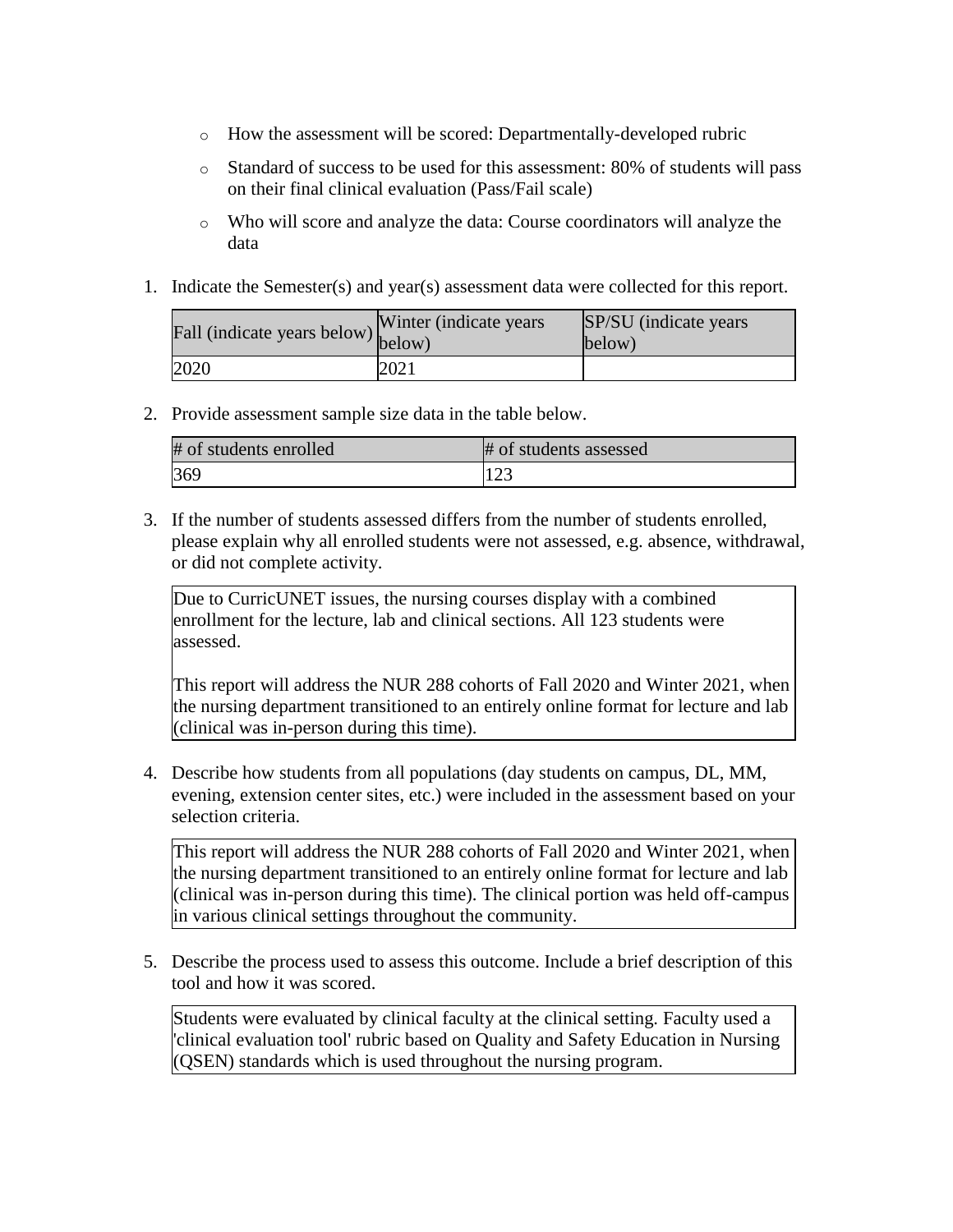6. Briefly describe assessment results based on data collected for this outcome and tool during the course assessment. Discuss the extent to which students achieved this learning outcome and indicate whether the standard of success was met for this outcome and tool.

Met Standard of Success: Yes 100% of students passed their Final Clinical Evaluation in both semesters.

7. Based on your interpretation of the assessment results, describe the areas of strength in student achievement of this learning outcome.

100% of students evaluated met the standard of success for this outcome using the final clinical evaluation tool. We were not able to utilize the skills evaluation checklists due to the constraints put forth by the COVID-19 pandemic.

8. Based on your analysis of student performance, discuss the areas in which student achievement of this learning outcome could be improved. If student met standard of success, you may wish to identify your plans for continuous improvement.

The tool itself undergoes continuous improvement with the goal of demonstrating continued evaluation of students to show the quality of student learning for this SLO. Goals also include increased convenience and ease of use for faculty and students. Evaluating skills using the skills checklist will resume starting Fall 2021, as NUR 288 will likely be back on campus and be able to assess hands-on skills in a lab environment.

Outcome 2: Analyze the outcome of nursing interventions and modify, if needed, the plan of care to ensure safe nursing practice.

- Assessment Plan
	- o Assessment Tool: Simulation, lab and/or clinical skills checklist
	- o Assessment Date: Winter 2022
	- o Course section(s)/other population: All
	- o Number students to be assessed: All
	- o How the assessment will be scored: Departmentally-developed rubric
	- o Standard of success to be used for this assessment: 80% of students will pass all skills on their first attempt
	- o Who will score and analyze the data: Course coordinators will analyze the data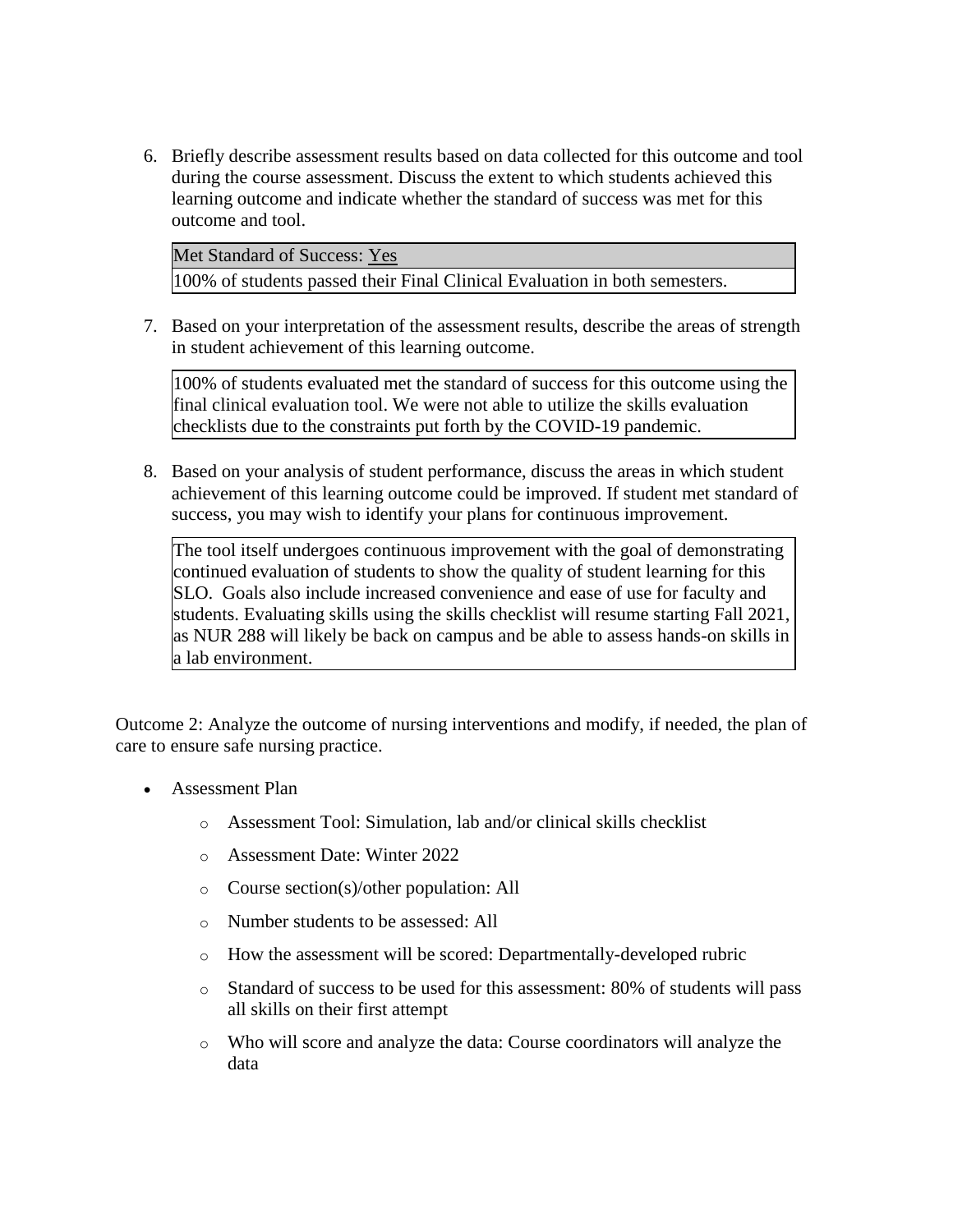1. Indicate the Semester(s) and year(s) assessment data were collected for this report.

| rall (indicate years below) below) | Winter (indicate years) | SP/SU (indicate years)<br>below) |
|------------------------------------|-------------------------|----------------------------------|
| 2020                               | 2021                    |                                  |

2. Provide assessment sample size data in the table below.

| # of students enrolled | # of students assessed   |
|------------------------|--------------------------|
| 369                    | $1 \cap$<br>$\mathbf{L}$ |

3. If the number of students assessed differs from the number of students enrolled, please explain why all enrolled students were not assessed, e.g. absence, withdrawal, or did not complete activity.

Due to CurricUNET issues, the nursing courses display with a combined enrollment for the lecture, lab and clinical sections. All 123 students were assessed.

This report will address the NUR 288 cohorts of Fall 2020 and Winter 2021, when the nursing department transitioned to an entirely online format for lecture and lab (clinical was in-person during this time).

4. Describe how students from all populations (day students on campus, DL, MM, evening, extension center sites, etc.) were included in the assessment based on your selection criteria.

This report will address the NUR 288 cohorts of Fall 2020 and Winter 2021, when the nursing department transitioned to an entirely online format for lecture and lab (clinical was in-person during this time).

5. Describe the process used to assess this outcome. Include a brief description of this tool and how it was scored.

The lab/skills checklist is a published tool from Pearson, which is the provider of the NUR 288 textbook. Similar lists are used throughout the program to provide skills competency.

6. Briefly describe assessment results based on data collected for this outcome and tool during the course assessment. Discuss the extent to which students achieved this learning outcome and indicate whether the standard of success was met for this outcome and tool.

## Met Standard of Success: No

During online labs, we were not able to use this tool as it is intended. We did update the tool to measure what could be measured in an online format. We used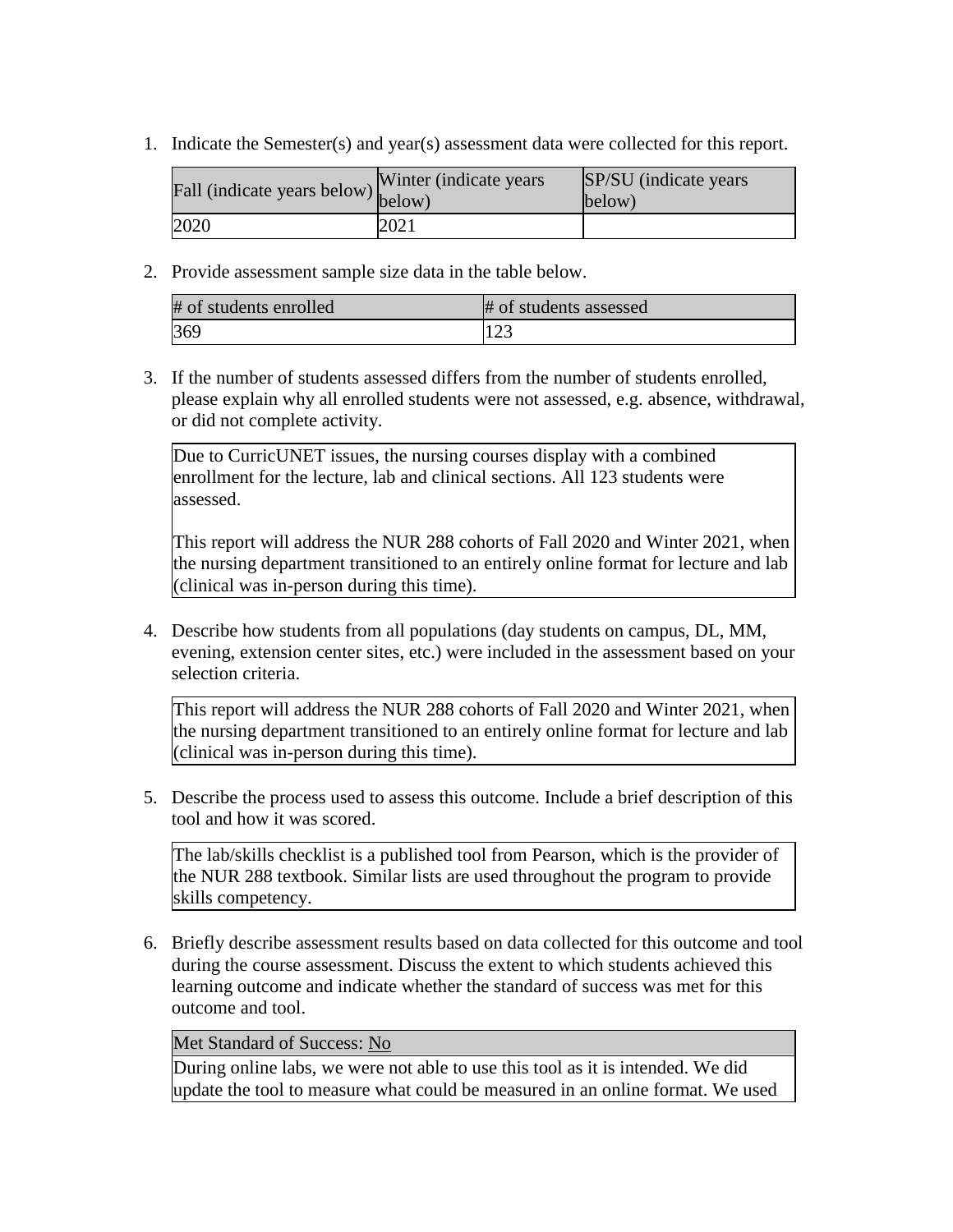videos and role-playing discussion to provide didactic content for students, but we were not able to evaluate them during hands-on practice due to COVID-19 restrictions and the online format. We were able to assess the cognitive and affective learning domain of the presented didactic content, and encouraged students to seek clinical experience to obtain competency in skill performance and psychomotor domain.

7. Based on your interpretation of the assessment results, describe the areas of strength in student achievement of this learning outcome.

100% of students evaluated met the standard of success for this outcome using the final clinical evaluation tool. We were not able to utilize the skills evaluation checklists due to the constraints put forth by the COVID-19 pandemic.

8. Based on your analysis of student performance, discuss the areas in which student achievement of this learning outcome could be improved. If student met standard of success, you may wish to identify your plans for continuous improvement.

The tool itself undergoes continuous improvement with the goal of demonstrating continued evaluation of students to show the quality of student learning for this SLO. Goals also include increased convenience and ease of use for faculty and students. Evaluating skills using the skills checklist will resume starting Fall 2021, as NUR 288 will likely be back on campus and be able to assess hands-on skills in a lab environment.

Outcome 3: Synthesize concepts learned via class, lab, and clinical experiences in order to demonstrate professional leadership and delegation qualities in preparation for the novice RN professional role.

- Assessment Plan
	- o Assessment Tool: Final clinical evaluation
	- o Assessment Date: Winter 2022
	- o Course section(s)/other population: All
	- o Number students to be assessed: All
	- o How the assessment will be scored: Departmentally-developed rubric
	- o Standard of success to be used for this assessment: 80% of students will pass on their final clinical evaluation
	- o Who will score and analyze the data: Course coordinators will analyze the data
- 1. Indicate the Semester(s) and year(s) assessment data were collected for this report.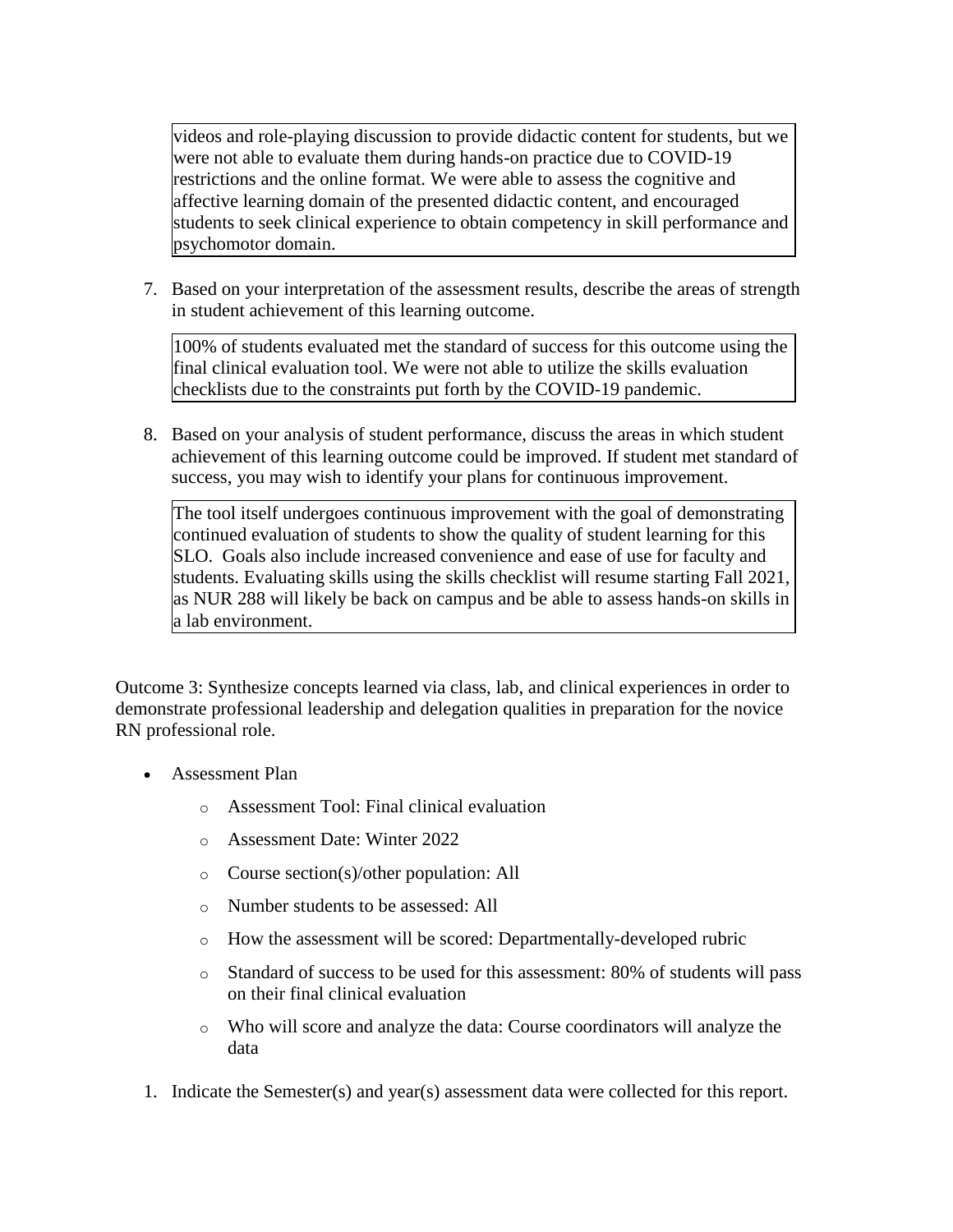| Fall (indicate years below) below) | Winter (indicate years) | SP/SU (indicate years)<br>below) |
|------------------------------------|-------------------------|----------------------------------|
| 2020                               | 2021                    |                                  |

| # of students enrolled | # of students assessed |
|------------------------|------------------------|
| 369                    | $1 \cap \Omega$        |

3. If the number of students assessed differs from the number of students enrolled, please explain why all enrolled students were not assessed, e.g. absence, withdrawal, or did not complete activity.

Due to CurricUNET issues, the nursing courses display with a combined enrollment for the lecture, lab and clinical sections. All 123 students were assessed.

This report will address the NUR 288 cohorts of Fall 2020 and Winter 2021, when the nursing department transitioned to an entirely online format for lecture and lab (clinical was in-person during this time).

4. Describe how students from all populations (day students on campus, DL, MM, evening, extension center sites, etc.) were included in the assessment based on your selection criteria.

This report will address the NUR 288 cohorts of Fall 2020 and Winter 2021, when the nursing department transitioned to an entirely online format for lecture and lab (clinical was in-person during this time). The clinical portion was held off-campus in various clinical settings throughout the community.

5. Describe the process used to assess this outcome. Include a brief description of this tool and how it was scored.

Students were evaluated by clinical faculty at the clinical setting. Faculty used a 'clinical evaluation tool' rubric based on Quality and Safety Education in Nursing (QSEN) standards which is used throughout the nursing program.

6. Briefly describe assessment results based on data collected for this outcome and tool during the course assessment. Discuss the extent to which students achieved this learning outcome and indicate whether the standard of success was met for this outcome and tool.

Met Standard of Success: Yes

100% of students passed their Final Clinical Evaluation in both semesters.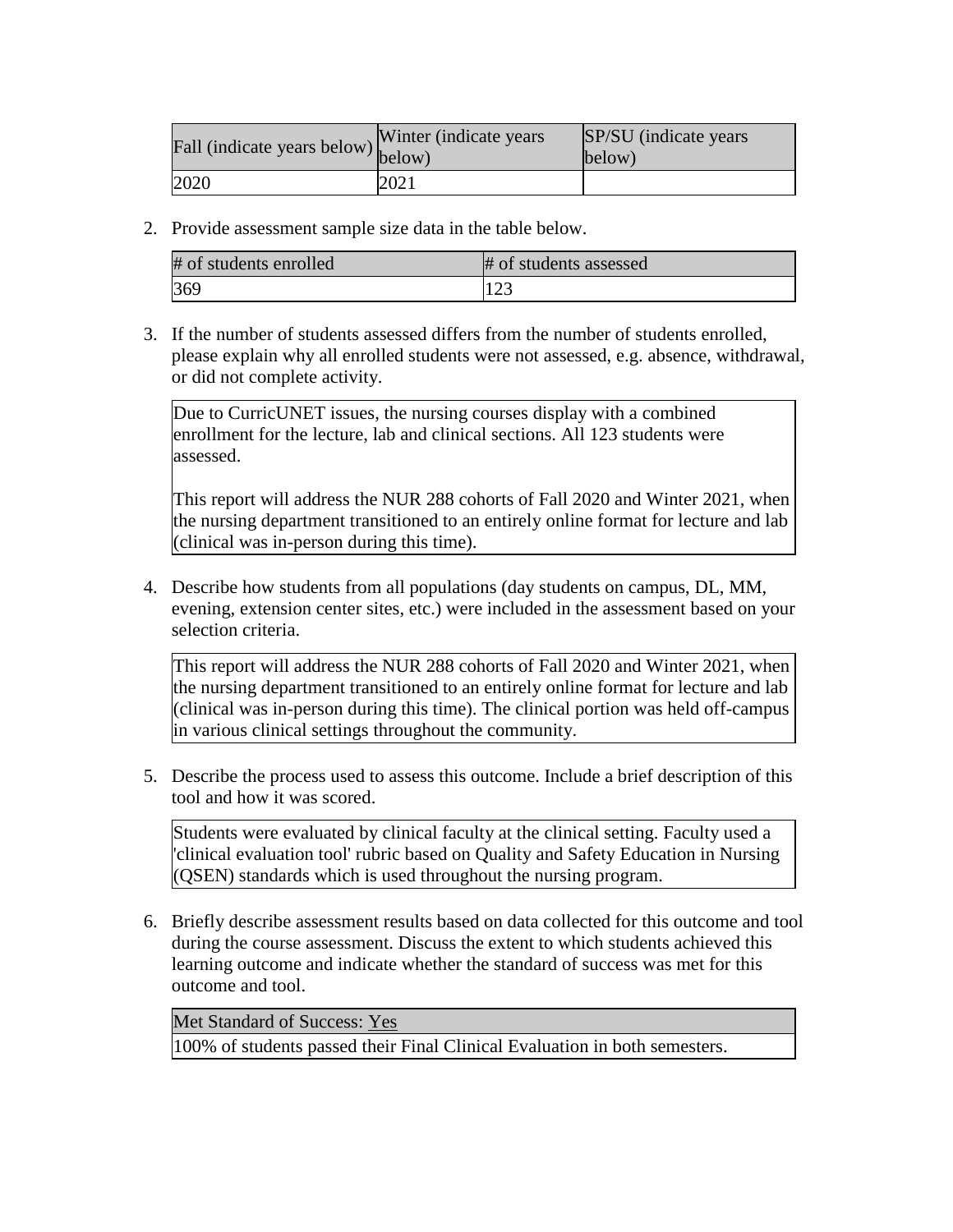7. Based on your interpretation of the assessment results, describe the areas of strength in student achievement of this learning outcome.

100% of students evaluated met the standard of success for this outcome using the final clinical evaluation tool. We were not able to utilize the skills evaluation checklists due to the constraints put forth by the COVID-19 pandemic.

8. Based on your analysis of student performance, discuss the areas in which student achievement of this learning outcome could be improved. If student met standard of success, you may wish to identify your plans for continuous improvement.

The tool itself undergoes continuous improvement with the goal of demonstrating continued evaluation of students to show the quality of student learning for this SLO. Goals also include increased convenience and ease of use for faculty and students. Evaluating skills using the skills checklists will resume starting Fall 2021, as NUR 288 will likely be back on campus and be able to assess hands-on skills in a lab environment.

Outcome 3: Synthesize concepts learned via class, lab, and clinical experiences in order to demonstrate professional leadership and delegation qualities in preparation for the novice RN professional role.

- Assessment Plan
	- o Assessment Tool: Analysis/tracking of simulation, laboratory or clinical skills check lists
	- o Assessment Date: Winter 2022
	- o Course section(s)/other population: All
	- o Number students to be assessed: All
	- o How the assessment will be scored: Departmentally-developed rubric
	- o Standard of success to be used for this assessment: 80% of students will pass all skills on their first attempt
	- o Who will score and analyze the data: Course coordinators will analyze the data
- 1. Indicate the Semester(s) and year(s) assessment data were collected for this report.

| rall (indicate years below) below) | Winter (indicate years) | SP/SU (indicate years)<br>below) |
|------------------------------------|-------------------------|----------------------------------|
| 2020                               | 2021                    |                                  |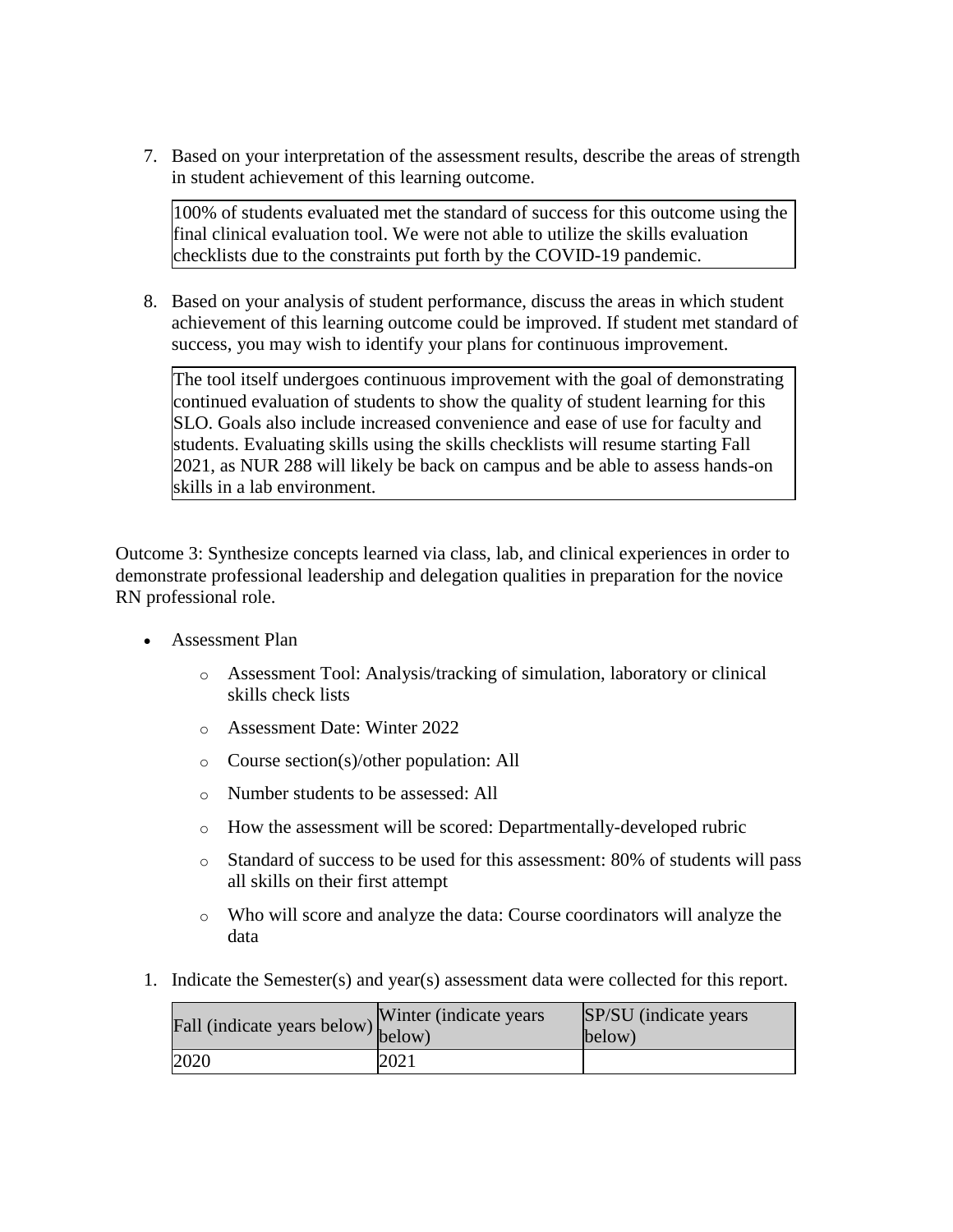| # of students enrolled | # of students assessed |
|------------------------|------------------------|
| 369                    | $L \sim 1$             |

3. If the number of students assessed differs from the number of students enrolled, please explain why all enrolled students were not assessed, e.g. absence, withdrawal, or did not complete activity.

Due to CurricUNET issues, the nursing courses display with a combined enrollment for the lecture, lab and clinical sections. All 123 students were assessed.

This report will address the NUR 288 cohorts of Fall 2020 and Winter 2021, when the nursing department transitioned to an entirely online format for lecture and lab (clinical was in-person during this time).

4. Describe how students from all populations (day students on campus, DL, MM, evening, extension center sites, etc.) were included in the assessment based on your selection criteria.

This report will address the NUR 288 cohorts of Fall 2020 and Winter 2021, when the nursing department transitioned to an entirely online format for lecture and lab (clinical was in-person during this time).

5. Describe the process used to assess this outcome. Include a brief description of this tool and how it was scored.

The lab/skills checklist is a published tool from Pearson, which is the provider of the NUR 288 textbook. Similar lists are used throughout the program to provide skills competency.

6. Briefly describe assessment results based on data collected for this outcome and tool during the course assessment. Discuss the extent to which students achieved this learning outcome and indicate whether the standard of success was met for this outcome and tool.

## Met Standard of Success: No

During online labs, we were not able to use this tool as it is intended. We did update the tool to measure what could be measured in an online format. We used videos and role-playing discussion to provide didactic content for students, but we were not able to evaluate them during hands-on practice due to COVID-19 restrictions and the online format. We were able to assess the cognitive and affective learning domain of the presented didactic content, and encouraged students to seek clinical experience to obtain competency in skill performance and psychomotor domain.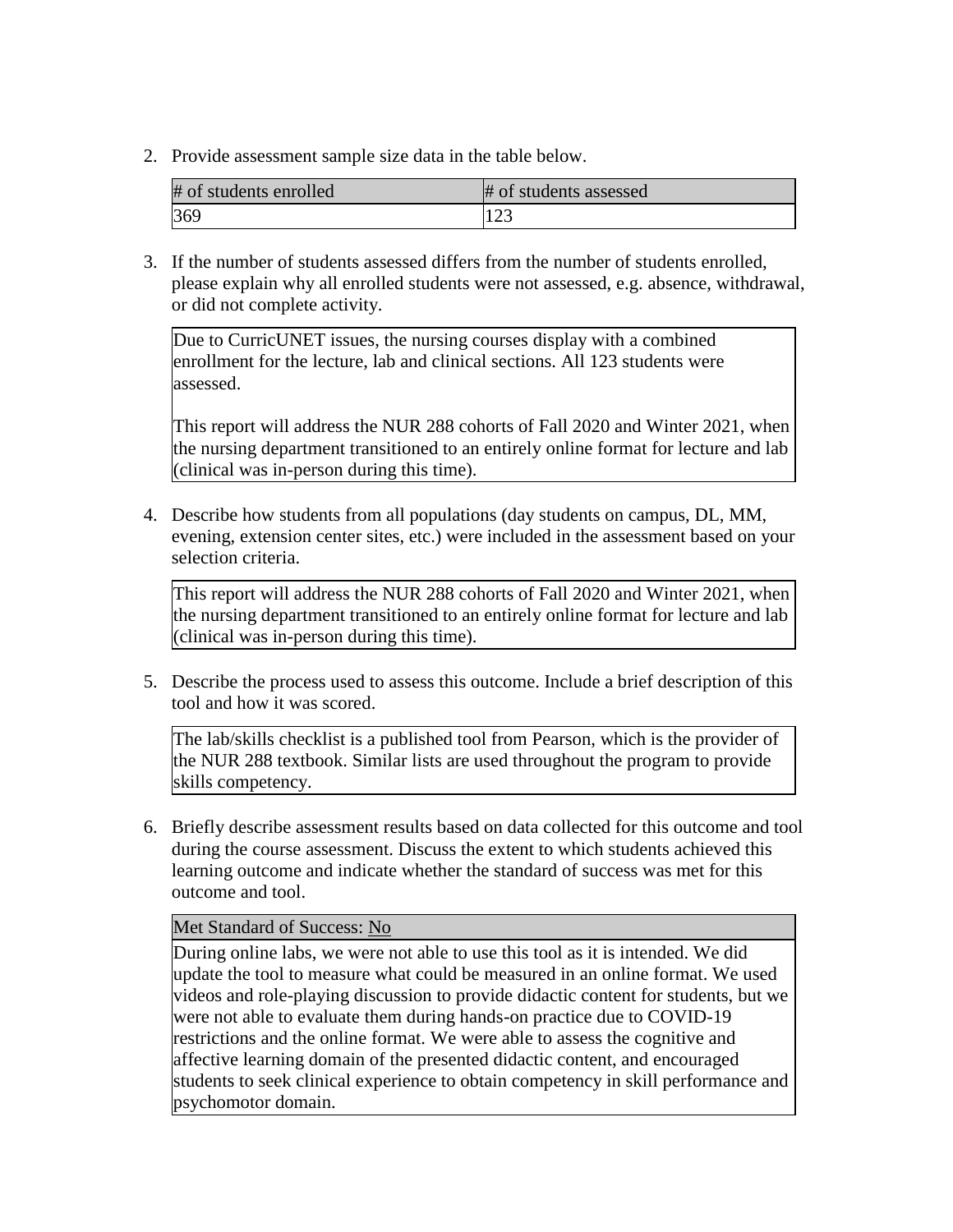7. Based on your interpretation of the assessment results, describe the areas of strength in student achievement of this learning outcome.

100% of students evaluated met the standard of success for this outcome using the final clinical evaluation tool. We were not able to utilize the skills evaluation checklists due to the constraints put forth by the COVID-19 pandemic.

8. Based on your analysis of student performance, discuss the areas in which student achievement of this learning outcome could be improved. If student met standard of success, you may wish to identify your plans for continuous improvement.

The tool itself undergoes continuous improvement with the goal of demonstrating continued evaluation of students to show the quality of student learning for this SLO. Goals also include increased convenience and ease of use for faculty and students. Evaluating skills using the skills checklists will resume starting Fall 2021, as NUR 288 will likely be back on campus and be able to assess hands-on skills in a lab environment.

Outcome 4: Collaborate with the clinical professional team at a patient care facility to identify a quality improvement initiative.

- Assessment Plan
	- o Assessment Tool: Final clinical evaluation
	- o Assessment Date: Winter 2022
	- o Course section(s)/other population: All
	- o Number students to be assessed: All
	- o How the assessment will be scored: Departmentally-developed rubric
	- o Standard of success to be used for this assessment: 80% of students will pass on their final clinical evaluation
	- o Who will score and analyze the data: Course coordinators will analyze the data
- 1. Indicate the Semester(s) and year(s) assessment data were collected for this report.

| Fall (indicate years below) below) | Winter (indicate years) | SP/SU (indicate years)<br>below) |
|------------------------------------|-------------------------|----------------------------------|
| 2020                               | 2021                    |                                  |

2. Provide assessment sample size data in the table below.

| # of students enrolled | # of students assessed |
|------------------------|------------------------|
|                        |                        |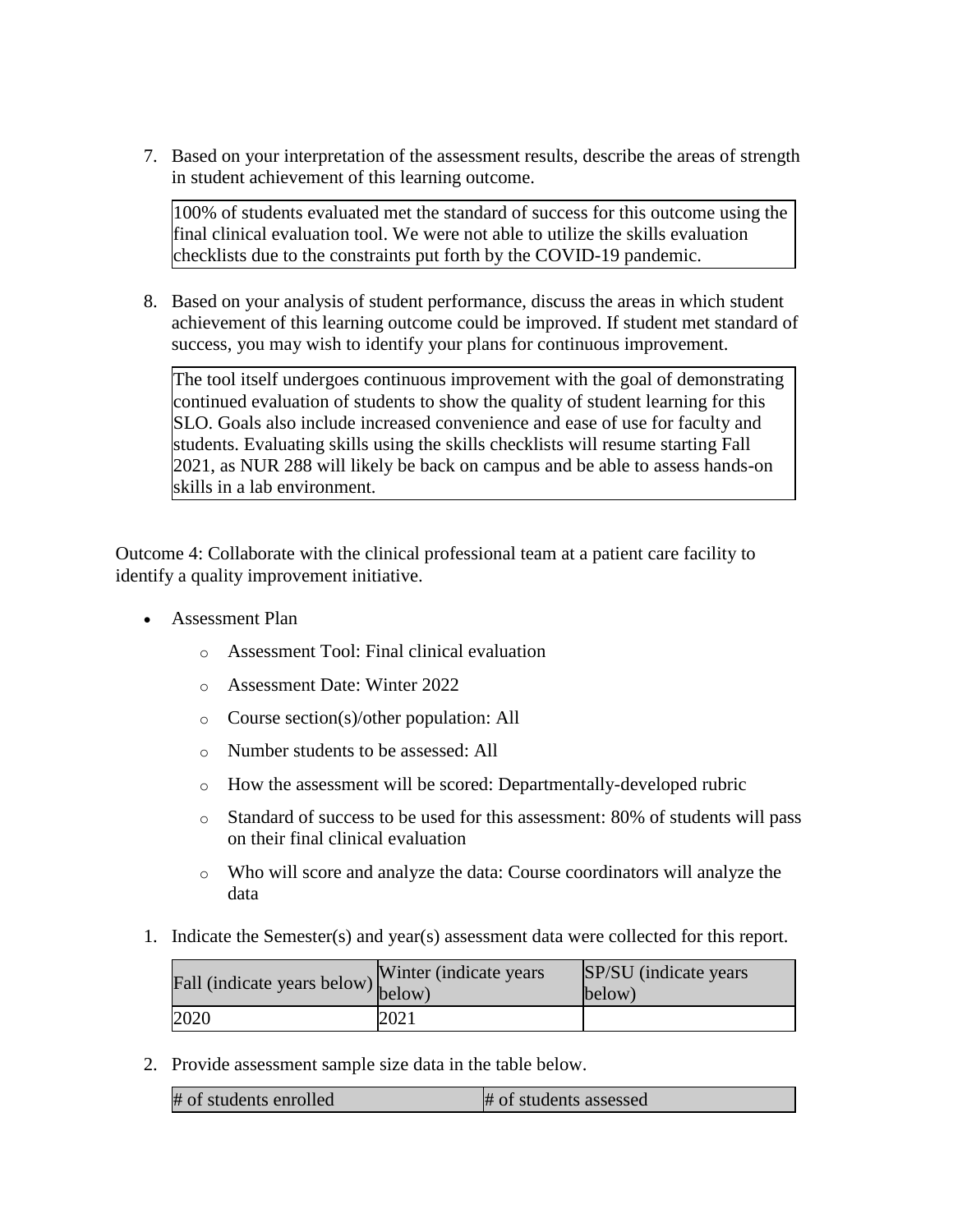| $\sim$ | ---- |
|--------|------|
|--------|------|

3. If the number of students assessed differs from the number of students enrolled, please explain why all enrolled students were not assessed, e.g. absence, withdrawal, or did not complete activity.

Due to CurricUNET issues, the nursing courses display with a combined enrollment for the lecture, lab and clinical sections. All 123 students were assessed.

This report will address the NUR 288 cohorts of Fall 2020 and Winter 2021, when the nursing department transitioned to an entirely online format for lecture and lab (clinical was in-person during this time).

4. Describe how students from all populations (day students on campus, DL, MM, evening, extension center sites, etc.) were included in the assessment based on your selection criteria.

This report will address the NUR 288 cohorts of Fall 2020 and Winter 2021, when the nursing department transitioned to an entirely online format for lecture and lab (clinical was in-person during this time). The clinical portion was held off-campus in various clinical settings throughout the community.

5. Describe the process used to assess this outcome. Include a brief description of this tool and how it was scored.

Students were evaluated by clinical faculty at the clinical setting. Faculty used a 'clinical evaluation tool' rubric based on Quality and Safety Education in Nursing (QSEN) standards which is used throughout the nursing program.

6. Briefly describe assessment results based on data collected for this outcome and tool during the course assessment. Discuss the extent to which students achieved this learning outcome and indicate whether the standard of success was met for this outcome and tool.

Met Standard of Success: Yes 100% of students passed their Final Clinical Evaluation in both semesters.

7. Based on your interpretation of the assessment results, describe the areas of strength in student achievement of this learning outcome.

100% of students evaluated met the standard of success for this outcome using the final clinical evaluation tool.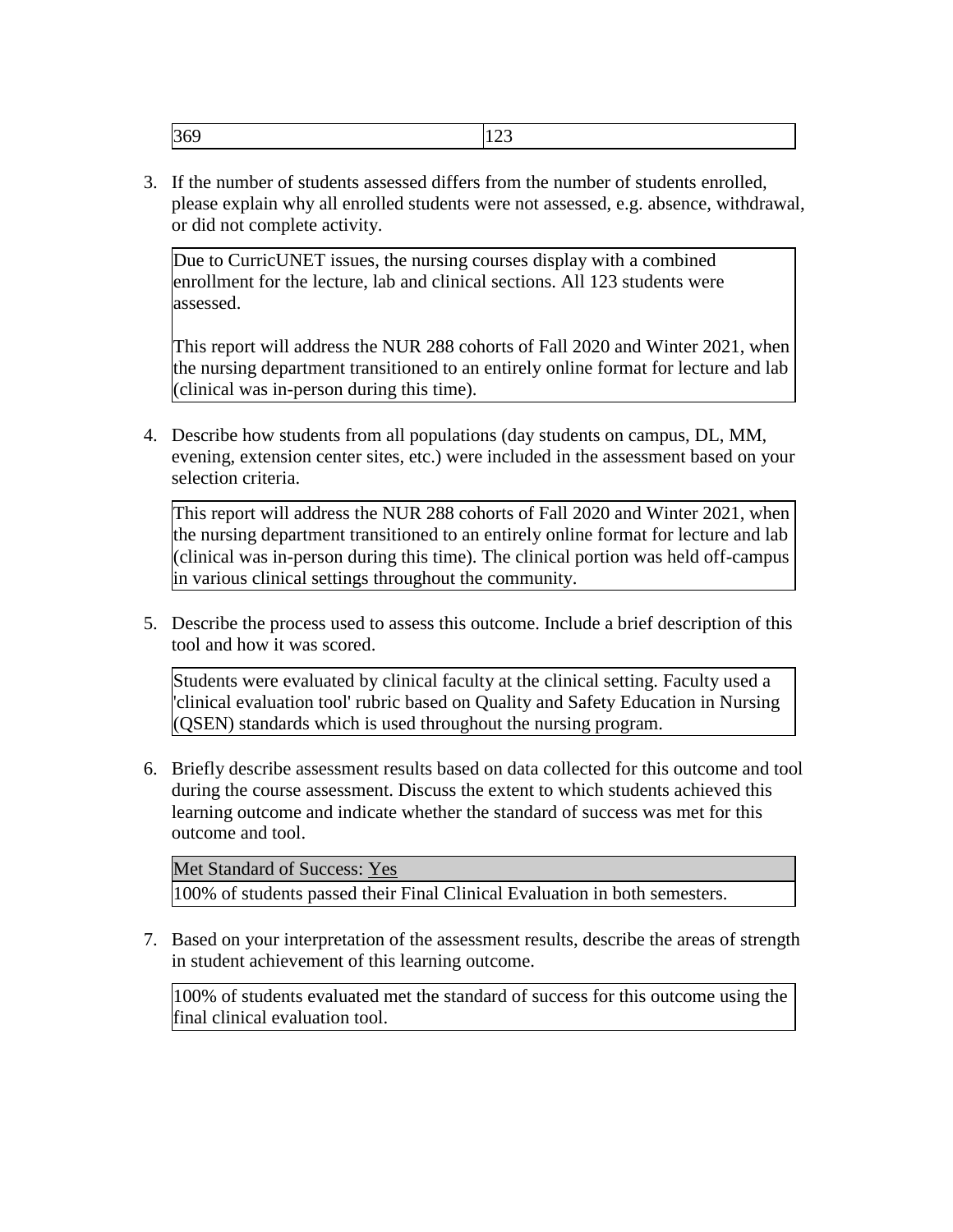8. Based on your analysis of student performance, discuss the areas in which student achievement of this learning outcome could be improved. If student met standard of success, you may wish to identify your plans for continuous improvement.

The tool itself undergoes continuous improvement with the goal of demonstrating continued evaluation of students to show the quality of student learning for this SLO. Goals also include increased convenience and ease of use for faculty and students. Evaluating skills using the skills checklist will resume starting Fall 2021, as NUR 288 will likely be back on campus and be able to demonstrate hands-on skills in a lab environment.

Outcome 5: Demonstrate clinical reasoning and clinical judgment in prioritizing, performing, and delegating care for a group of complex clients.

- Assessment Plan
	- o Assessment Tool: Final clinical evaluation
	- o Assessment Date: Winter 2022
	- o Course section(s)/other population: All
	- o Number students to be assessed: All
	- o How the assessment will be scored: Departmentally-developed rubric
	- o Standard of success to be used for this assessment: 80% of students will pass on their final clinical evaluation
	- o Who will score and analyze the data: Course coordinators will analyze the data
- 1. Indicate the Semester(s) and year(s) assessment data were collected for this report.

| Fall (indicate years below) below) | Winter (indicate years) | SP/SU (indicate years)<br>below) |
|------------------------------------|-------------------------|----------------------------------|
| 2020                               | 2021                    |                                  |

2. Provide assessment sample size data in the table below.

| # of students enrolled | # of students assessed |
|------------------------|------------------------|
| 369                    | 123                    |

3. If the number of students assessed differs from the number of students enrolled, please explain why all enrolled students were not assessed, e.g. absence, withdrawal, or did not complete activity.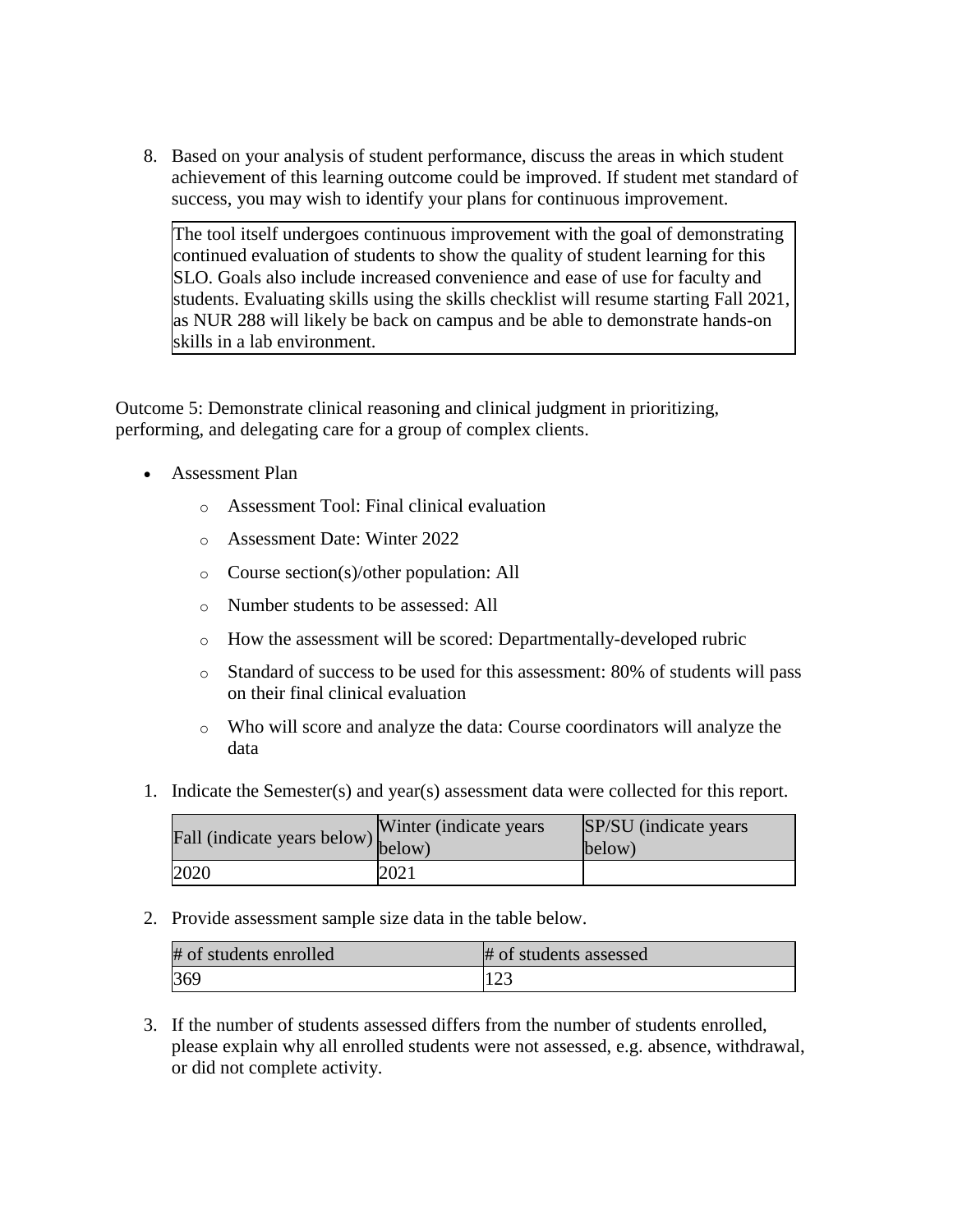Due to CurricUNET issues, the nursing courses display with a combined enrollment for the lecture, lab and clinical sections. All 123 students were assessed.

This report will address the NUR 288 cohorts of Fall 2020 and Winter 2021, when the nursing department transitioned to an entirely online format for lecture and lab (clinical was in-person during this time).

4. Describe how students from all populations (day students on campus, DL, MM, evening, extension center sites, etc.) were included in the assessment based on your selection criteria.

This report will address the NUR 288 cohorts of Fall 2020 and Winter 2021, when the nursing department transitioned to an entirely online format for lecture and lab (clinical was in-person during this time). The clinical portion was held off-campus in various clinical settings throughout the community.

5. Describe the process used to assess this outcome. Include a brief description of this tool and how it was scored.

Students were evaluated by clinical faculty at the clinical setting. Faculty used a 'clinical evaluation tool' rubric based on Quality and Safety Education in Nursing (QSEN) standards which is used throughout the nursing program.

6. Briefly describe assessment results based on data collected for this outcome and tool during the course assessment. Discuss the extent to which students achieved this learning outcome and indicate whether the standard of success was met for this outcome and tool.

Met Standard of Success: Yes

100% of students passed their Final Clinical Evaluation in both semesters.

7. Based on your interpretation of the assessment results, describe the areas of strength in student achievement of this learning outcome.

100% of students evaluated met the standard of success for this outcome using the final clinical evaluation tool.

8. Based on your analysis of student performance, discuss the areas in which student achievement of this learning outcome could be improved. If student met standard of success, you may wish to identify your plans for continuous improvement.

The tool itself undergoes continuous improvement with the goal of demonstrating continued evaluation of students to show the quality of student learning for this SLO. Goals also include increased convenience and ease of use for faculty and students. Evaluating skills using the skills checklist will resume starting FA 21, as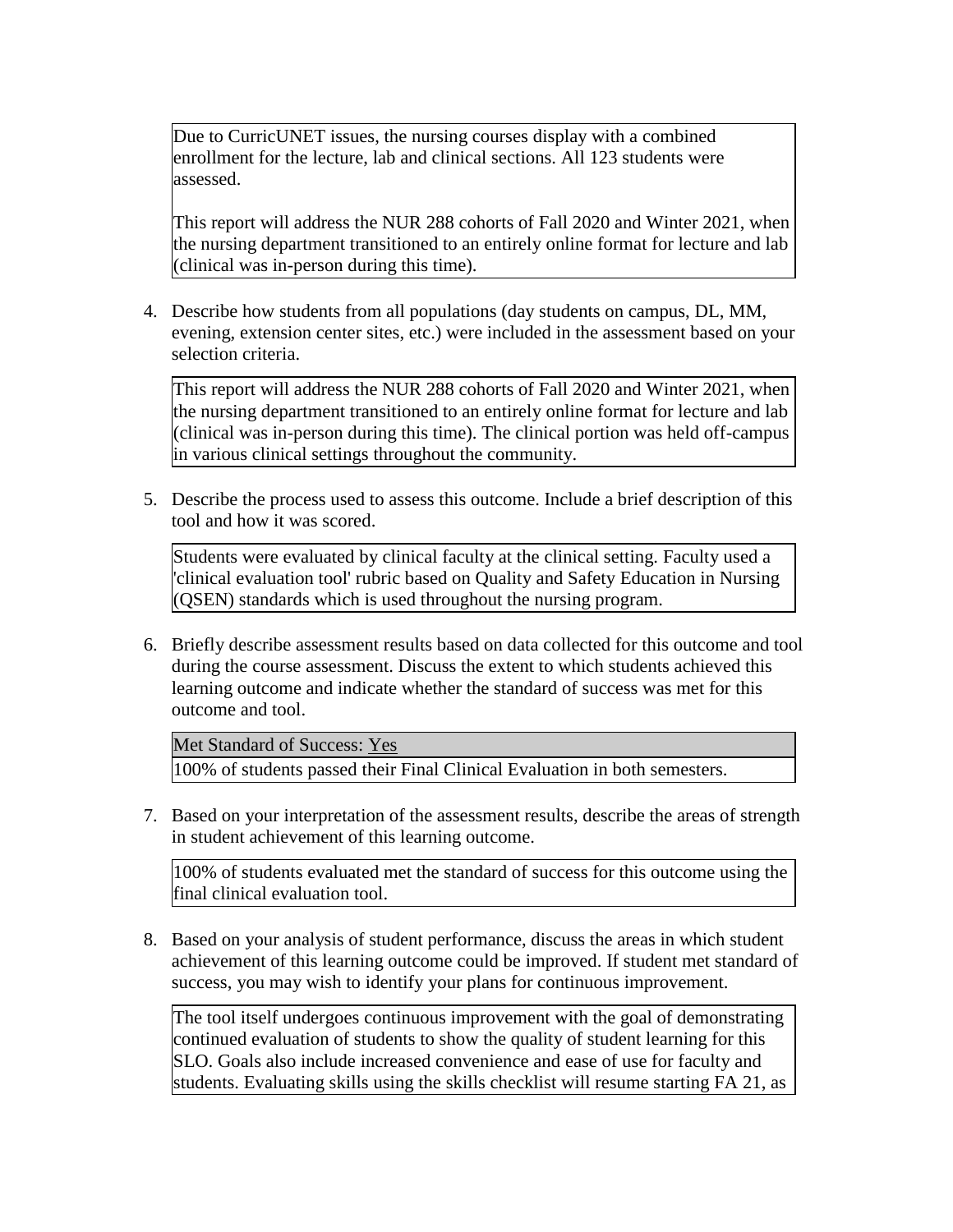# NUR 288 will likely be back on campus and be able to assess hands-on skills in a lab environment.

Outcome 6: Integrate principles of therapeutic communication, collaboration, and feedback in execution of all roles of the professional nurse, in a variety of clinical settings.

- Assessment Plan
	- o Assessment Tool: Final clinical evaluation
	- o Assessment Date: Winter 2022
	- o Course section(s)/other population: All
	- o Number students to be assessed: All
	- o How the assessment will be scored: Departmentally-developed rubric
	- o Standard of success to be used for this assessment: 80% of students will pass on their final clinical evaluation
	- o Who will score and analyze the data: Course coordinators will analyze the data
- 1. Indicate the Semester(s) and year(s) assessment data were collected for this report.

| Fall (indicate years below) below) | Winter (indicate years) | SP/SU (indicate years)<br>below) |
|------------------------------------|-------------------------|----------------------------------|
| 2020                               | 2021                    |                                  |

2. Provide assessment sample size data in the table below.

| # of students enrolled | # of students assessed |
|------------------------|------------------------|
| 369                    |                        |

3. If the number of students assessed differs from the number of students enrolled, please explain why all enrolled students were not assessed, e.g. absence, withdrawal, or did not complete activity.

Due to CurricUNET issues, the nursing courses display with a combined enrollment for the lecture, lab and clinical sections. All 123 students were assessed.

This report will address the NUR 288 cohorts of Fall 2020 and Winter 2021, when the nursing department transitioned to an entirely online format for lecture and lab (clinical was in-person during this time).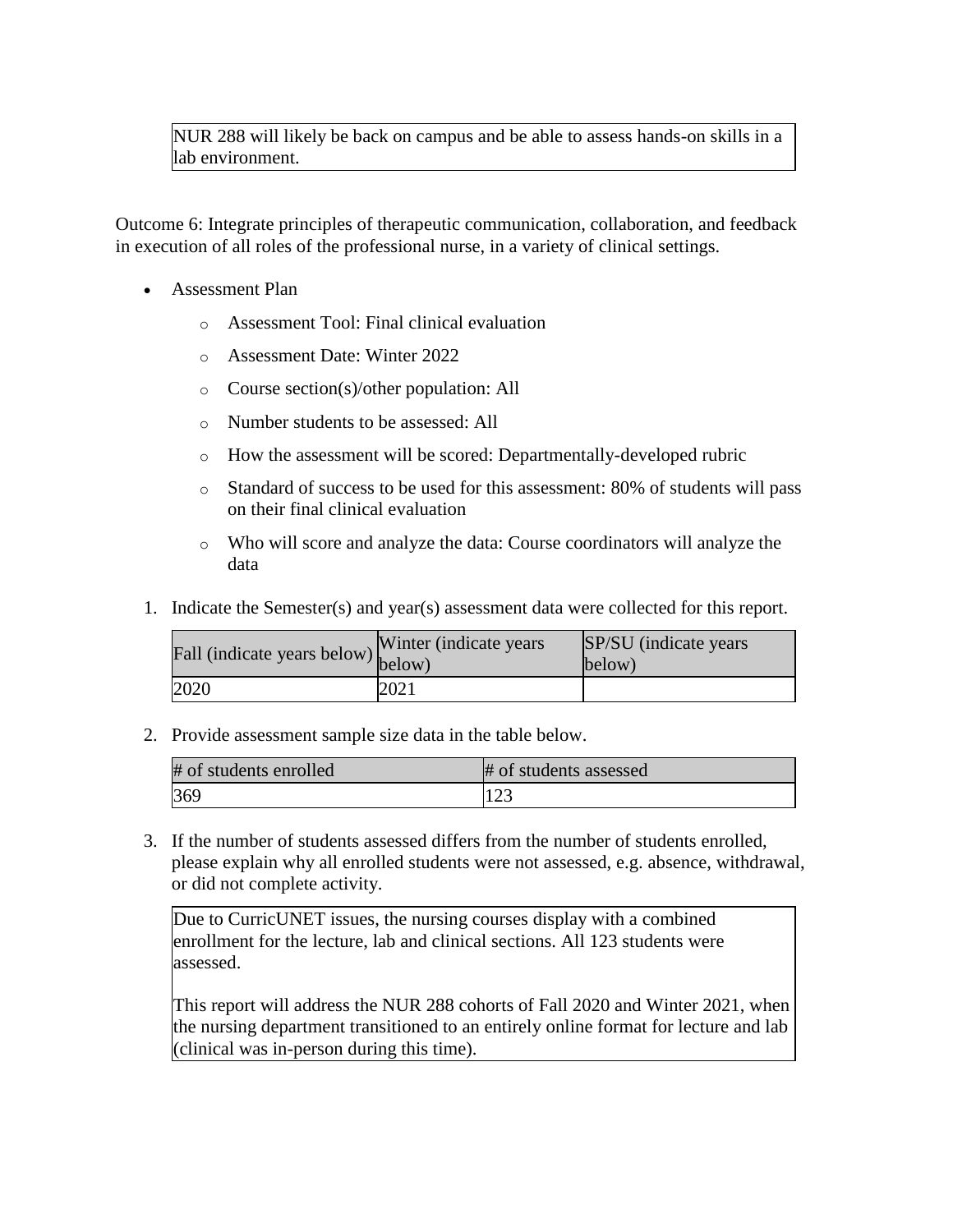4. Describe how students from all populations (day students on campus, DL, MM, evening, extension center sites, etc.) were included in the assessment based on your selection criteria.

This report will address the NUR 288 cohorts of Fall 2020 and Winter 2021, when the nursing department transitioned to an entirely online format for lecture and lab (clinical was in-person during this time). The clinical portion was held off-campus in various clinical settings throughout the community.

5. Describe the process used to assess this outcome. Include a brief description of this tool and how it was scored.

Students were evaluated by clinical faculty at the clinical setting. Faculty used a 'clinical evaluation tool' rubric based on Quality and Safety Education in Nursing (QSEN) standards which is used throughout the nursing program.

6. Briefly describe assessment results based on data collected for this outcome and tool during the course assessment. Discuss the extent to which students achieved this learning outcome and indicate whether the standard of success was met for this outcome and tool.

Met Standard of Success: Yes

100% of students passed their Final Clinical Evaluation in both semesters.

7. Based on your interpretation of the assessment results, describe the areas of strength in student achievement of this learning outcome.

100% of students evaluated met the standard of success for this outcome using the final clinical evaluation tool.

8. Based on your analysis of student performance, discuss the areas in which student achievement of this learning outcome could be improved. If student met standard of success, you may wish to identify your plans for continuous improvement.

The tool itself undergoes continuous improvement with the goal of demonstrating continued evaluation of students to show the quality of student learning for this SLO. Goals also include increased convenience and ease of use for faculty and students. Evaluating skills using the skills checklist will resume starting Fall 2021, as NUR 288 will likely be back on campus and be able to assess hands-on skills in a lab environment.

Outcome 7: Recognize and apply knowledge, skills and attitudes pertaining to professional conduct within current legal and ethical standards of practice.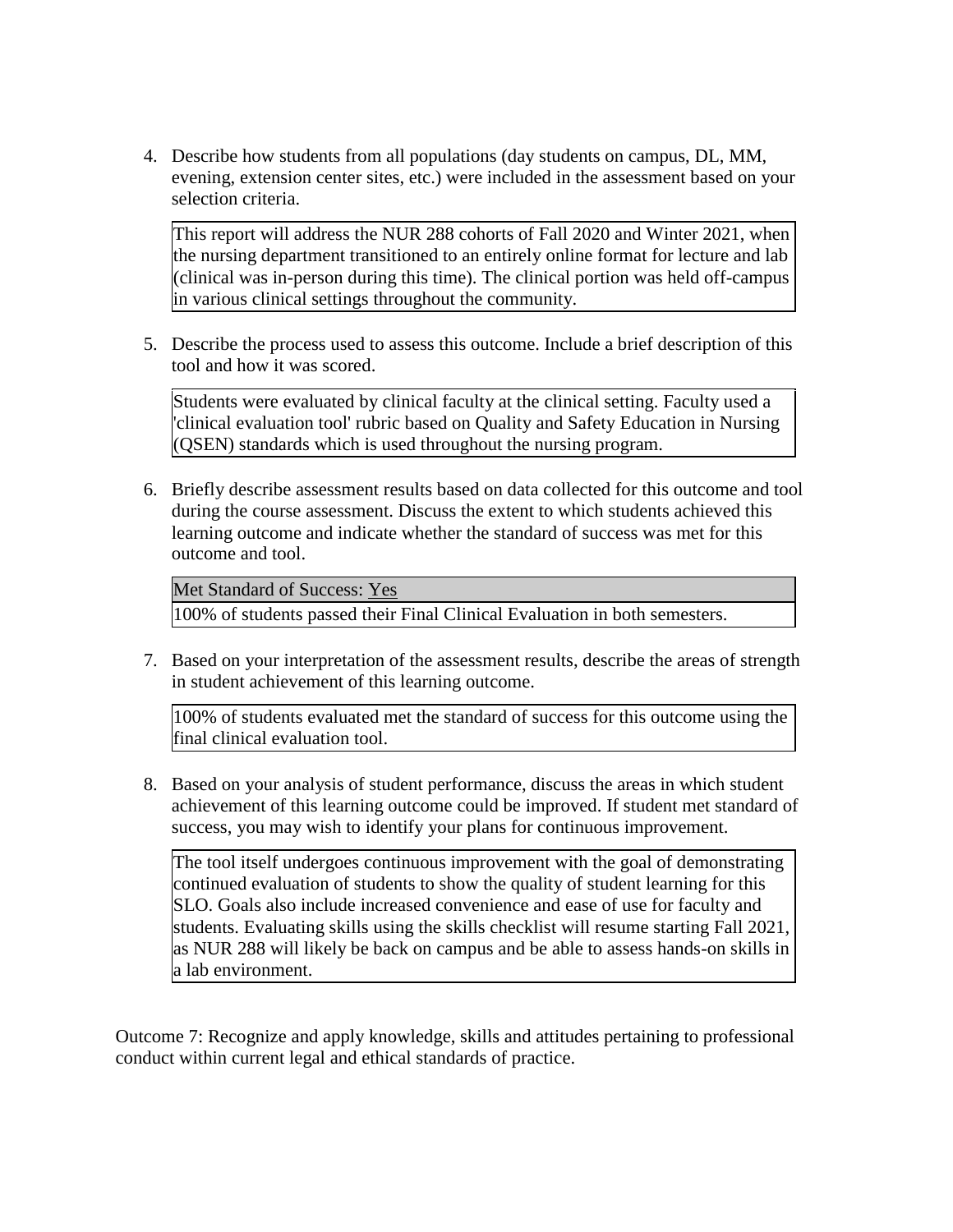- Assessment Plan
	- o Assessment Tool: Final cumulative exam
	- o Assessment Date: Winter 2022
	- o Course section(s)/other population: All
	- o Number students to be assessed: All
	- o How the assessment will be scored: Departmentally-developed rubric
	- o Standard of success to be used for this assessment: 80% of students will achieve a score of 78% or higher on the final cumulative exam
	- o Who will score and analyze the data: Course coordinators will analyze the data
- 1. Indicate the Semester(s) and year(s) assessment data were collected for this report.

| Fall (indicate years below) below) | Winter (indicate years) | SP/SU (indicate years)<br>below) |
|------------------------------------|-------------------------|----------------------------------|
| 2020                               | 2021                    |                                  |

| # of students enrolled | # of students assessed |
|------------------------|------------------------|
| 369                    | 123                    |

3. If the number of students assessed differs from the number of students enrolled, please explain why all enrolled students were not assessed, e.g. absence, withdrawal, or did not complete activity.

Due to CurricUNET issues, the nursing courses display with a combined enrollment for the lecture, lab and clinical sections. All 123 students were assessed.

This report will address the NUR 288 cohorts of Fall 2020 and Winter 2021, when the nursing department transitioned to an entirely online format for lecture and lab (clinical was in-person during this time).

4. Describe how students from all populations (day students on campus, DL, MM, evening, extension center sites, etc.) were included in the assessment based on your selection criteria.

This report will address the NUR 288 cohorts of Fall 2020 and Winter 2021, when the nursing department transitioned to an entirely online format for lecture and lab (clinical was in-person during this time). The clinical portion was held off-campus in various clinical settings throughout the community.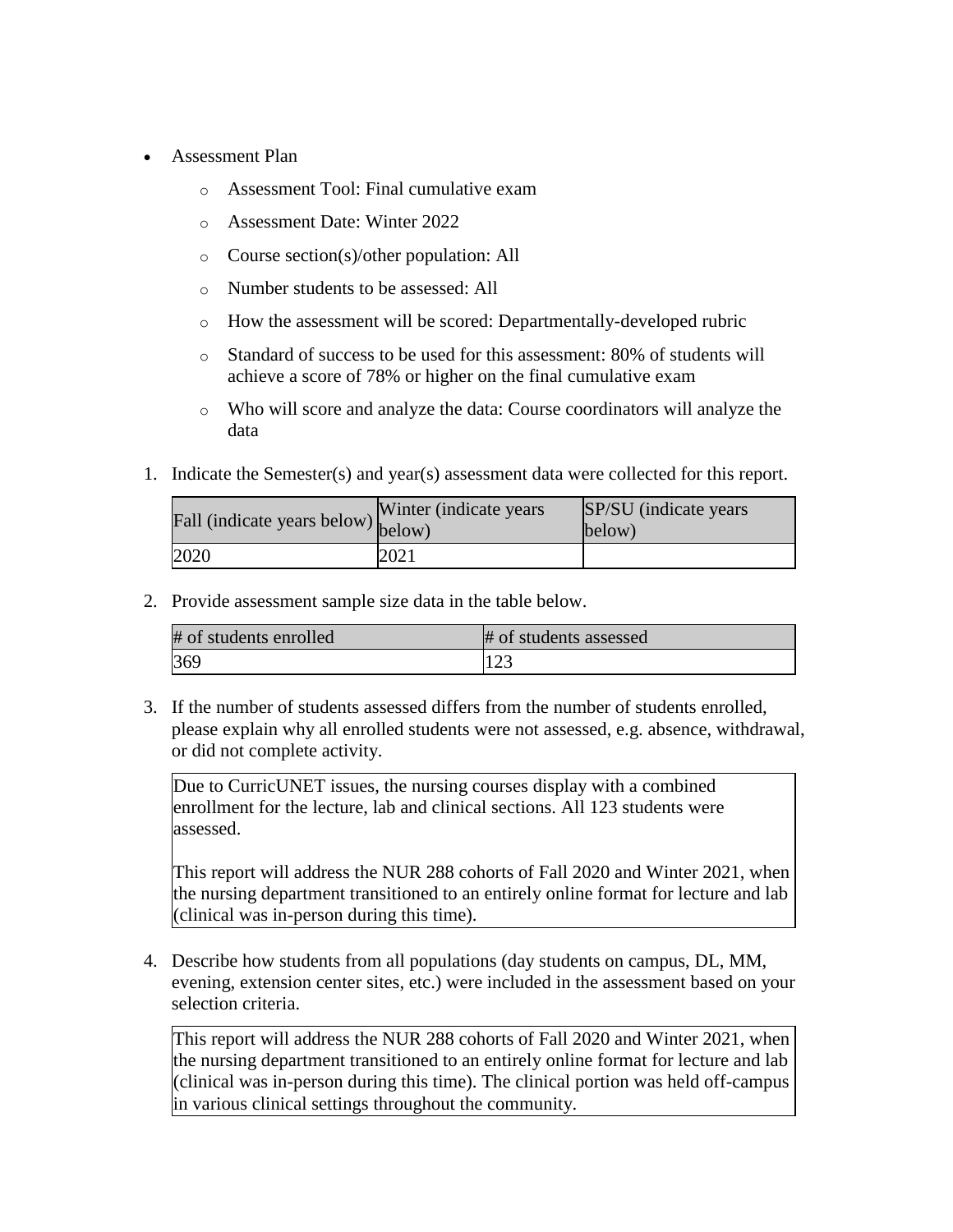5. Describe the process used to assess this outcome. Include a brief description of this tool and how it was scored.

All enrolled students took a 100-item final exam that included material from the entire semester. It was scored out of 100%.

6. Briefly describe assessment results based on data collected for this outcome and tool during the course assessment. Discuss the extent to which students achieved this learning outcome and indicate whether the standard of success was met for this outcome and tool.

Met Standard of Success: Yes

In Fall 20 - 94.9% of students (56/59) achieved above a 78%, meeting the standard for this cohort. Only 3/59 students achieved less than 78% on the final cumulative final exam.

In Winter 21 - 79.6% of students (51/64) achieved above a 78%, not meeting the standard for this cohort. 13/64 students achieved less than 78% on the final cumulative final exam.

Overall, 107 (86%) of the 123 students scored 78% or higher and met the standard of success.

7. Based on your interpretation of the assessment results, describe the areas of strength in student achievement of this learning outcome.

In Fall 2020, 56/59 students achieved the goal, which is 94.9% of students meeting the standard of above a 78% on the final exam.

8. Based on your analysis of student performance, discuss the areas in which student achievement of this learning outcome could be improved. If student met standard of success, you may wish to identify your plans for continuous improvement.

This assessment tool does not accurately capture the full extent of the robustness of student's exposure to knowledge and skills pertaining to professional conduct within the current legal and ethical standards of practice. Future measurements will also include non-exam tools, such as the clinical assessment tool and the lab/skills checklist.

Outcome 8: Organize and initiate a study plan for NCLEX-RN based on self-assessment of strengths and needs.

Assessment Plan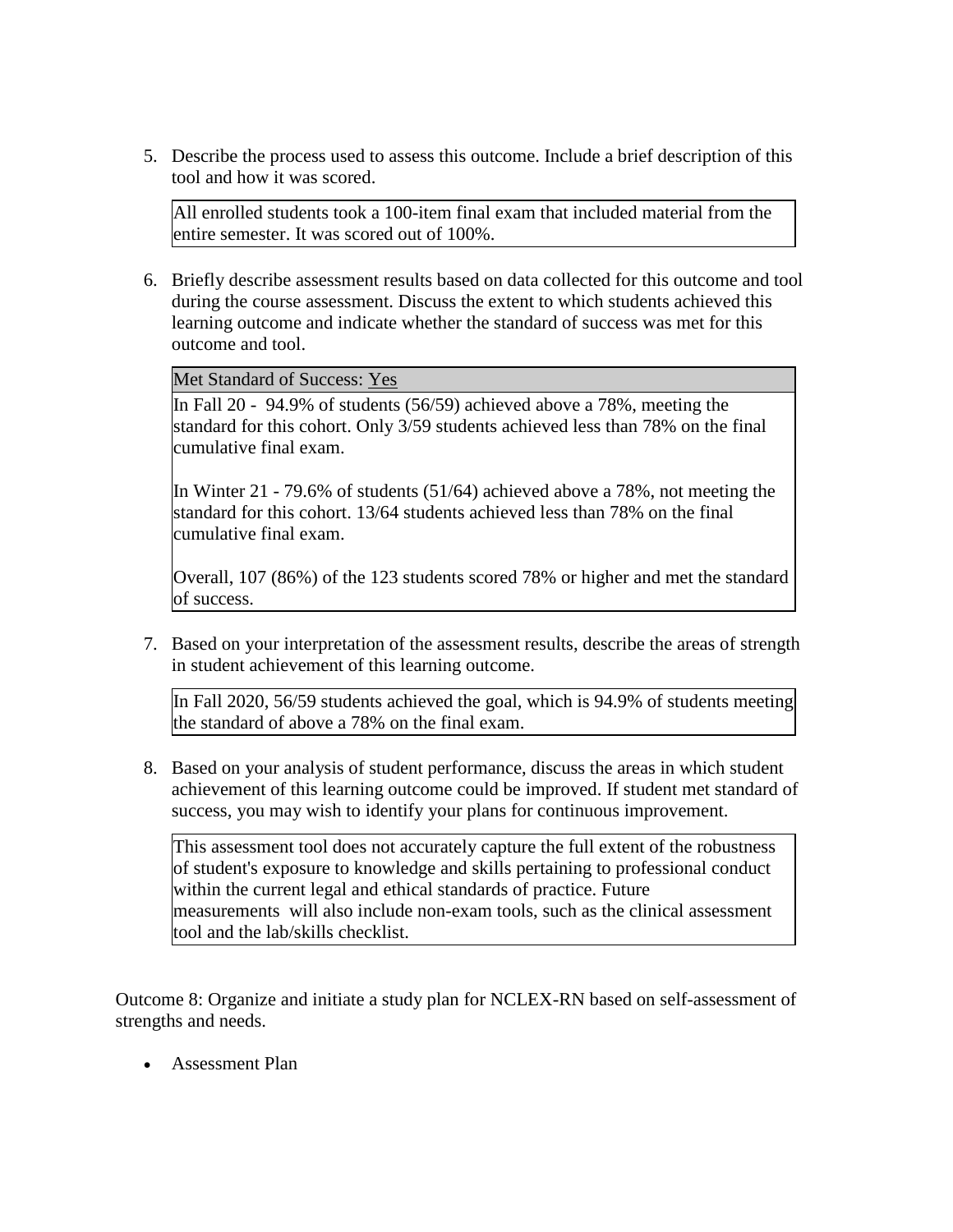- o Assessment Tool: NCLEX-RN Preparedness Plan
- o Assessment Date: Winter 2022
- o Course section(s)/other population: All
- o Number students to be assessed: All
- o How the assessment will be scored: Departmentally-developed rubric
- o Standard of success to be used for this assessment: 80% of students will achieve a score of 78% or higher on NCLEX-RN Preparedness Plan
- o Who will score and analyze the data: Course coordinators will analyze the data
- 1. Indicate the Semester(s) and year(s) assessment data were collected for this report.

| r'all (indicate years below) below) | Winter (indicate years) | SP/SU (indicate years)<br>below) |
|-------------------------------------|-------------------------|----------------------------------|
| 2020                                | 2021                    |                                  |

| # of students enrolled | # of students assessed |
|------------------------|------------------------|
| 369                    | 123                    |

3. If the number of students assessed differs from the number of students enrolled, please explain why all enrolled students were not assessed, e.g. absence, withdrawal, or did not complete activity.

Due to CurricUNET issues, the nursing courses display with a combined enrollment for the lecture, lab and clinical sections. All 123 students were assessed.

This report will address the NUR 288 cohorts of Fall 2020 and Winter 2021, when the nursing department transitioned to an entirely online format for lecture and lab (clinical was in-person during this time.

4. Describe how students from all populations (day students on campus, DL, MM, evening, extension center sites, etc.) were included in the assessment based on your selection criteria.

This report will address the NUR 288 cohorts of Fall 2020 and Winter 2021, when the nursing department transitioned to an entirely online format for lecture and lab (clinical was in-person during this time). The clinical portion was held off-campus in various clinical settings throughout the community.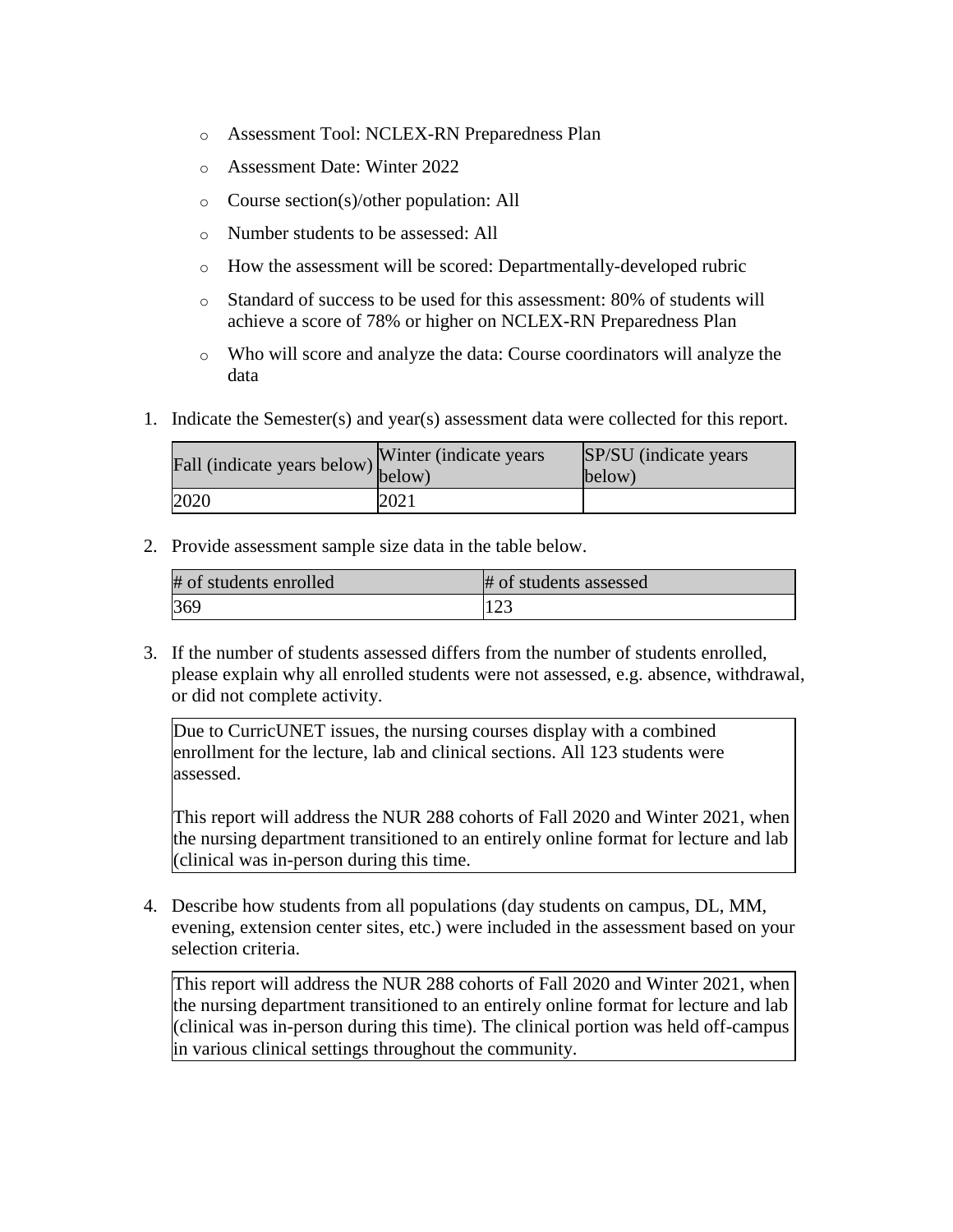5. Describe the process used to assess this outcome. Include a brief description of this tool and how it was scored.

Previously we used an NCLEX preparedness plan template for students to create a study plan. It was scored based upon a rubric, and graded based on that.

6. Briefly describe assessment results based on data collected for this outcome and tool during the course assessment. Discuss the extent to which students achieved this learning outcome and indicate whether the standard of success was met for this outcome and tool.

Met Standard of Success: No This tool was not used for these cohorts.

7. Based on your interpretation of the assessment results, describe the areas of strength in student achievement of this learning outcome.

Assessment using the NCLEX Preparedness Plan was not possible as it was not utilized in the semesters that were assessed here. Students completed a comprehensive predictive exam through a third-party learning enhancement product purchased by the nursing department.

8. Based on your analysis of student performance, discuss the areas in which student achievement of this learning outcome could be improved. If student met standard of success, you may wish to identify your plans for continuous improvement.

NUR 288 will utilize a third-party learning enhancement tool, a product purchased by students and used for teaching nursing didactic content and NCLEX preparation. NUR 288 plans to edit the master syllabus in order to include assessment tools related to this specific product.

## **III. Course Summary and Intended Changes Based on Assessment Results**

- 1. Based on the previous report's Intended Change(s) identified in Section I above, please discuss how effective the changes were in improving student learning.
	- o Simulation, Lab and/or Clinical Skills checklist: NUR 288 intended to expand this into specific simulation checklists and assess lab skills. This will be a goal that we will continue to work toward, unfortunately, due to a major shift to a fully online format, we have not been able to implement these tools. Hopefully, we will be able to now that we are moving back to an in-person format.
	- o NCLEX Preparedness Plan: NUR 288 will utilize a third-party learning enhancement tool, a product purchased by students and used for teaching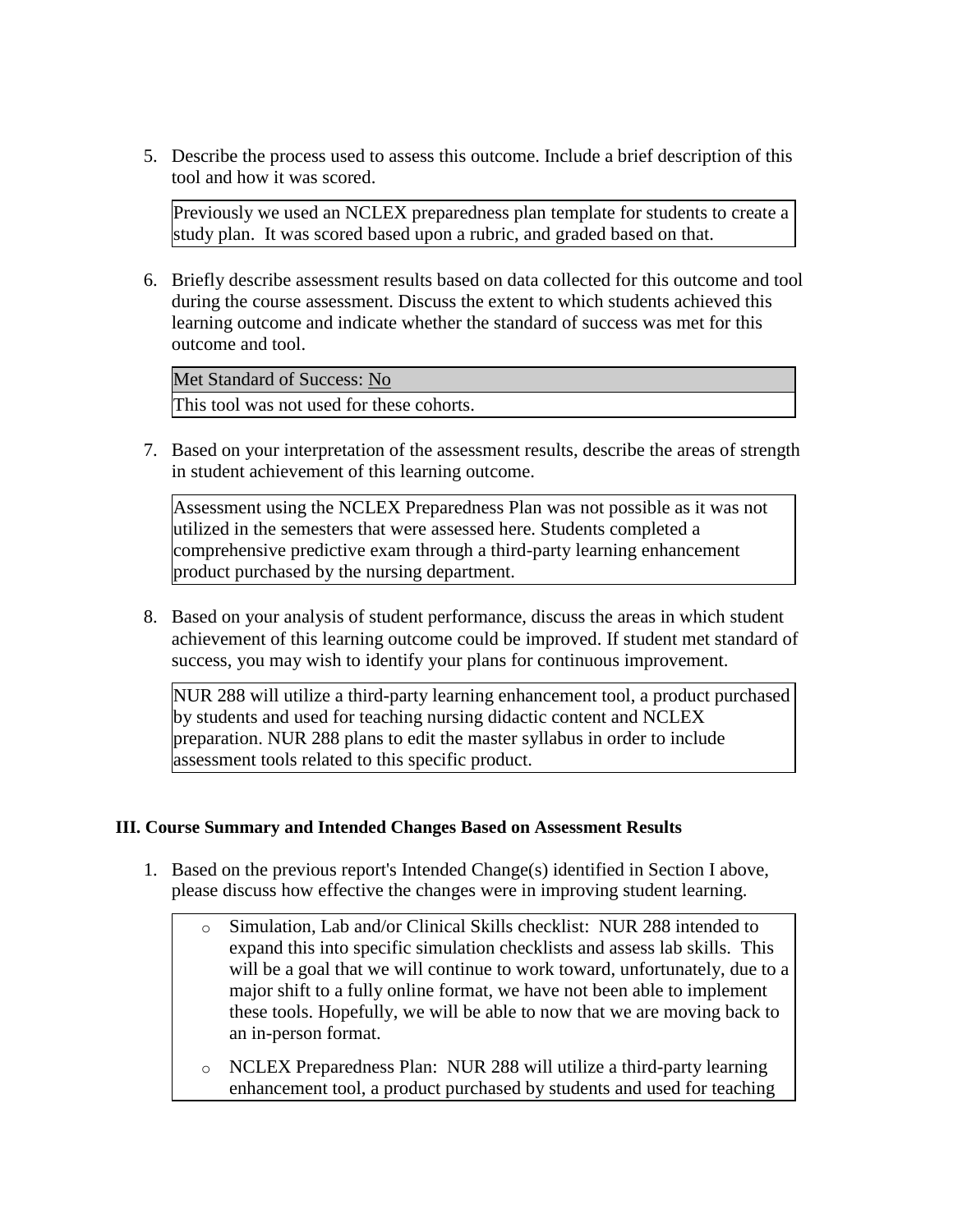nursing didactic content and NCLEX preparation. NUR 288 plans to edit the master syllabus in order to include assessment tools related to this specific product.

2. Describe your overall impression of how this course is meeting the needs of students. Did the assessment process bring to light anything about student achievement of learning outcomes that surprised you?

In spite of significant challenges, the students in NUR 288 in these semesters have risen to the occasion. There have been some significant edits due changes in delivery, that have shown course faculty the importance of in-person, synchronous learning.

3. Describe when and how this information, including the action plan, was or will be shared with Departmental Faculty.

Changes to our schedule, now include 1.5 hours of weekly, in-person (safety pending) lecture will begin in FA 21, in addition to the weekly four hours of lab. This was shared in schedule development, and will be reiterated through department meetings.

| ٠ |   |
|---|---|
|   | ÷ |

| <b>Intended Change</b> | Description of the<br>change                                                                                                                                 | Rationale                                                                                                                                                                                                                                         | Implementation<br>Date |
|------------------------|--------------------------------------------------------------------------------------------------------------------------------------------------------------|---------------------------------------------------------------------------------------------------------------------------------------------------------------------------------------------------------------------------------------------------|------------------------|
| <b>Assessment Tool</b> | SLO number 7 will<br>include additional<br>assessment tools,<br>specifically the<br>clinical evaluation<br>tool and the<br>lab/clinical skills<br>checklist. | After the current<br>course review, it<br>appears to the<br>instructors that<br>measurement of<br>outcomes related to<br>SLO number 7<br>should also be<br>evaluated via the<br>clinical evaluation<br>tool and lab/clinical<br>skills checklist. | 2021                   |
| <b>Assessment Tool</b> | <b>NCLEX</b><br>preparedness plan<br>will no longer be<br>included as an<br>assignment. Instead, vigorously tested<br>NUR 288 will<br>utilize a third-party  | The learning<br>enhancement tool is<br>continuously<br>updated and<br>for validity and<br>reliability. This                                                                                                                                       | 2021                   |

Intended Change(s)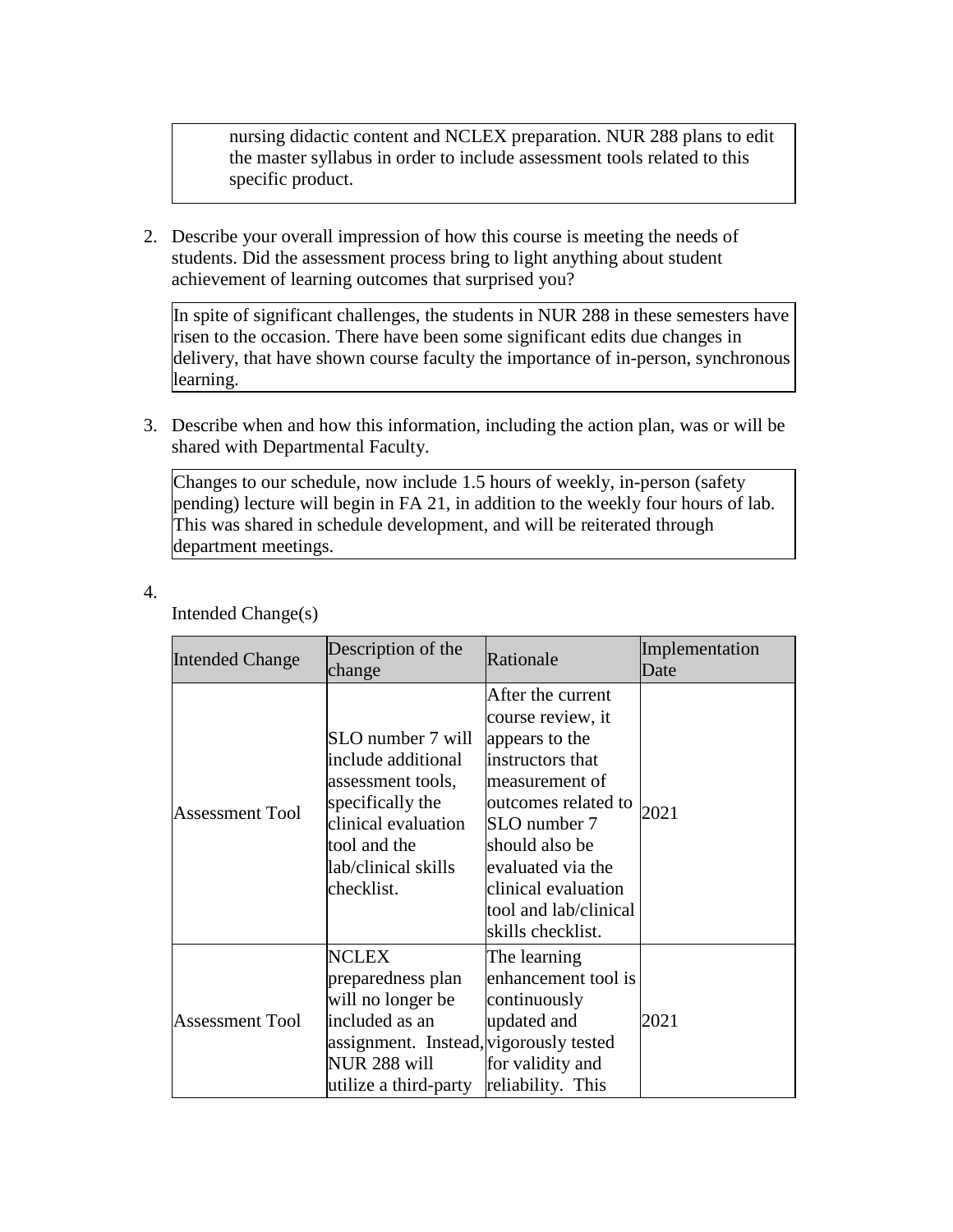|                                                                                  | learning<br>enhancement tool, a throughout the<br>product purchased<br>by students and used creating consistency<br>for teaching nursing in evidence-based<br>didactic content and teaching.<br>NCLEX preparation.<br>NUR 288 plans to<br>edit the master<br>syllabus in order to<br>include assessment<br>tools related to this<br>specific product.                                                                                                                                                                                       | tool is also used<br>nursing program,                                              |      |
|----------------------------------------------------------------------------------|---------------------------------------------------------------------------------------------------------------------------------------------------------------------------------------------------------------------------------------------------------------------------------------------------------------------------------------------------------------------------------------------------------------------------------------------------------------------------------------------------------------------------------------------|------------------------------------------------------------------------------------|------|
| <b>Course Materials</b><br>(e.g. textbooks,<br>handouts, on-line<br>ancillaries) | NUR 288 will<br>utilize a third-party<br>learning<br>enhancement tool, a<br>product purchased<br>by students and used<br>for teaching nursing<br>didactic content and<br>NCLEX preparation.<br>NUR 288 will<br>utilize the<br>comprehensive<br>predictor product<br>within the third-<br>party learning<br>enhancement tool.<br>Students take the<br>comprehensive<br>predictor exam, then<br>the results are<br>analyzed by the<br>company and a<br>tailored in-person<br>review reflecting<br>strengths and<br>weaknesses is<br>provided. | This tool is used to<br>improve NCLEX<br>performance and<br>first time pass rates. | 2021 |

- 5. Is there anything that you would like to mention that was not already captured?
	- 6.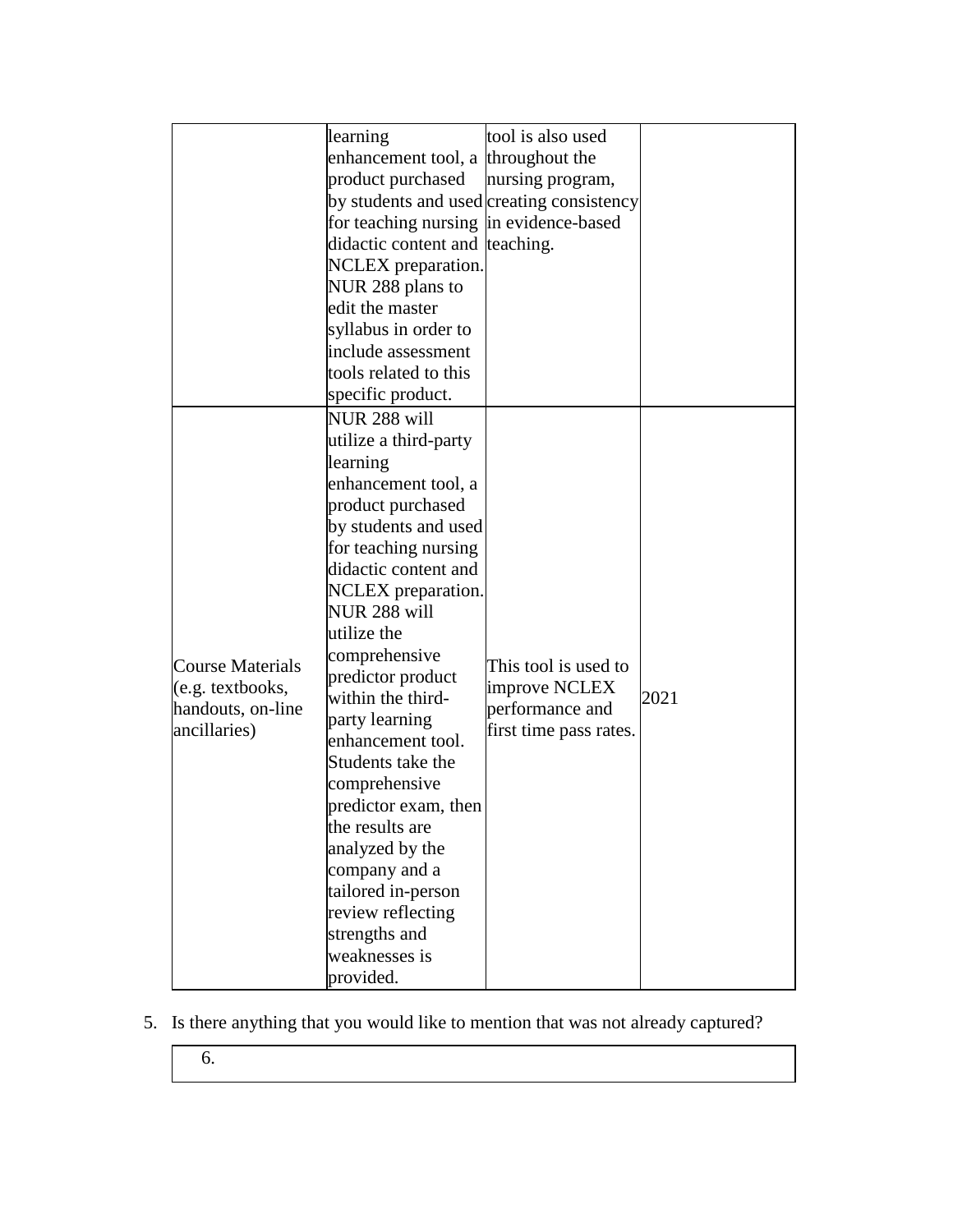# **III. Attached Files**

[NUR 288 Data 2](documents/NUR%20188%20data%202.xlsx) [NUR 288 Data 1](documents/NUR%20288%20Data%201.xlsx)

| <b>Faculty/Preparer:</b>                                        | Hope Delecke Date: $08/06/2021$  |  |
|-----------------------------------------------------------------|----------------------------------|--|
| <b>Department Chair:</b>                                        | Theresa Bucy Date: $08/06/2021$  |  |
| <b>Dean:</b>                                                    | Valerie Greaves Date: 08/09/2021 |  |
| <b>Assessment Committee Chair: Shawn Deron Date: 10/26/2021</b> |                                  |  |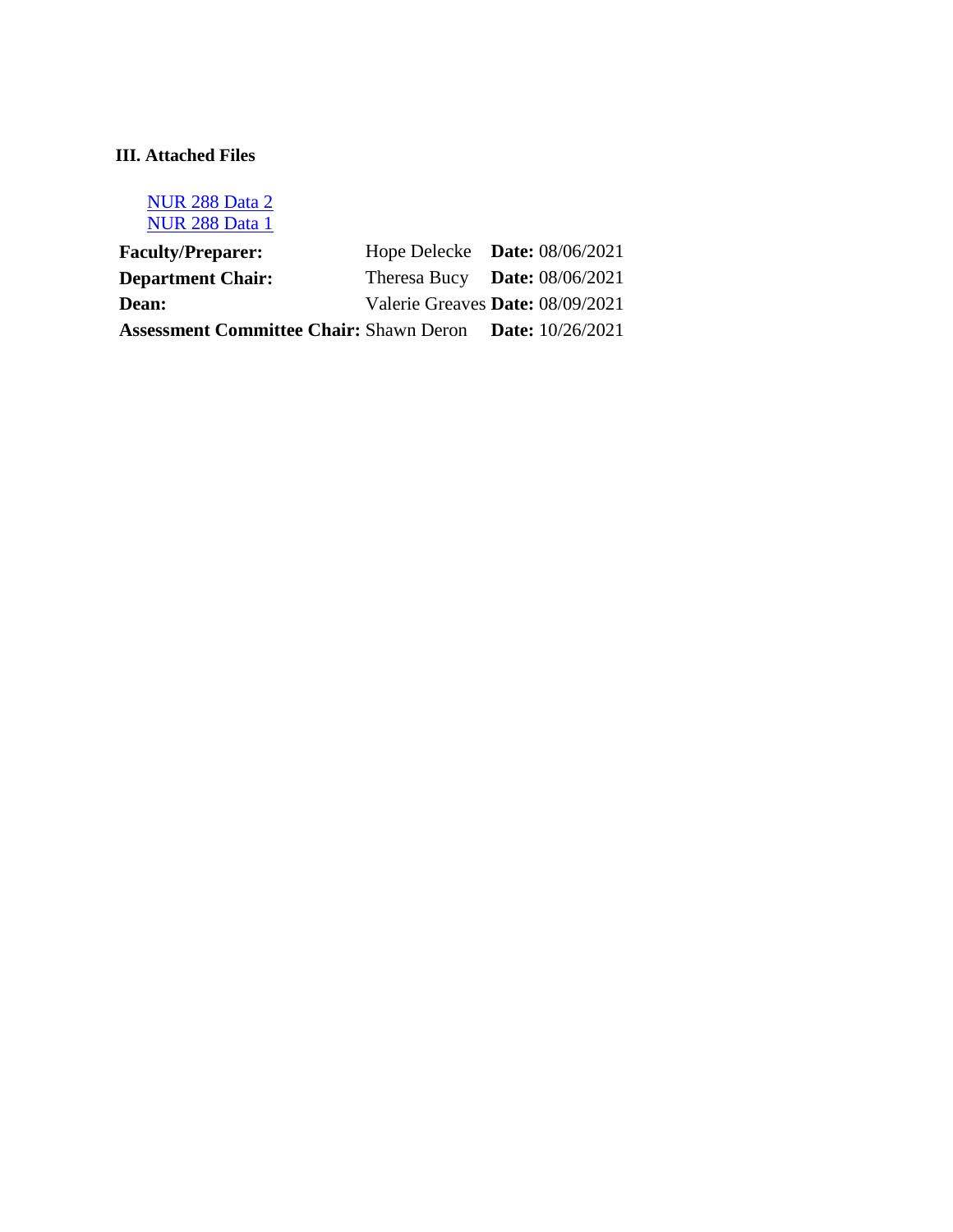**Course Assessment Report Washtenaw Community College**

| Discipline                           | Course Number | Title                                             |
|--------------------------------------|---------------|---------------------------------------------------|
| Nursing                              | 288           | NUR 288 06/25/2019-<br><b>Nursing Concepts IV</b> |
| Division                             | Department    | <b>Faculty Preparer</b>                           |
| <b>Health Sciences</b>               | Nursing       | Hope Delecke                                      |
| Date of Last Filed Assessment Report |               |                                                   |

**I. Review previous assessment reports submitted for this course and provide the following information.**

1. Was this course previously assessed and if so, when?

| ۰.<br>., |  |
|----------|--|
|----------|--|

2. Briefly describe the results of previous assessment report(s).

- 4. Briefly describe the Action Plan/Intended Changes from the previous report(s), when and how changes were implemented.
	- 5.

## **II. Assessment Results per Student Learning Outcome**

Outcome 1: Interpret clinical data to provide accurate, safe and evidence-based nursing care for patients with multi-system and emergent health problems, including the high-risk childbearing experience.

- Assessment Plan
	- o Assessment Tool: Cumulative final exam
	- o Assessment Date: Winter 2022
	- o Course section(s)/other population: All
	- o Number students to be assessed: All
	- o How the assessment will be scored: Answer key and/or rubric
	- o Standard of success to be used for this assessment: 80% of students will score 78% or higher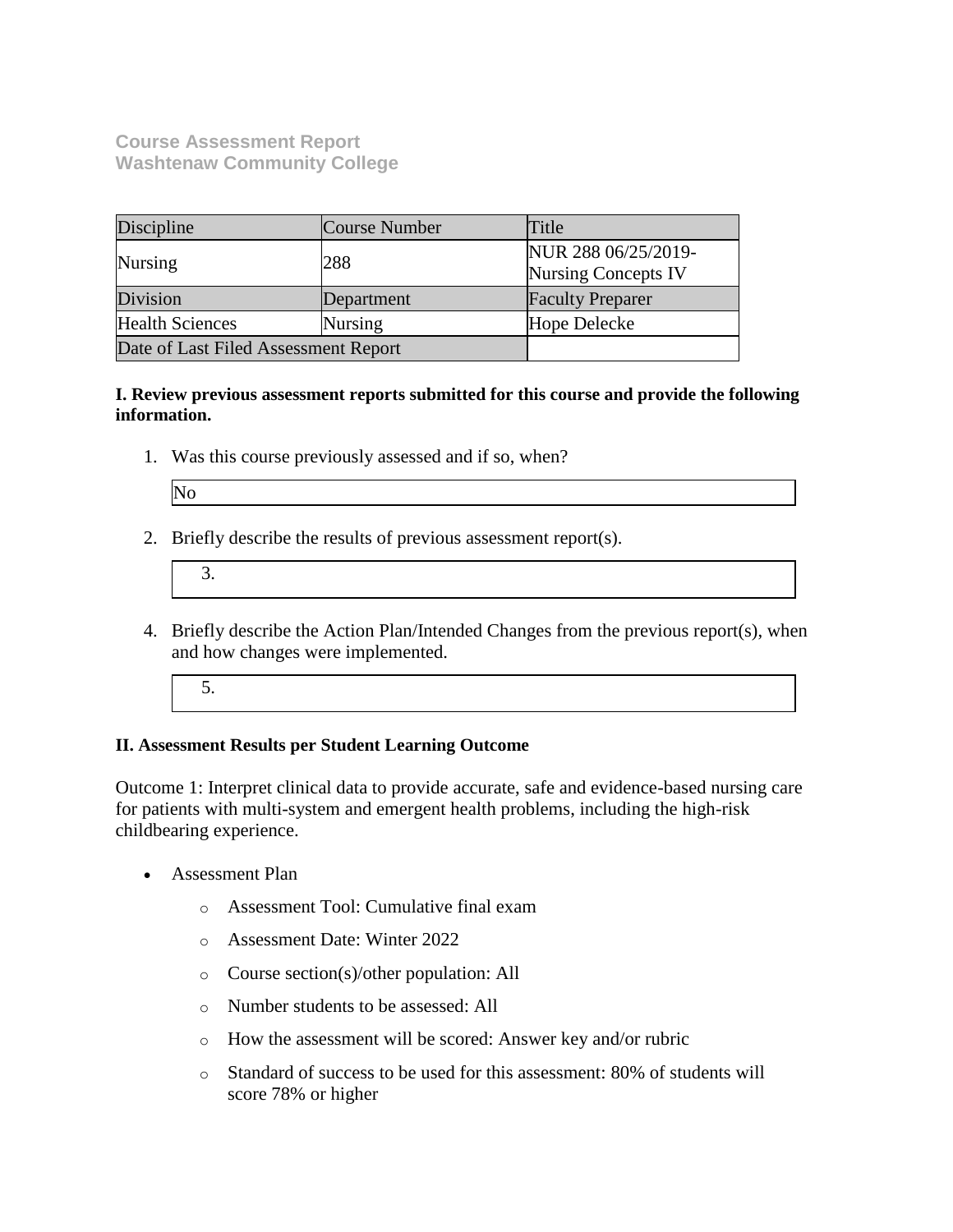- o Who will score and analyze the data: Course coordinators will analyze the data
- 1. Indicate the Semester(s) and year(s) assessment data were collected for this report.

| Fall (indicate years below) $\begin{bmatrix}$ while | Winter (indicate years) | SP/SU (indicate years)<br>below) |
|-----------------------------------------------------|-------------------------|----------------------------------|
|                                                     | 2019                    |                                  |

| # of students enrolled | # of students assessed |
|------------------------|------------------------|
| 186                    |                        |

3. If the number of students assessed differs from the number of students enrolled, please explain why all enrolled students were not assessed, e.g. absence, withdrawal, or did not complete activity.

It appears that the number of students is tripled as the number of students enrolled includes all sections of NUR courses: lecture, lab and clinical. In NUR 288 in Winter of 2019, there were 62 students, all of whom will be assessed for each SLO.

4. Describe how students from all populations (day students on campus, DL, MM, evening, extension center sites, etc.) were included in the assessment based on your selection criteria.

All students took the final exam, and all students were from an MM population.

5. Describe the process used to assess this outcome. Include a brief description of this tool and how it was scored.

Each student took the final exam individually, and students were given 120 minutes for 100 questions. Each question was worth one point, and 80% of students were expected to achieve a 78% or greater on the exam.

6. Briefly describe assessment results based on data collected for this outcome and tool during the course assessment. Discuss the extent to which students achieved this learning outcome and indicate whether the standard of success was met for this outcome and tool.

## Met Standard of Success: Yes

The average score on the exam was 89.2%. 61 students out of 62 students (98.3%) scored greater than 78% on the exam. The standard of success was met for this outcome.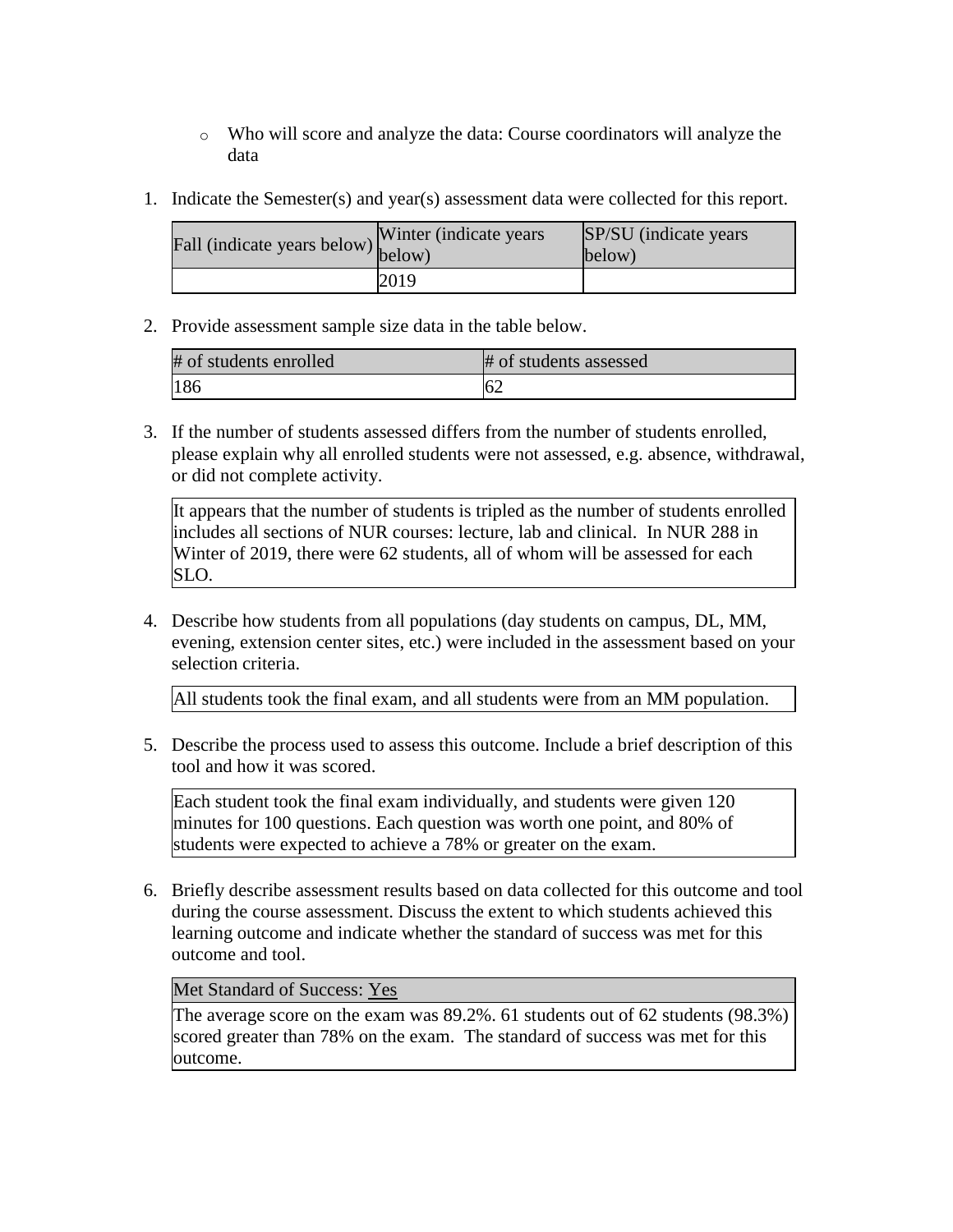7. Based on your interpretation of the assessment results, describe the areas of strength in student achievement of this learning outcome.

Students were able to meet all criteria for assessment of this outcome. Students demonstrated achievement in the didactic content, as well as the clinical setting.

8. Based on your analysis of student performance, discuss the areas in which student achievement of this learning outcome could be improved. If student met standard of success, you may wish to identify your plans for continuous improvement.

The clinical evaluation tool used for assessment of this outcome will also undergo continued assessment and improvement. The cumulative final exam will no longer be used as an assessment tool for this outcome.

Outcome 1: Interpret clinical data to provide accurate, safe and evidence-based nursing care for patients with multi-system and emergent health problems, including the high-risk childbearing experience.

- Assessment Plan
	- o Assessment Tool: Simulation/lab skills checklist
	- o Assessment Date: Winter 2022
	- o Course section(s)/other population: All
	- o Number students to be assessed: All
	- o How the assessment will be scored: Departmentally-developed rubric
	- o Standard of success to be used for this assessment: 80% of all students will pass all skills on their first attempt
	- o Who will score and analyze the data: Course coordinators will analyze the data
- 1. Indicate the Semester(s) and year(s) assessment data were collected for this report.

| Fall (indicate years below) below) | Winter (indicate years) | SP/SU (indicate years)<br>below) |
|------------------------------------|-------------------------|----------------------------------|
|                                    | 2019                    |                                  |

2. Provide assessment sample size data in the table below.

| # of students enrolled | # of students assessed |
|------------------------|------------------------|
| 186                    | $-6$                   |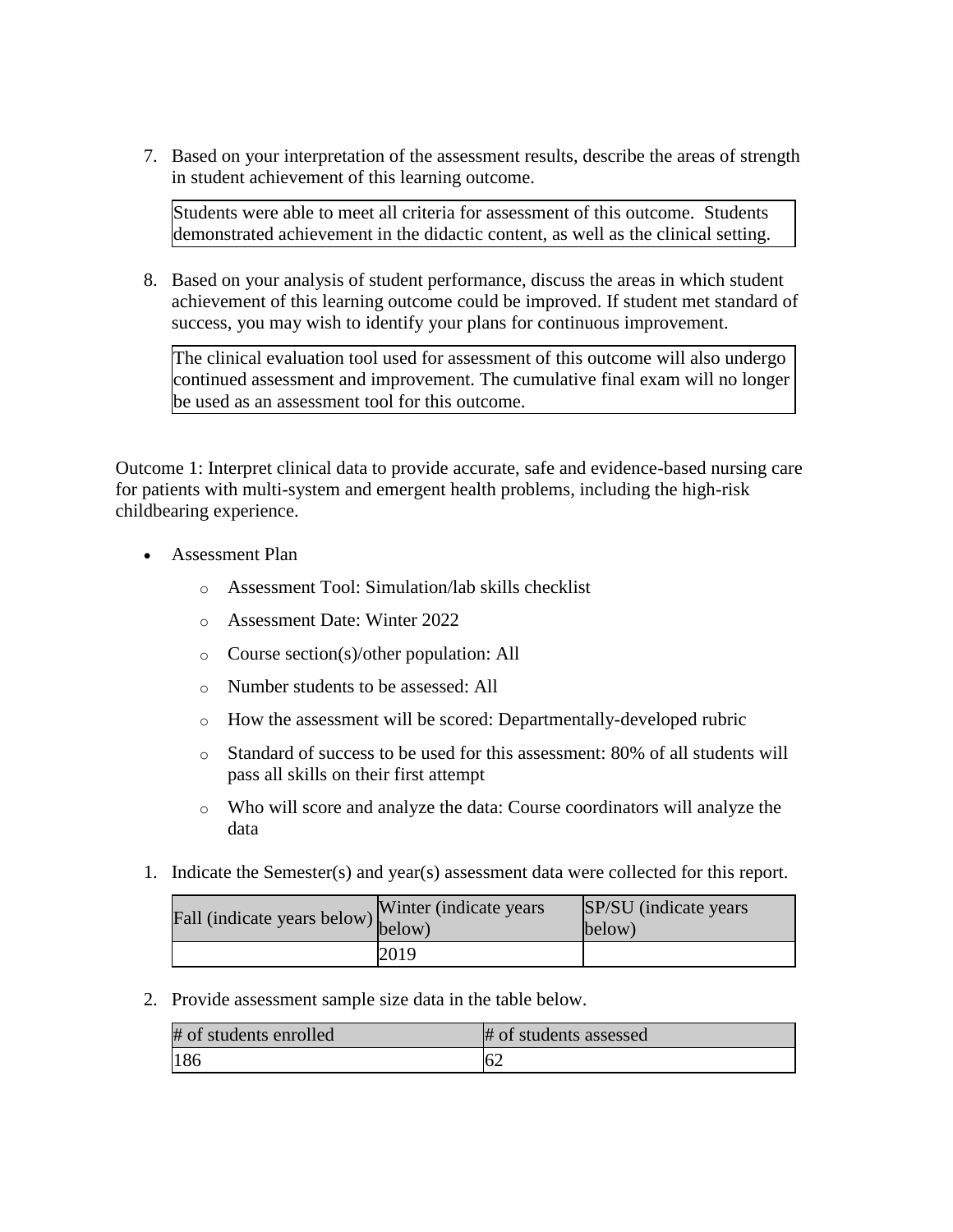3. If the number of students assessed differs from the number of students enrolled, please explain why all enrolled students were not assessed, e.g. absence, withdrawal, or did not complete activity.

It appears that the number of students is tripled as the number of students enrolled includes all sections of NUR courses: lecture, lab and clinical. In NUR 288 in Winter of 2019, there were 62 students, all of whom will be assessed for each SLO.

4. Describe how students from all populations (day students on campus, DL, MM, evening, extension center sites, etc.) were included in the assessment based on your selection criteria.

All students from the MM section were required to complete an in-person, oncampus skills check using the skills check-off tool.

5. Describe the process used to assess this outcome. Include a brief description of this tool and how it was scored.

The skills check-off tool is a published tool from Taylor's skills check-off book, which is used throughout the nursing program to show skills competency. Students were evaluated by faculty face-to-face, and it was up to the faculty to determine if the student had achieved a passing score.

6. Briefly describe assessment results based on data collected for this outcome and tool during the course assessment. Discuss the extent to which students achieved this learning outcome and indicate whether the standard of success was met for this outcome and tool.

#### Met Standard of Success: Yes

61/62 students (98.3%) of students achieved a 'PASS' score on the first check off attempt.

7. Based on your interpretation of the assessment results, describe the areas of strength in student achievement of this learning outcome.

Students were able to meet all criteria for assessment of this outcome. Students demonstrated achievement in the didactic content, as well as the clinical setting.

8. Based on your analysis of student performance, discuss the areas in which student achievement of this learning outcome could be improved. If student met standard of success, you may wish to identify your plans for continuous improvement.

The clinical evaluation tool used for assessment of this outcome will also undergo continued assessment and improvement. The cumulative final exam will no longer be used as an assessment tool for this outcome.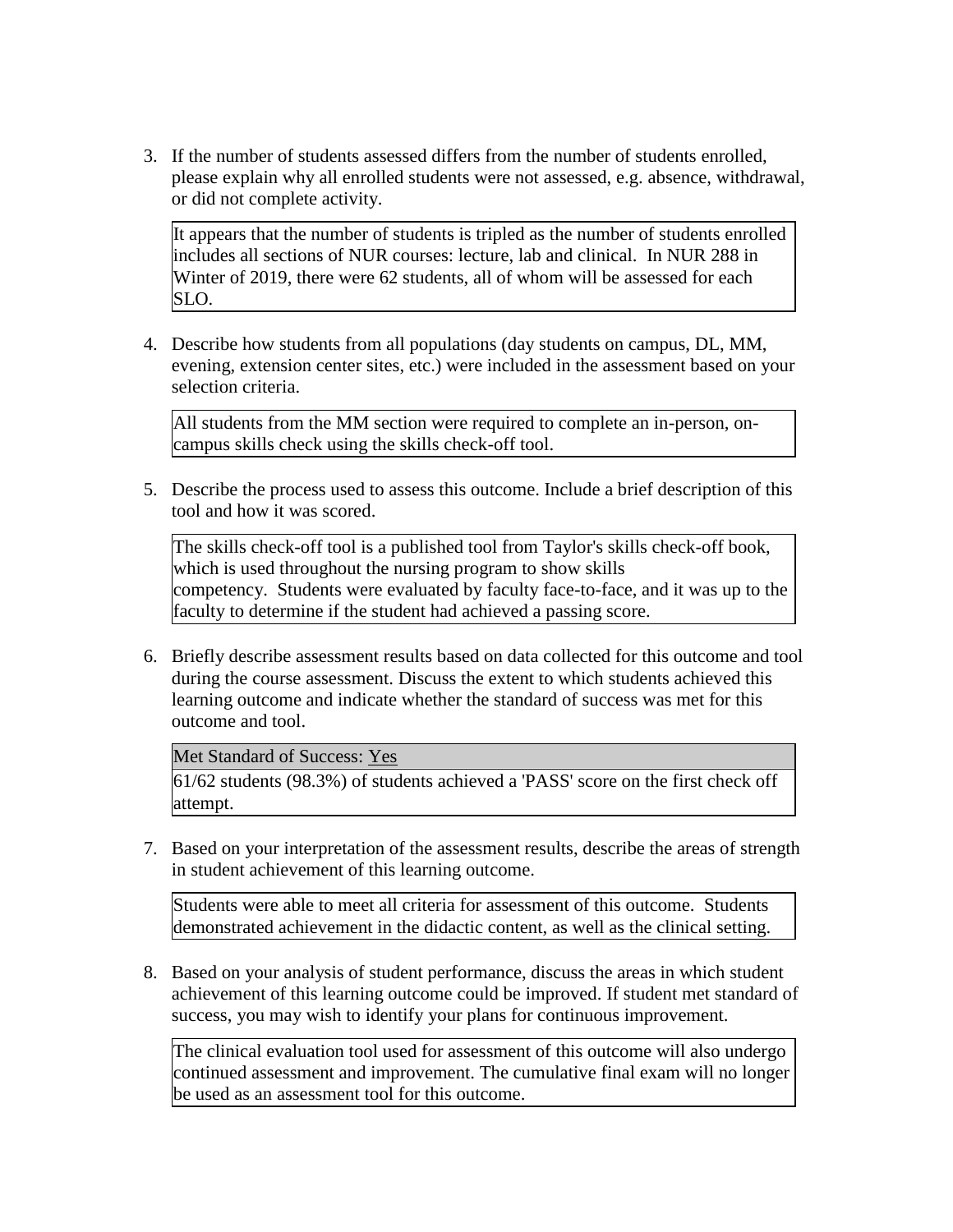Outcome 1: Interpret clinical data to provide accurate, safe and evidence-based nursing care for patients with multi-system and emergent health problems, including the high-risk childbearing experience.

- Assessment Plan
	- o Assessment Tool: Final clinical evaluation
	- o Assessment Date: Winter 2022
	- o Course section(s)/other population: All
	- o Number students to be assessed: All
	- o How the assessment will be scored: Departmentally-developed rubric
	- o Standard of success to be used for this assessment: 80% of students will pass on their final clinical evaluation
	- o Who will score and analyze the data: Course coordinators will analyze the data
- 1. Indicate the Semester(s) and year(s) assessment data were collected for this report.

| Fall (indicate years below) below) | Winter (indicate years) | SP/SU (indicate years)<br>below) |
|------------------------------------|-------------------------|----------------------------------|
|                                    | 2019                    |                                  |

2. Provide assessment sample size data in the table below.

| # of students enrolled | # of students assessed |
|------------------------|------------------------|
| 186                    | 62                     |

3. If the number of students assessed differs from the number of students enrolled, please explain why all enrolled students were not assessed, e.g. absence, withdrawal, or did not complete activity.

It appears that the number of students is tripled as the number of students enrolled includes all sections of NUR courses: lecture, lab and clinical. In NUR 288 in Winter of 2019, there were 62 students, all of whom will be assessed for each SLO.

4. Describe how students from all populations (day students on campus, DL, MM, evening, extension center sites, etc.) were included in the assessment based on your selection criteria.

The clinical portion of this course was face-to-face in various off-campus clinical settings.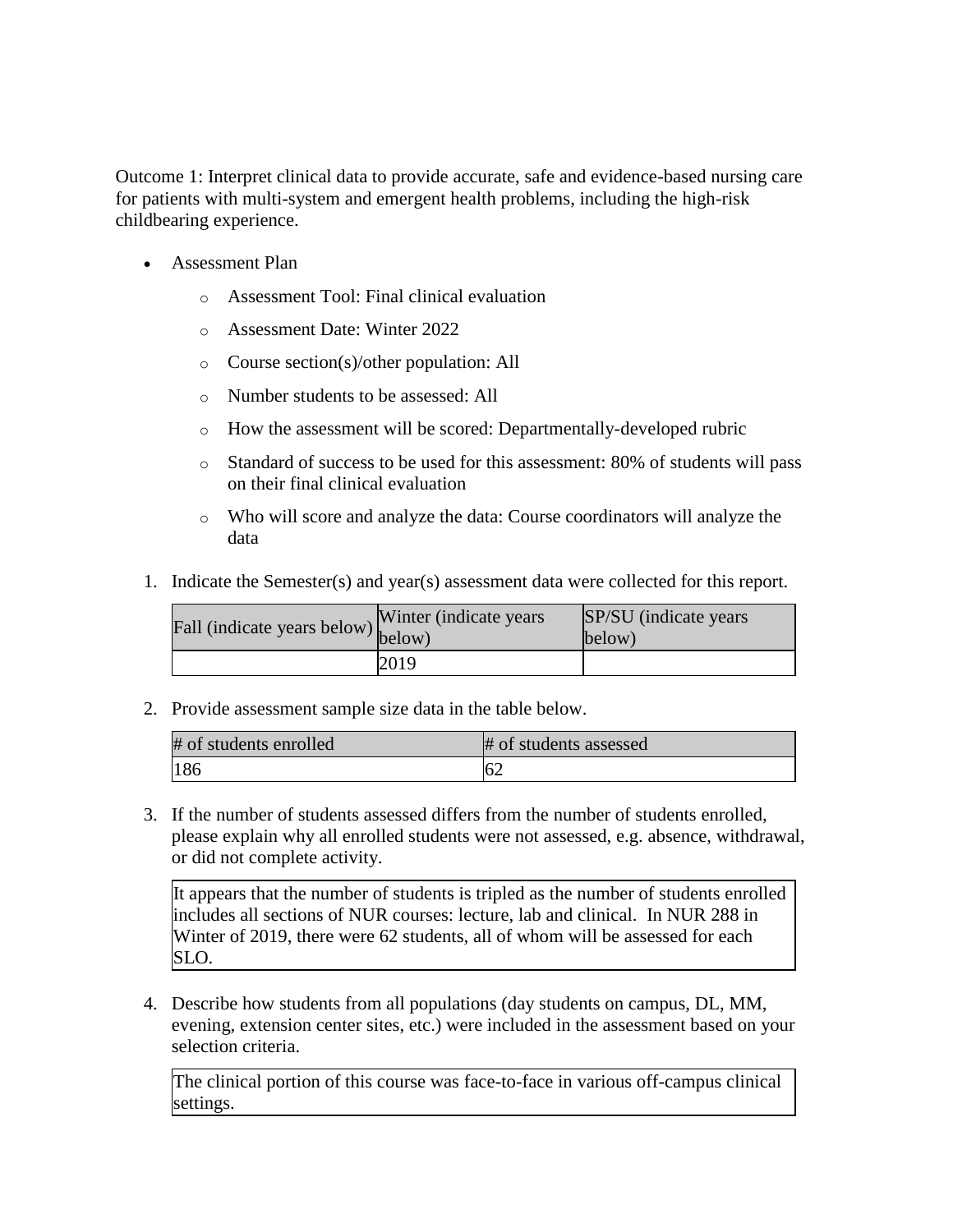5. Describe the process used to assess this outcome. Include a brief description of this tool and how it was scored.

Students were evaluated in the clinical setting by clinical faculty. Faculty used a 'clinical evaluation tool' rubric based on Quality and Safety Education in Nursing (QSEN) standards which is used throughout the nursing program.

6. Briefly describe assessment results based on data collected for this outcome and tool during the course assessment. Discuss the extent to which students achieved this learning outcome and indicate whether the standard of success was met for this outcome and tool.

Met Standard of Success: Yes 100% of students passed their Final Clinical Evaluation.

7. Based on your interpretation of the assessment results, describe the areas of strength in student achievement of this learning outcome.

Students were able to meet all criteria for assessment of this outcome. Students demonstrated achievement in the didactic content, as well as the clinical setting.

8. Based on your analysis of student performance, discuss the areas in which student achievement of this learning outcome could be improved. If student met standard of success, you may wish to identify your plans for continuous improvement.

The clinical evaluation tool used for assessment of this outcome will also undergo continued assessment and improvement. The cumulative final exam will no longer be used as an assessment tool for this outcome.

Outcome 2: Analyze the outcome of nursing interventions and modify, if needed, the plan of care to ensure safe nursing practice.

- Assessment Plan
	- o Assessment Tool: Simulation/lab skills checklist
	- o Assessment Date: Winter 2022
	- o Course section(s)/other population: All
	- o Number students to be assessed: All
	- o How the assessment will be scored: Departmentally-developed rubric
	- o Standard of success to be used for this assessment: 80% of students will pass all skills on their first attempt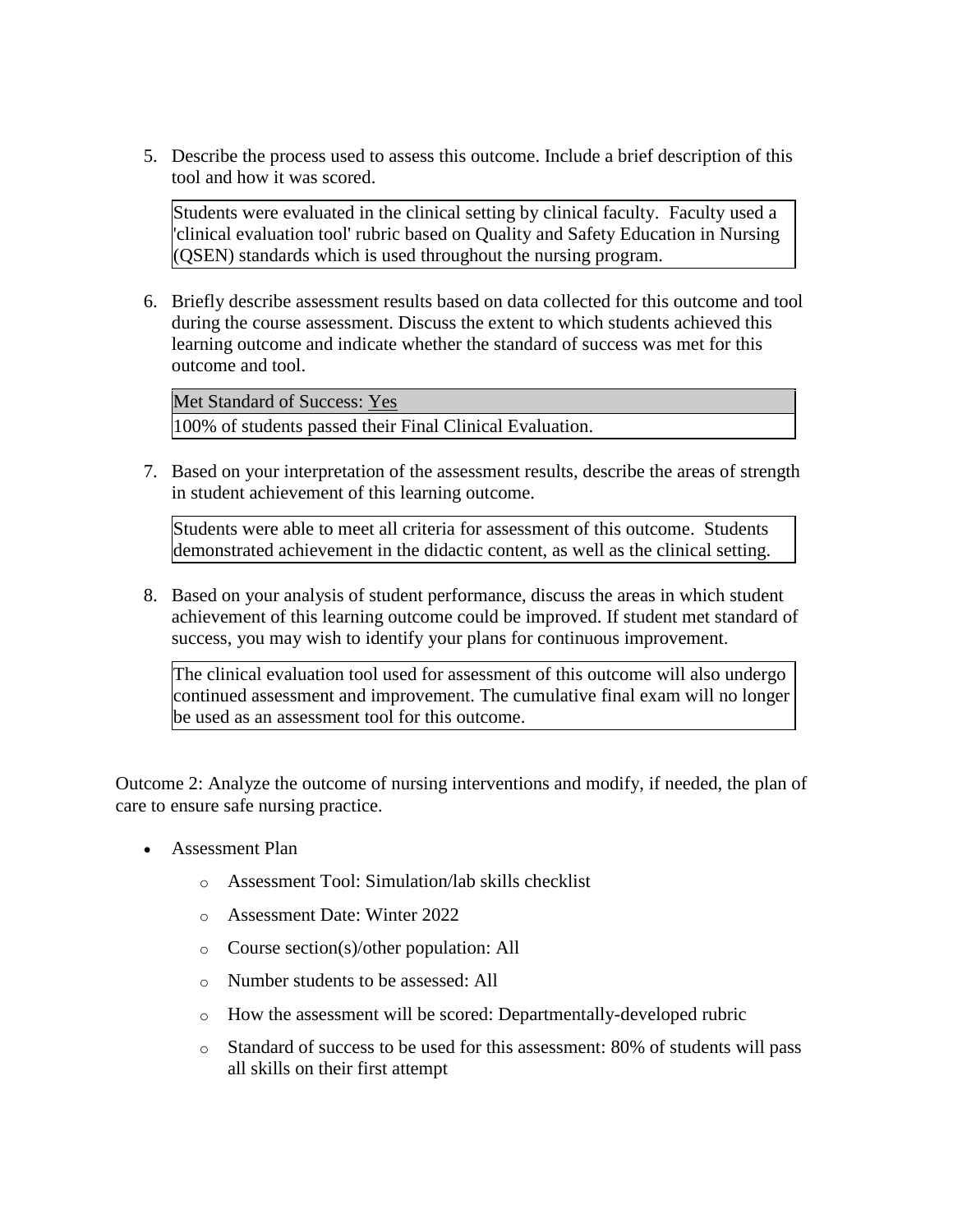- o Who will score and analyze the data: Course coordinators will analyze the data
- 1. Indicate the Semester(s) and year(s) assessment data were collected for this report.

| Fall (indicate years below) $\begin{bmatrix}$ while | Winter (indicate years) | <b>SP/SU</b> (indicate years)<br>below) |
|-----------------------------------------------------|-------------------------|-----------------------------------------|
|                                                     | 2019                    |                                         |

| # of students enrolled | # of students assessed |
|------------------------|------------------------|
| 186                    |                        |

3. If the number of students assessed differs from the number of students enrolled, please explain why all enrolled students were not assessed, e.g. absence, withdrawal, or did not complete activity.

It appears that the number of students is tripled as the number of students enrolled includes all sections of NUR courses: lecture, lab and clinical. In NUR 288 in Winter of 2019, there were 62 students, all of whom will be assessed for each SLO.

4. Describe how students from all populations (day students on campus, DL, MM, evening, extension center sites, etc.) were included in the assessment based on your selection criteria.

All students from the MM section were required to complete an in-person, oncampus skills check using the skills check-off tool.

5. Describe the process used to assess this outcome. Include a brief description of this tool and how it was scored.

The skills check-off tool is a published tool from Taylor's skills check-off book, which is used throughout the nursing program to show skills competency. Students were evaluated by faculty face-to-face, and it was up to the faculty to determine if the student had achieved a passing score.

6. Briefly describe assessment results based on data collected for this outcome and tool during the course assessment. Discuss the extent to which students achieved this learning outcome and indicate whether the standard of success was met for this outcome and tool.

# Met Standard of Success: Yes

61/62 students (98.3%) of students achieved a 'PASS' score on the first check off attempt.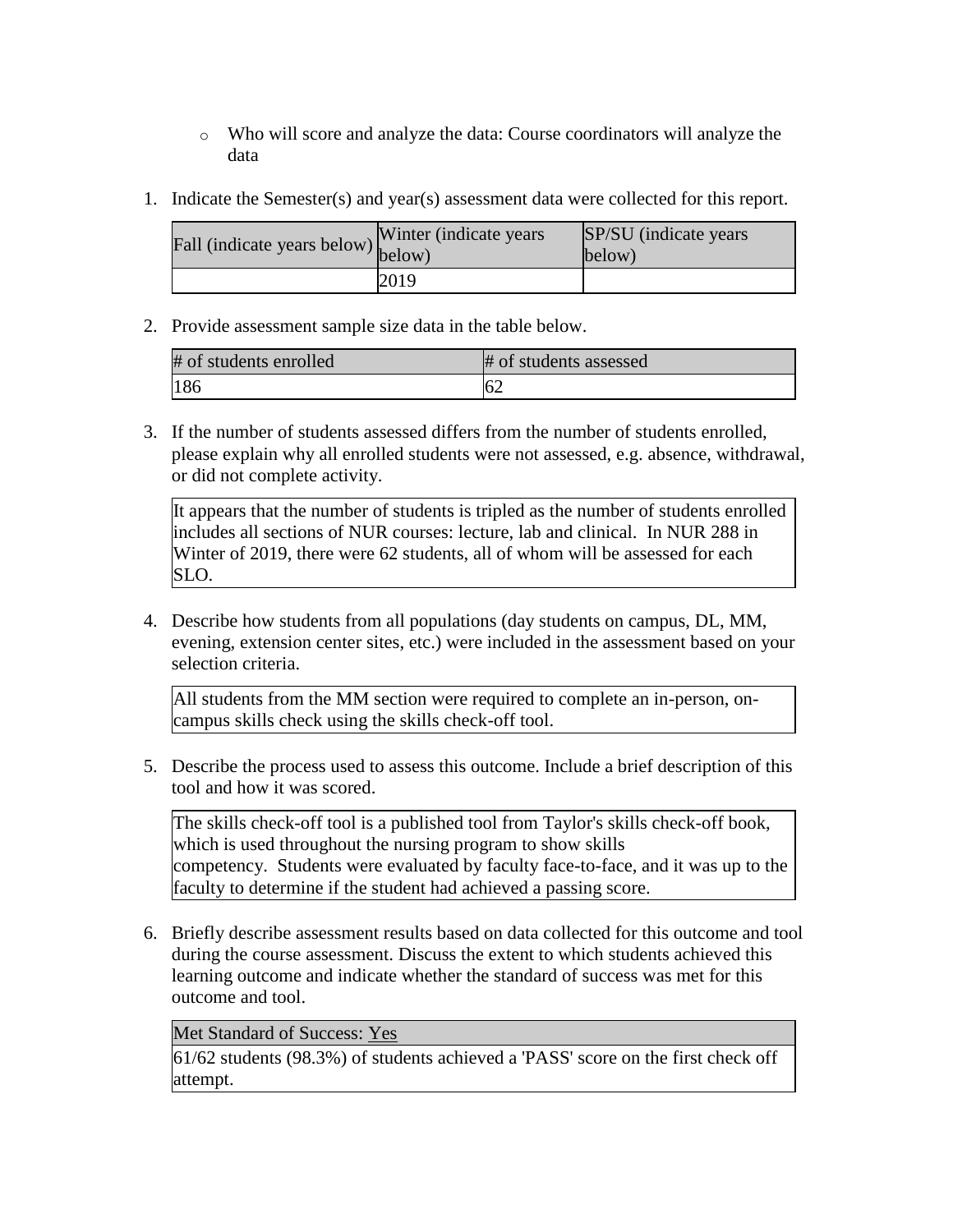7. Based on your interpretation of the assessment results, describe the areas of strength in student achievement of this learning outcome.

The clinical evaluation tool used to assess this outcome showed achievement of this outcome by all of the students. The anecdotal record provided course faculty significant, in this case positive, feedback about our students' performance in the clinical setting.

8. Based on your analysis of student performance, discuss the areas in which student achievement of this learning outcome could be improved. If student met standard of success, you may wish to identify your plans for continuous improvement.

The lab skills checklist used for assessment of this outcome could be tailored to include an increase in evaluation for application of the skill that students are required to perform.

Outcome 2: Analyze the outcome of nursing interventions and modify, if needed, the plan of care to ensure safe nursing practice.

- Assessment Plan
	- o Assessment Tool: Final clinical evaluation
	- o Assessment Date: Winter 2022
	- o Course section(s)/other population: All
	- o Number students to be assessed: All
	- o How the assessment will be scored: Departmentally-developed rubric
	- o Standard of success to be used for this assessment: 80% of students will pass on their final clinical evaluation
	- o Who will score and analyze the data: Course coordinators will analyze the data
- 1. Indicate the Semester(s) and year(s) assessment data were collected for this report.

| Fall (indicate years below) below) | Winter (indicate years) | SP/SU (indicate years)<br>below) |
|------------------------------------|-------------------------|----------------------------------|
|                                    | 2019                    |                                  |

2. Provide assessment sample size data in the table below.

| # of students enrolled | # of students assessed |
|------------------------|------------------------|
| <sup>186</sup>         | 62                     |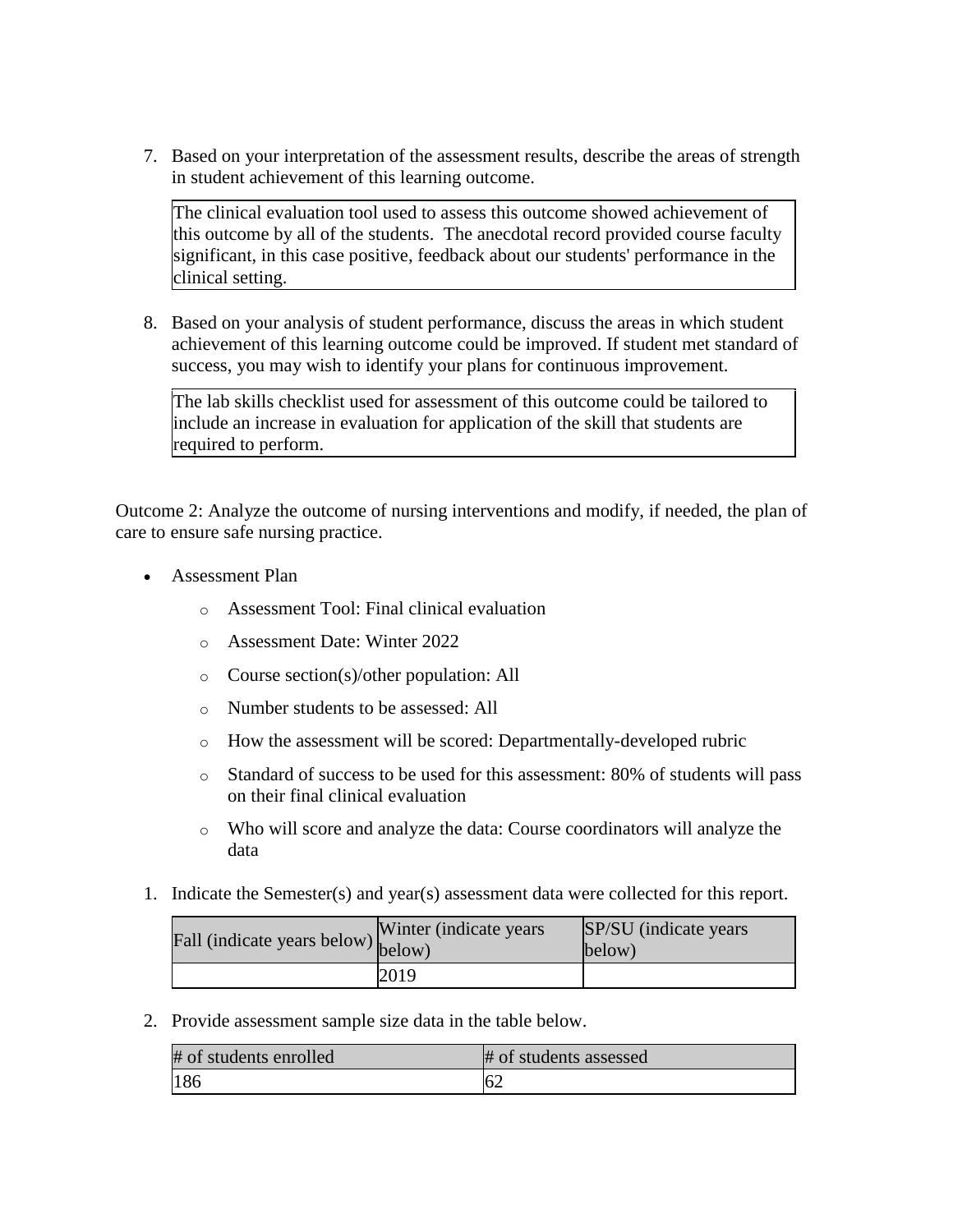3. If the number of students assessed differs from the number of students enrolled, please explain why all enrolled students were not assessed, e.g. absence, withdrawal, or did not complete activity.

It appears that the number of students is tripled as the number of students enrolled includes all sections of NUR courses: lecture, lab and clinical. In NUR 288 in Winter of 2019, there were 62 students, all of whom will be assessed for each SLO.

4. Describe how students from all populations (day students on campus, DL, MM, evening, extension center sites, etc.) were included in the assessment based on your selection criteria.

The clinical portion of this course was face-to-face in various off-campus clinical settings.

5. Describe the process used to assess this outcome. Include a brief description of this tool and how it was scored.

Students were evaluated in the clinical setting by clinical faculty. Faculty used a 'clinical evaluation tool' rubric based on Quality and Safety Education in Nursing (QSEN) standards which is used throughout the nursing program.

6. Briefly describe assessment results based on data collected for this outcome and tool during the course assessment. Discuss the extent to which students achieved this learning outcome and indicate whether the standard of success was met for this outcome and tool.

Met Standard of Success: Yes

100% of students passed their Final Clinical Evaluation.

7. Based on your interpretation of the assessment results, describe the areas of strength in student achievement of this learning outcome.

The clinical evaluation tool used to assess this outcome showed achievement of this outcome by all of the students. The anecdotal record provided course faculty significant, in this case positive, feedback about our students' performance in the clinical setting.

8. Based on your analysis of student performance, discuss the areas in which student achievement of this learning outcome could be improved. If student met standard of success, you may wish to identify your plans for continuous improvement.

The lab skills checklist used for assessment of this outcome could be tailored to include an increase in evaluation for application of the skill that students are required to perform.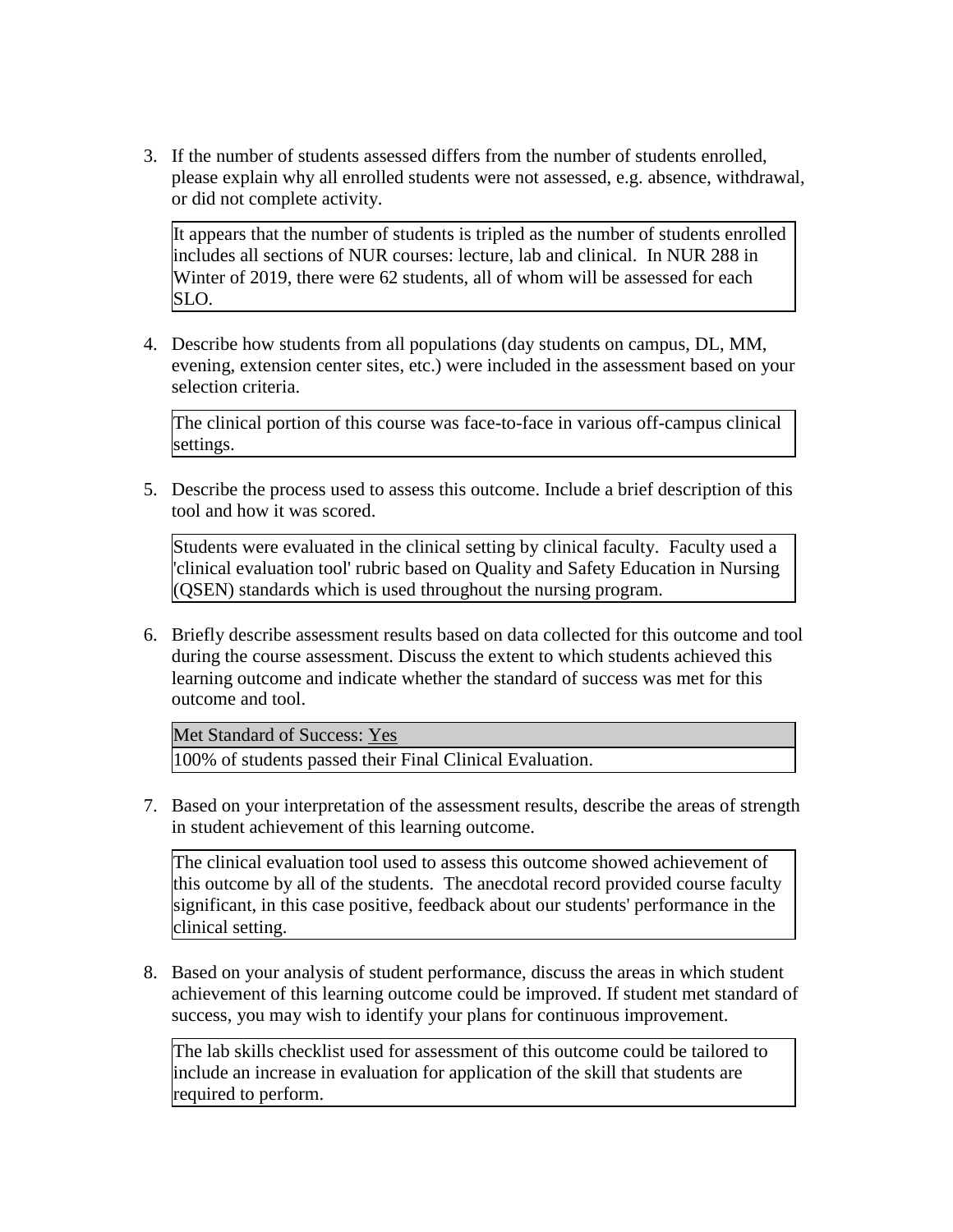Outcome 2: Analyze the outcome of nursing interventions and modify, if needed, the plan of care to ensure safe nursing practice.

- Assessment Plan
	- o Assessment Tool: Cumulative final exam
	- o Assessment Date: Winter 2022
	- o Course section(s)/other population: All
	- o Number students to be assessed: All
	- o How the assessment will be scored: Answer key and/or rubric
	- o Standard of success to be used for this assessment: 80% of students will score 78% or higher
	- o Who will score and analyze the data: Course coordinators will analyze the data
- 1. Indicate the Semester(s) and year(s) assessment data were collected for this report.

| Fall (indicate years below) below) | Winter (indicate years) | SP/SU (indicate years)<br>below) |
|------------------------------------|-------------------------|----------------------------------|
|                                    | 2019                    |                                  |

2. Provide assessment sample size data in the table below.

| # of students enrolled | # of students assessed |
|------------------------|------------------------|
| 186                    |                        |

3. If the number of students assessed differs from the number of students enrolled, please explain why all enrolled students were not assessed, e.g. absence, withdrawal, or did not complete activity.

It appears that the number of students is tripled as the number of students enrolled includes all sections of NUR courses: lecture, lab and clinical. In NUR 288 in Winter of 2019, there were 62 students, all of whom will be assessed for each SLO.

4. Describe how students from all populations (day students on campus, DL, MM, evening, extension center sites, etc.) were included in the assessment based on your selection criteria.

All students took the final exam, and all students were from an MM population.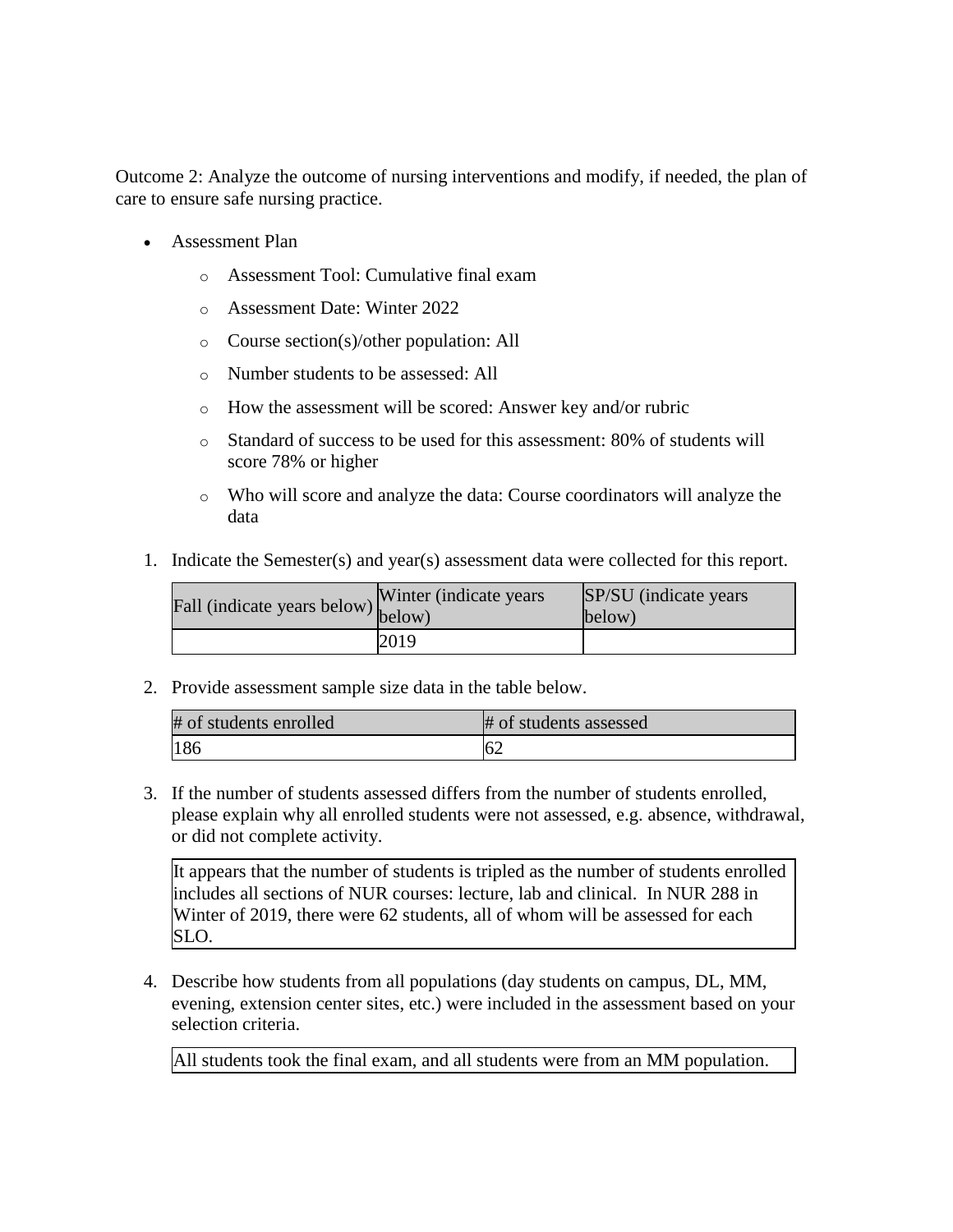5. Describe the process used to assess this outcome. Include a brief description of this tool and how it was scored.

Each student took the final exam individually, and students were given 120 minutes for 100 questions. Each question was worth one point, and 80% of students were expected to achieve a 78% or greater on the exam.

6. Briefly describe assessment results based on data collected for this outcome and tool during the course assessment. Discuss the extent to which students achieved this learning outcome and indicate whether the standard of success was met for this outcome and tool.

### Met Standard of Success: Yes

The average score on the exam was 89.2%. 61 students out of 62 students (98.3%) scored greater than 78% on the exam. The standard of success was met for this outcome.

7. Based on your interpretation of the assessment results, describe the areas of strength in student achievement of this learning outcome.

The clinical evaluation tool used to assess this outcome showed achievement of this outcome by all of the students. The anecdotal record provided course faculty significant, in this case positive, feedback about our students' performance in the clinical setting.

8. Based on your analysis of student performance, discuss the areas in which student achievement of this learning outcome could be improved. If student met standard of success, you may wish to identify your plans for continuous improvement.

The lab skills checklist used for assessment of this outcome could be tailored to include an increase in evaluation for application of the skill that students are required to perform.

Outcome 3: Synthesize concepts learned via class, lab, and clinical experiences in order to demonstrate professional leadership and delegation qualities in preparation for the novice RN professional role.

- Assessment Plan
	- o Assessment Tool: Cumulative final exam
	- o Assessment Date: Winter 2022
	- o Course section(s)/other population: All
	- o Number students to be assessed: All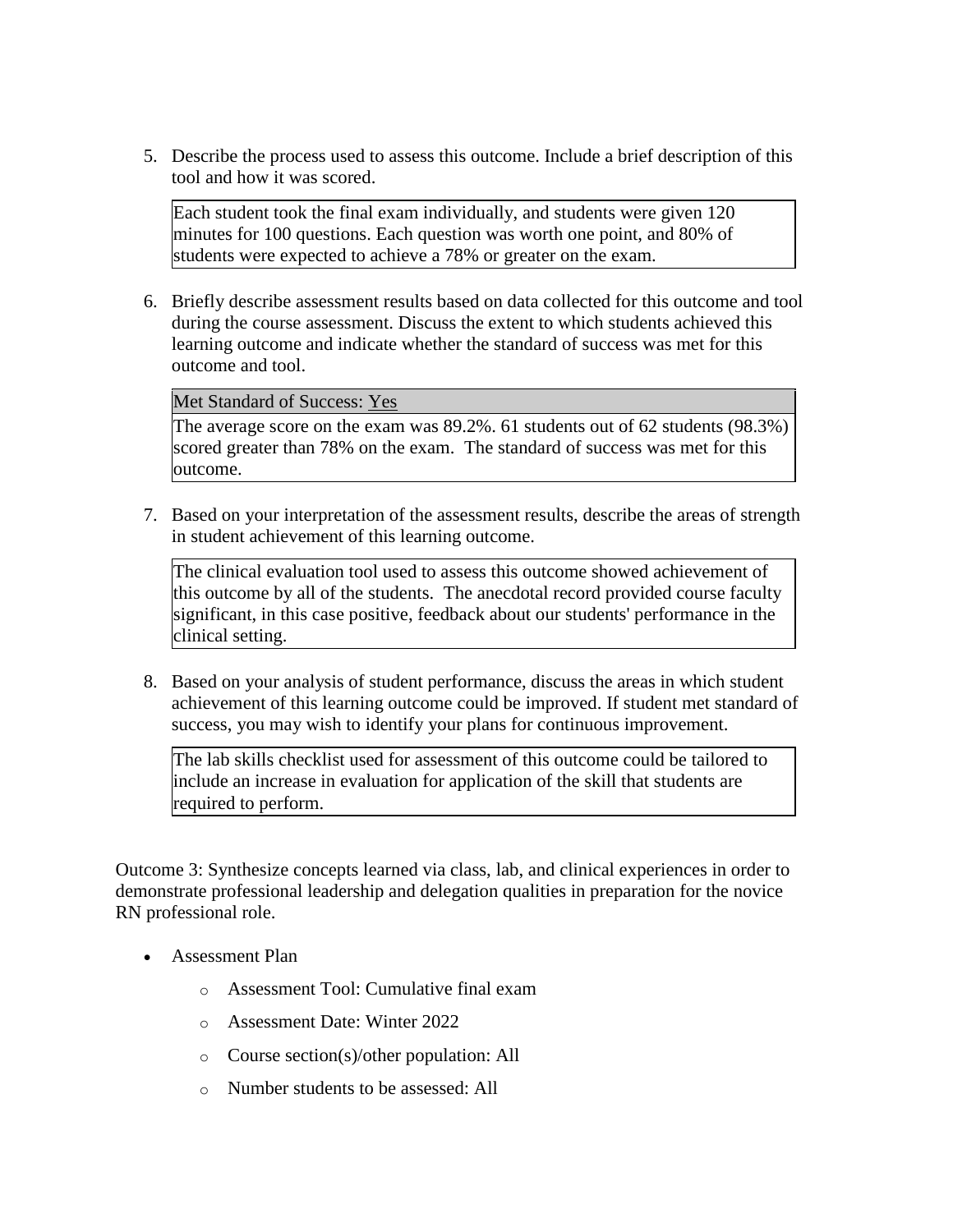- o How the assessment will be scored: Answer key and/or rubric
- o Standard of success to be used for this assessment: 80% of students will score 78% or higher
- o Who will score and analyze the data: Course coordinators will analyze the data
- 1. Indicate the Semester(s) and year(s) assessment data were collected for this report.

| Fall (indicate years below) below) | Winter (indicate years) | SP/SU (indicate years)<br>below) |
|------------------------------------|-------------------------|----------------------------------|
|                                    | 2019                    |                                  |

| # of students enrolled | # of students assessed |
|------------------------|------------------------|
| 186                    | 62                     |

3. If the number of students assessed differs from the number of students enrolled, please explain why all enrolled students were not assessed, e.g. absence, withdrawal, or did not complete activity.

It appears that the number of students is tripled as the number of students enrolled includes all sections of NUR courses: lecture, lab and clinical. In NUR 288 in Winter of 2019, there were 62 students, all of whom will be assessed for each SLO.

4. Describe how students from all populations (day students on campus, DL, MM, evening, extension center sites, etc.) were included in the assessment based on your selection criteria.

All students took the final exam, and all students were from an MM population.

5. Describe the process used to assess this outcome. Include a brief description of this tool and how it was scored.

Each student took the final exam individually, and students were given 120 minutes for 100 questions. Each question was worth one point, and 80% of students were expected to achieve a 78% or greater on the exam.

6. Briefly describe assessment results based on data collected for this outcome and tool during the course assessment. Discuss the extent to which students achieved this learning outcome and indicate whether the standard of success was met for this outcome and tool.

Met Standard of Success: Yes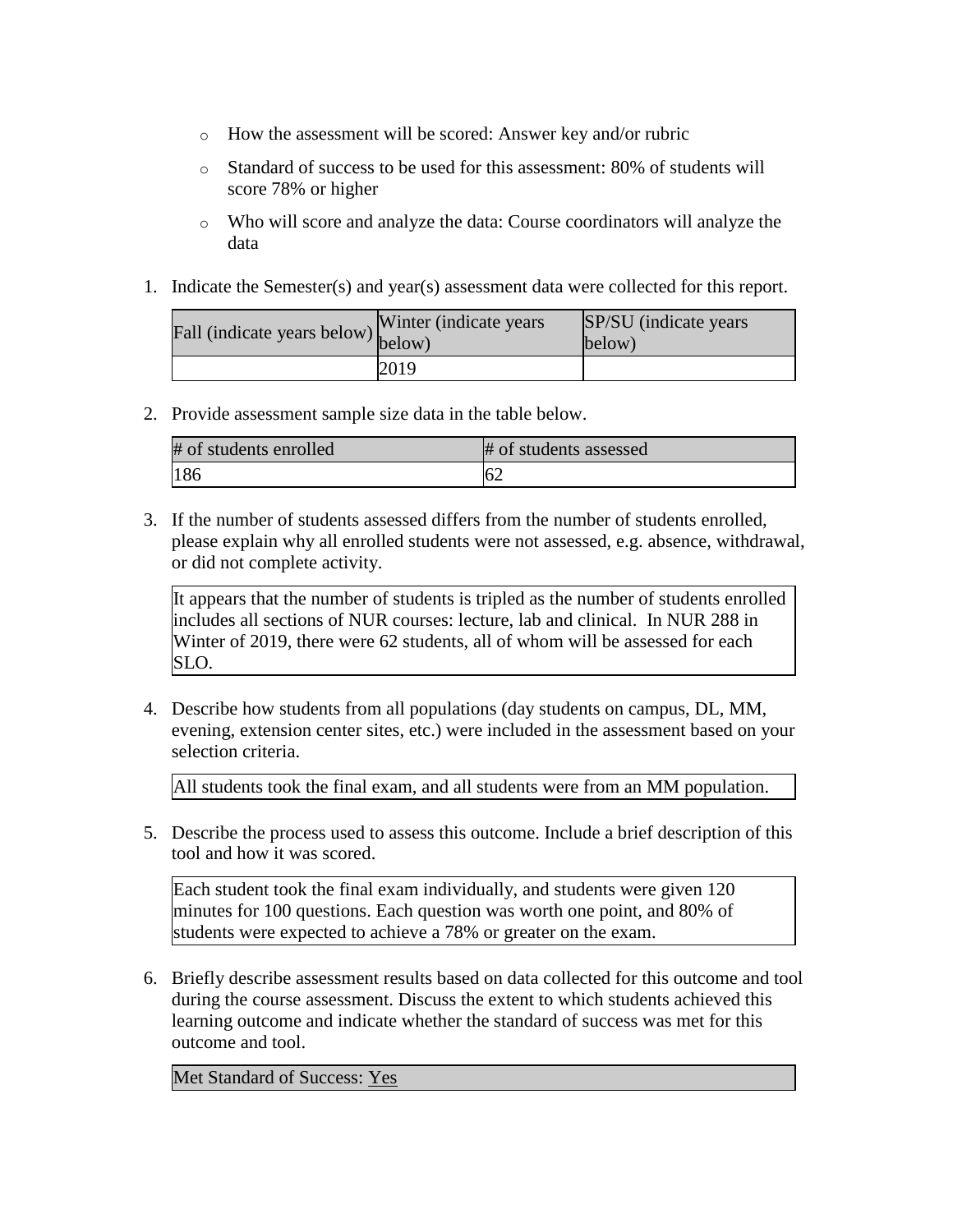The average score on the exam was 89.2%. 61 students out of 62 students (98.3%) scored greater than 78% on the exam. The standard of success was met for this outcome.

7. Based on your interpretation of the assessment results, describe the areas of strength in student achievement of this learning outcome.

Students performed well on all tools used for assessment of this outcome. Specifically, in the clinical portion of this course, 100% of students achieved the standard of success.

8. Based on your analysis of student performance, discuss the areas in which student achievement of this learning outcome could be improved. If student met standard of success, you may wish to identify your plans for continuous improvement.

More specific evaluation in lab (use of more or different tools than the skills checklist) will likely help course faculty identify more specific areas of strength or weakness in student lab performance.

Outcome 3: Synthesize concepts learned via class, lab, and clinical experiences in order to demonstrate professional leadership and delegation qualities in preparation for the novice RN professional role.

- Assessment Plan
	- o Assessment Tool: Analysis/tracking of laboratory skills check sheets
	- o Assessment Date: Winter 2022
	- o Course section(s)/other population: All
	- o Number students to be assessed: All
	- o How the assessment will be scored: Departmentally-developed rubric
	- o Standard of success to be used for this assessment: 80% of students will pass all skills on their first attempt
	- o Who will score and analyze the data: Course coordinators will analyze the data
- 1. Indicate the Semester(s) and year(s) assessment data were collected for this report.

| riall (indicate years below) below) | Winter (indicate years) | SP/SU (indicate years)<br>below) |
|-------------------------------------|-------------------------|----------------------------------|
|                                     | 2019                    |                                  |

2. Provide assessment sample size data in the table below.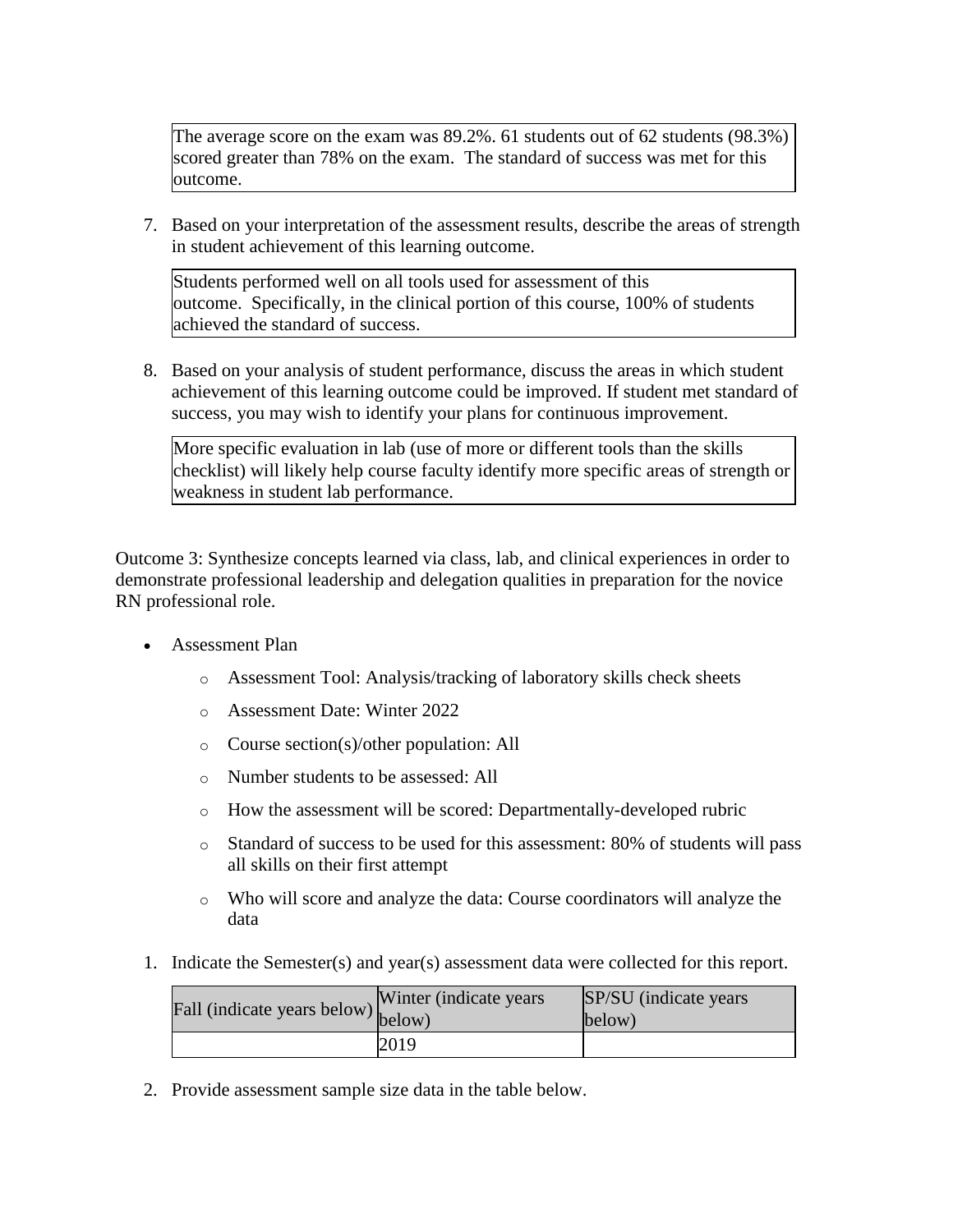| # of students enrolled | # of students assessed |
|------------------------|------------------------|
| 186                    | 62                     |

3. If the number of students assessed differs from the number of students enrolled, please explain why all enrolled students were not assessed, e.g. absence, withdrawal, or did not complete activity.

It appears that the number of students is tripled as the number of students enrolled includes all sections of NUR courses: lecture, lab and clinical. In NUR 288 in Winter of 2019, there were 62 students, all of whom will be assessed for each SLO.

4. Describe how students from all populations (day students on campus, DL, MM, evening, extension center sites, etc.) were included in the assessment based on your selection criteria.

All students from the MM section were required to complete an in-person, oncampus skills check using the skills check-off tool.

5. Describe the process used to assess this outcome. Include a brief description of this tool and how it was scored.

The skills check-off tool is a published tool from Taylor's skills check-off book, which is used throughout the nursing program to show skills competency. Students were evaluated by faculty face-to-face, and it was up to the faculty to determine if the student had achieved a passing score.

6. Briefly describe assessment results based on data collected for this outcome and tool during the course assessment. Discuss the extent to which students achieved this learning outcome and indicate whether the standard of success was met for this outcome and tool.

Met Standard of Success: Yes

61/62 students (98.3%) of students achieved a 'PASS' score on the first check off attempt.

7. Based on your interpretation of the assessment results, describe the areas of strength in student achievement of this learning outcome.

Students performed well on all tools used for assessment of this outcome. Specifically, in the clinical portion of this course, 100% of students achieved the standard of success.

8. Based on your analysis of student performance, discuss the areas in which student achievement of this learning outcome could be improved. If student met standard of success, you may wish to identify your plans for continuous improvement.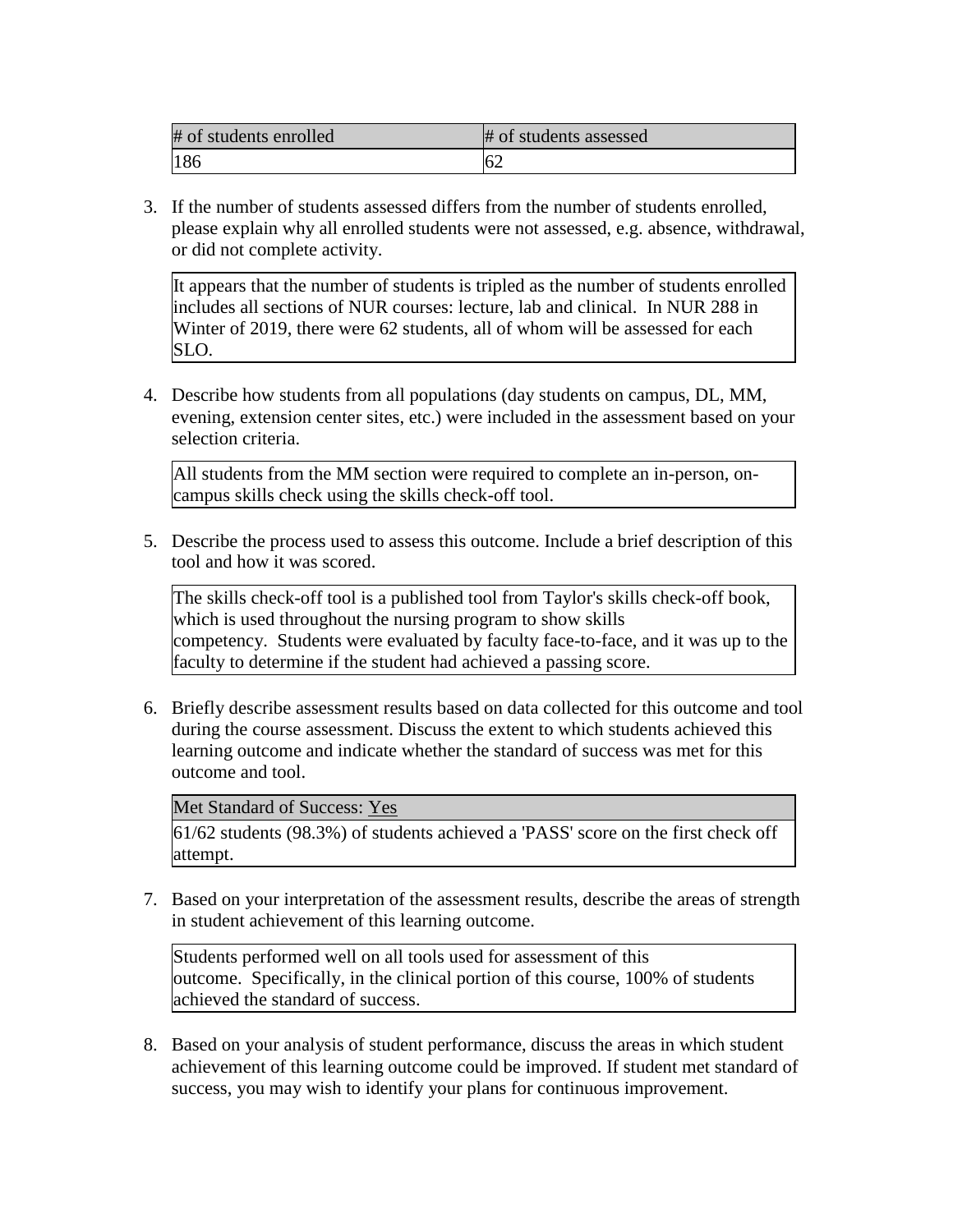More specific evaluation in lab (use of more or different tools than the skills checklist) will likely help course faculty identify more specific areas of strength or weakness in student lab performance.

Outcome 3: Synthesize concepts learned via class, lab, and clinical experiences in order to demonstrate professional leadership and delegation qualities in preparation for the novice RN professional role.

- Assessment Plan
	- o Assessment Tool: Final clinical evaluation
	- o Assessment Date: Winter 2022
	- o Course section(s)/other population: All
	- o Number students to be assessed: All
	- o How the assessment will be scored: Departmentally-developed rubric
	- o Standard of success to be used for this assessment: 80% of students will pass on their final clinical evaluation
	- o Who will score and analyze the data: Course coordinators will analyze the data
- 1. Indicate the Semester(s) and year(s) assessment data were collected for this report.

| riall (indicate years below) below) | Winter (indicate years) | SP/SU (indicate years)<br>below) |
|-------------------------------------|-------------------------|----------------------------------|
|                                     | 2019                    |                                  |

2. Provide assessment sample size data in the table below.

| # of students enrolled | # of students assessed |
|------------------------|------------------------|
| 186                    | 62                     |

3. If the number of students assessed differs from the number of students enrolled, please explain why all enrolled students were not assessed, e.g. absence, withdrawal, or did not complete activity.

It appears that the number of students is tripled as the number of students enrolled includes all sections of NUR courses: lecture, lab and clinical. In NUR 288 in Winter of 2019, there were 62 students, all of whom will be assessed for each SLO.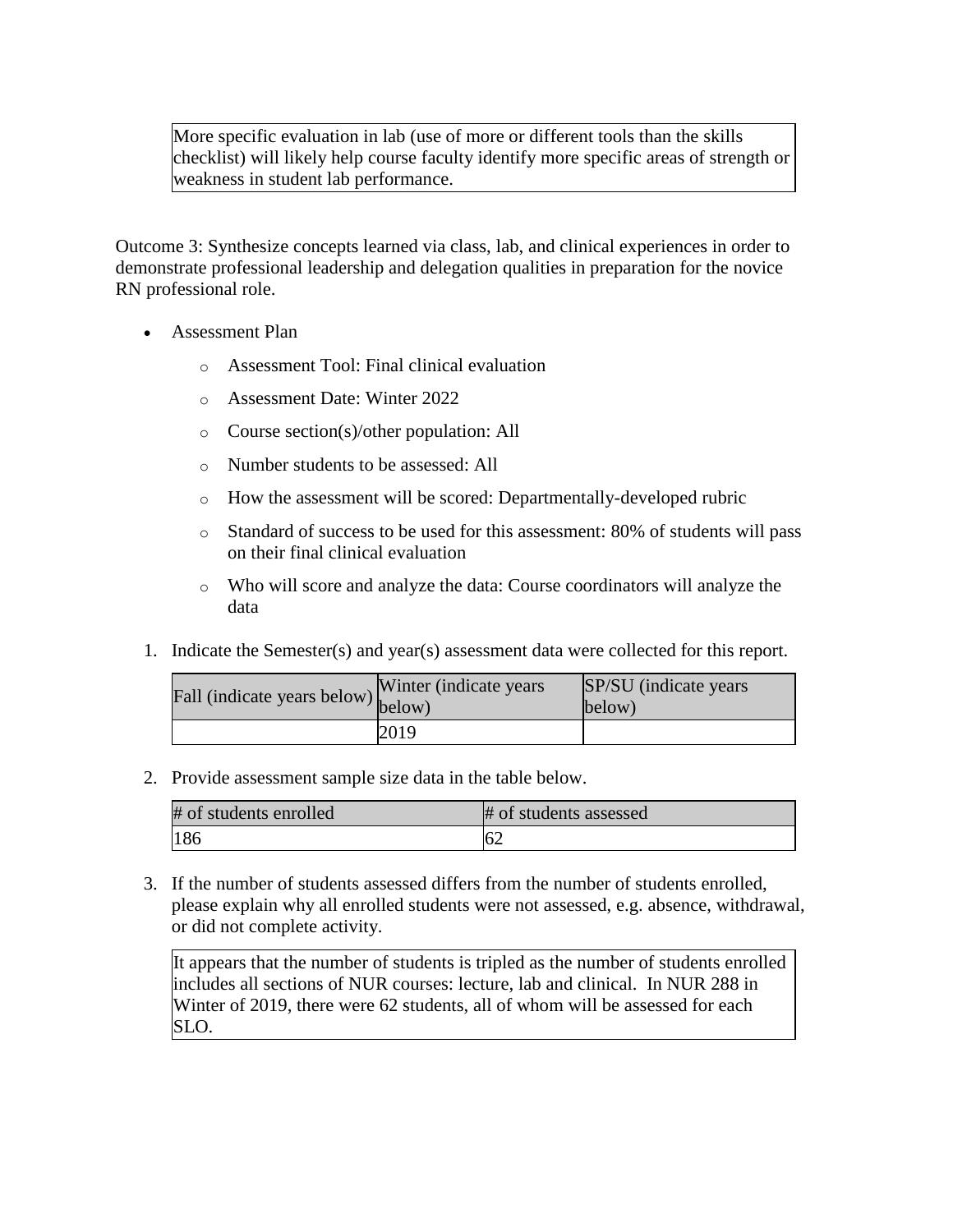4. Describe how students from all populations (day students on campus, DL, MM, evening, extension center sites, etc.) were included in the assessment based on your selection criteria.

The clinical portion of this course was face-to-face in various off-campus clinical settings.

5. Describe the process used to assess this outcome. Include a brief description of this tool and how it was scored.

Students were evaluated in the clinical setting by clinical faculty. Faculty used a 'clinical evaluation tool' rubric based on Quality and Safety Education in Nursing (QSEN) standards which is used throughout the nursing program.

6. Briefly describe assessment results based on data collected for this outcome and tool during the course assessment. Discuss the extent to which students achieved this learning outcome and indicate whether the standard of success was met for this outcome and tool.

Met Standard of Success: Yes

100% of students passed their Final Clinical Evaluation.

7. Based on your interpretation of the assessment results, describe the areas of strength in student achievement of this learning outcome.

Students performed well on all tools used for assessment of this outcome. Specifically, in the clinical portion of this course, 100% of students achieved the standard of success.

8. Based on your analysis of student performance, discuss the areas in which student achievement of this learning outcome could be improved. If student met standard of success, you may wish to identify your plans for continuous improvement.

More specific evaluation in lab (use of more or different tools than the skills checklist) will likely help course faculty identify more specific areas of strength or weakness in student lab performance.

Outcome 4: Collaborate with the clinical professional team at an acute care facility to identify a quality improvement initiative.

- Assessment Plan
	- o Assessment Tool: Final clinical evaluation
	- o Assessment Date: Winter 2022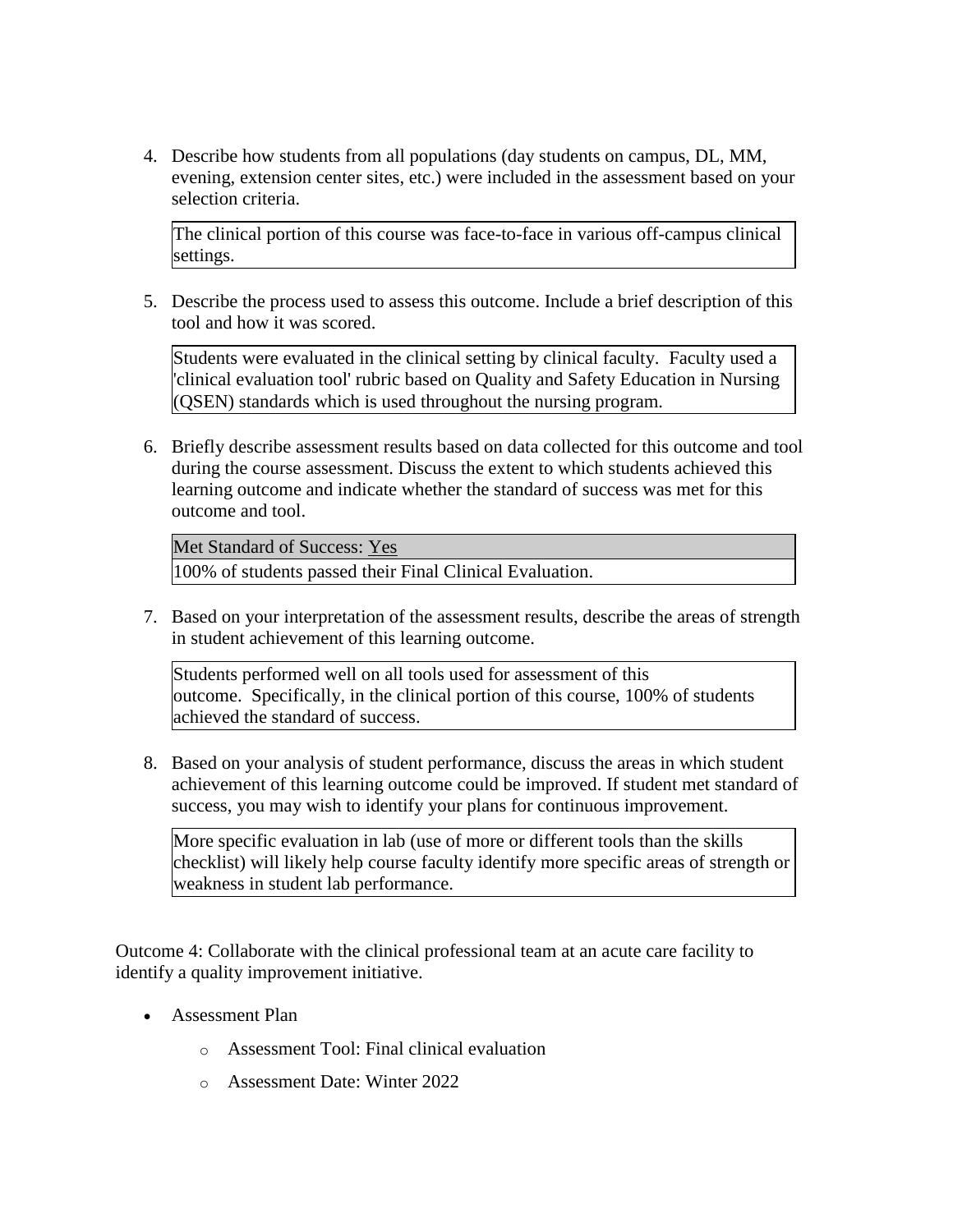- o Course section(s)/other population: All
- o Number students to be assessed: All
- o How the assessment will be scored: Departmentally-developed rubric
- o Standard of success to be used for this assessment: 80% of students will pass on their final clinical evaluation
- o Who will score and analyze the data: Course coordinators will analyze the data
- 1. Indicate the Semester(s) and year(s) assessment data were collected for this report.

| Fall (indicate years below) below) | Winter (indicate years) | SP/SU (indicate years)<br>below) |
|------------------------------------|-------------------------|----------------------------------|
|                                    | 2019                    |                                  |

| # of students enrolled | # of students assessed |
|------------------------|------------------------|
| 186                    | OΖ                     |

3. If the number of students assessed differs from the number of students enrolled, please explain why all enrolled students were not assessed, e.g. absence, withdrawal, or did not complete activity.

It appears that the number of students is tripled as the number of students enrolled includes all sections of NUR courses: lecture, lab and clinical. In NUR 288 in Winter of 2019, there were 62 students, all of whom will be assessed for each SLO.

4. Describe how students from all populations (day students on campus, DL, MM, evening, extension center sites, etc.) were included in the assessment based on your selection criteria.

All students took the final exam, and all students were from an MM population.

5. Describe the process used to assess this outcome. Include a brief description of this tool and how it was scored.

Each student took the final exam individually, and students were given 120 minutes for 100 questions. Each question was worth one point, and 80% of students were expected to achieve a 78% or greater on the exam.

6. Briefly describe assessment results based on data collected for this outcome and tool during the course assessment. Discuss the extent to which students achieved this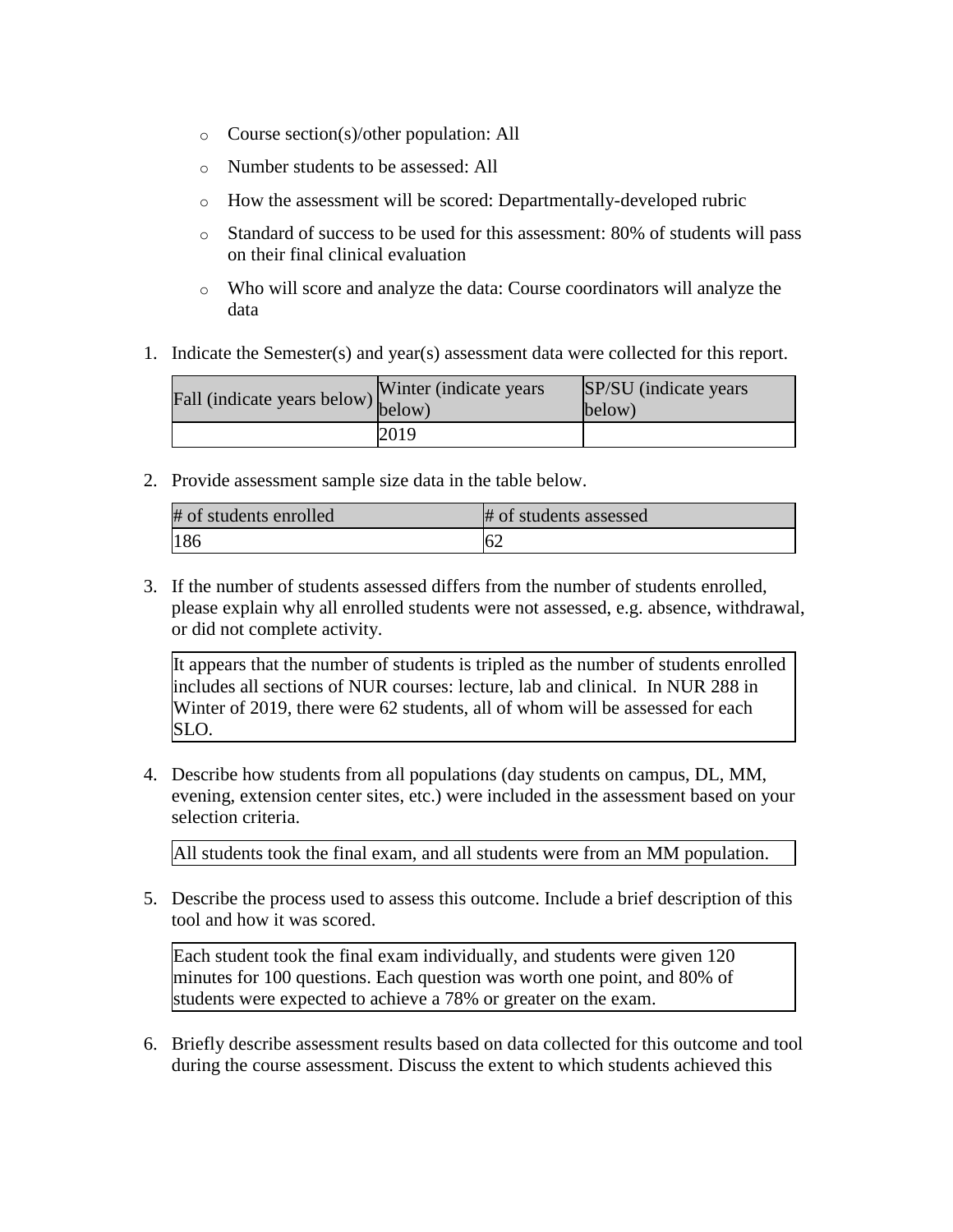learning outcome and indicate whether the standard of success was met for this outcome and tool.

Met Standard of Success: Yes

The average score on the exam was 89.2%. 61 students out of 62 students (98.3%) scored greater than 78% on the exam. The standard of success was met for this outcome.

7. Based on your interpretation of the assessment results, describe the areas of strength in student achievement of this learning outcome.

100% of students met the standard of success for this outcome using the final clinical evaluation. They also created excellent visual aids and presentations, which were not evaluated by this tool, showing significant success in improving knowledge of quality improvement and collaboration.

8. Based on your analysis of student performance, discuss the areas in which student achievement of this learning outcome could be improved. If student met standard of success, you may wish to identify your plans for continuous improvement.

The tool used to evaluate this outcome showed success, but it did not specifically measure the amount of success that was achieved by students in this SLO. Students exceeded faculty expectation in their visual aids, ideas and presentations. In terms of improvement for this objective, it seems that faculty needs more targeted assessment tools to really show the quality of student learning in this outcome.

Outcome 5: Demonstrate clinical reasoning and clinical judgment in prioritizing, performing, and delegating care for a group of complex clients.

- Assessment Plan
	- o Assessment Tool: Final clinical evaluation
	- o Assessment Date: Winter 2022
	- o Course section(s)/other population: All
	- o Number students to be assessed: All
	- o How the assessment will be scored: Departmentally-developed rubric
	- o Standard of success to be used for this assessment: 80% of students will pass on their final clinical evaluation
	- o Who will score and analyze the data: Course coordinators will analyze the data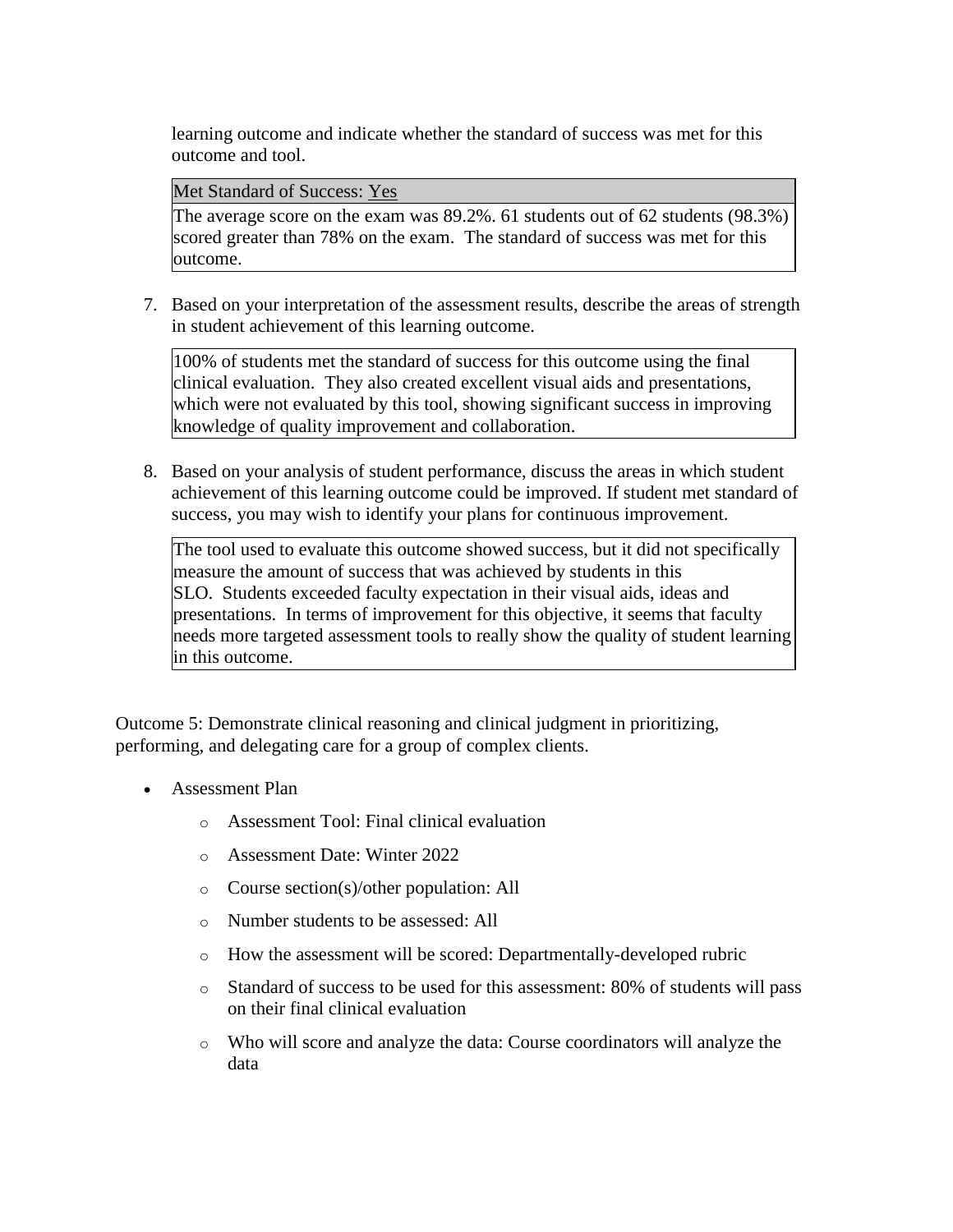1. Indicate the Semester(s) and year(s) assessment data were collected for this report.

| Fall (indicate years below) v measurement | Winter (indicate years) | SP/SU (indicate years)<br>below) |
|-------------------------------------------|-------------------------|----------------------------------|
|                                           | 2019                    |                                  |

2. Provide assessment sample size data in the table below.

| # of students enrolled | # of students assessed |
|------------------------|------------------------|
| 186                    | 62                     |

3. If the number of students assessed differs from the number of students enrolled, please explain why all enrolled students were not assessed, e.g. absence, withdrawal, or did not complete activity.

It appears that the number of students is tripled as the number of students enrolled includes all sections of NUR courses: lecture, lab and clinical. In NUR 288 in Winter of 2019, there were 62 students, all of whom will be assessed for each SLO.

4. Describe how students from all populations (day students on campus, DL, MM, evening, extension center sites, etc.) were included in the assessment based on your selection criteria.

The clinical portion of this course was face-to-face in various off-campus clinical settings.

5. Describe the process used to assess this outcome. Include a brief description of this tool and how it was scored.

Students were evaluated in the clinical setting by clinical faculty. Faculty used a 'clinical evaluation tool' rubric based on Quality and Safety Education in Nursing (QSEN) standards which is used throughout the nursing program.

6. Briefly describe assessment results based on data collected for this outcome and tool during the course assessment. Discuss the extent to which students achieved this learning outcome and indicate whether the standard of success was met for this outcome and tool.

Met Standard of Success: Yes 100% of students passed their Final Clinical Evaluation.

7. Based on your interpretation of the assessment results, describe the areas of strength in student achievement of this learning outcome.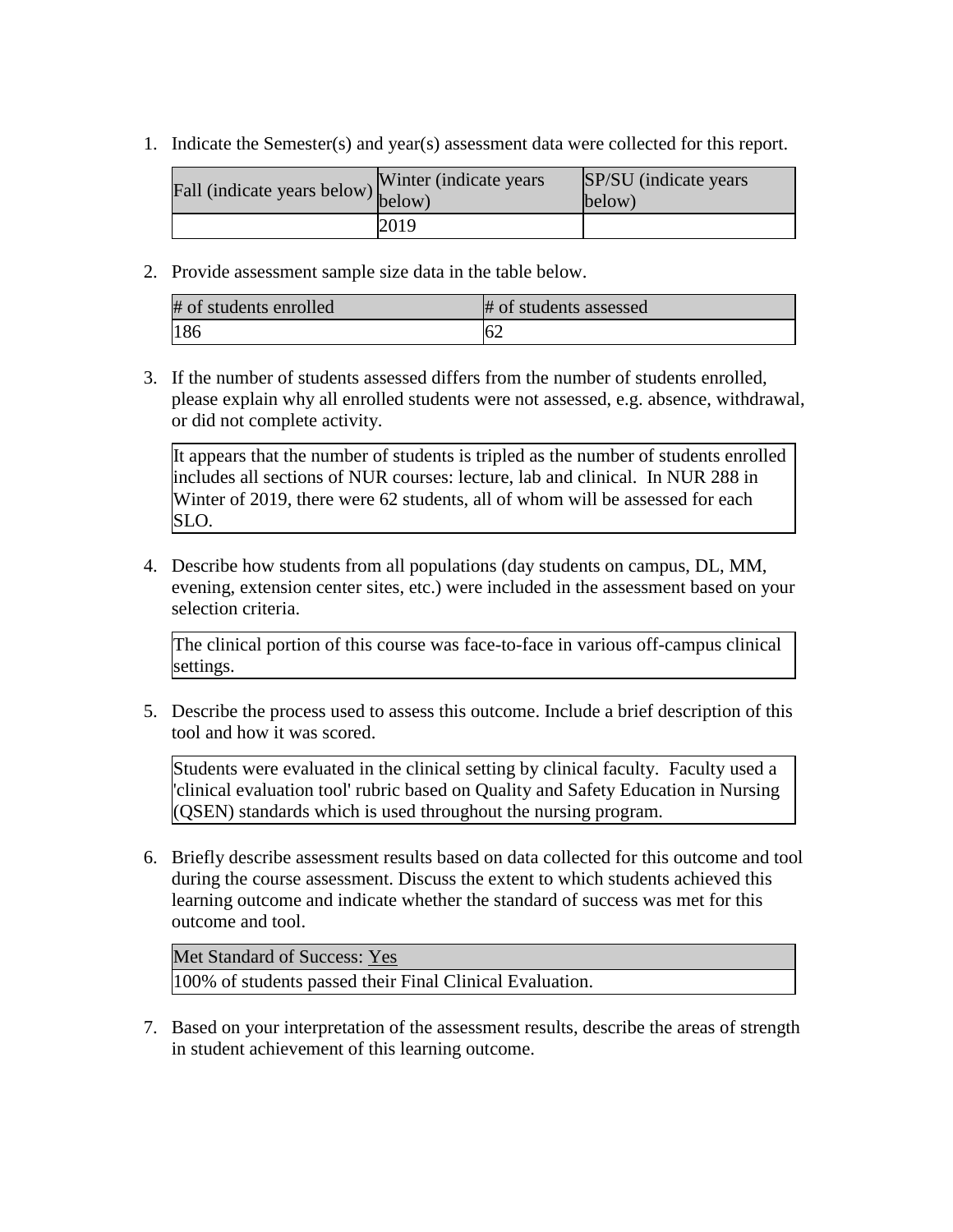100% of students achieved the standard of success for this SLO. A positive piece of this evaluation is that students achieved this standard across a wide-range of clinical settings (including acute-care adult and pediatrics settings -- examples include: St. Joes Ann Arbor, Children's Hospital of Michigan, and Providence Park.)

8. Based on your analysis of student performance, discuss the areas in which student achievement of this learning outcome could be improved. If student met standard of success, you may wish to identify your plans for continuous improvement.

Student performance in this SLO, although achieved, can likely be improved by increased part-time faculty orientation. NUR 288 has 11 part-time clinical faculty necessitating consistency in expectations across the different clinical groups.

Outcome 5: Demonstrate clinical reasoning and clinical judgment in prioritizing, performing, and delegating care for a group of complex clients.

- Assessment Plan
	- o Assessment Tool: Simulation/lab skills checklist
	- o Assessment Date: Winter 2022
	- o Course section(s)/other population: All sections
	- o Number students to be assessed: All
	- o How the assessment will be scored: Departmentally-developed rubric
	- o Standard of success to be used for this assessment: 80% of students will pass all skills on first attempt.
	- o Who will score and analyze the data: Course Coordinators will analyze the data.
- 1. Indicate the Semester(s) and year(s) assessment data were collected for this report.

| $\angle$ all (indicate years below) $\begin{bmatrix} 1 & 1 \\ 1 & 1 \end{bmatrix}$ | Winter (indicate years) | SP/SU (indicate years)<br>$\text{below}$ |
|------------------------------------------------------------------------------------|-------------------------|------------------------------------------|
|                                                                                    | 2019                    |                                          |

#### 2. Provide assessment sample size data in the table below.

| # of students enrolled | # of students assessed |
|------------------------|------------------------|
| 186                    | 62                     |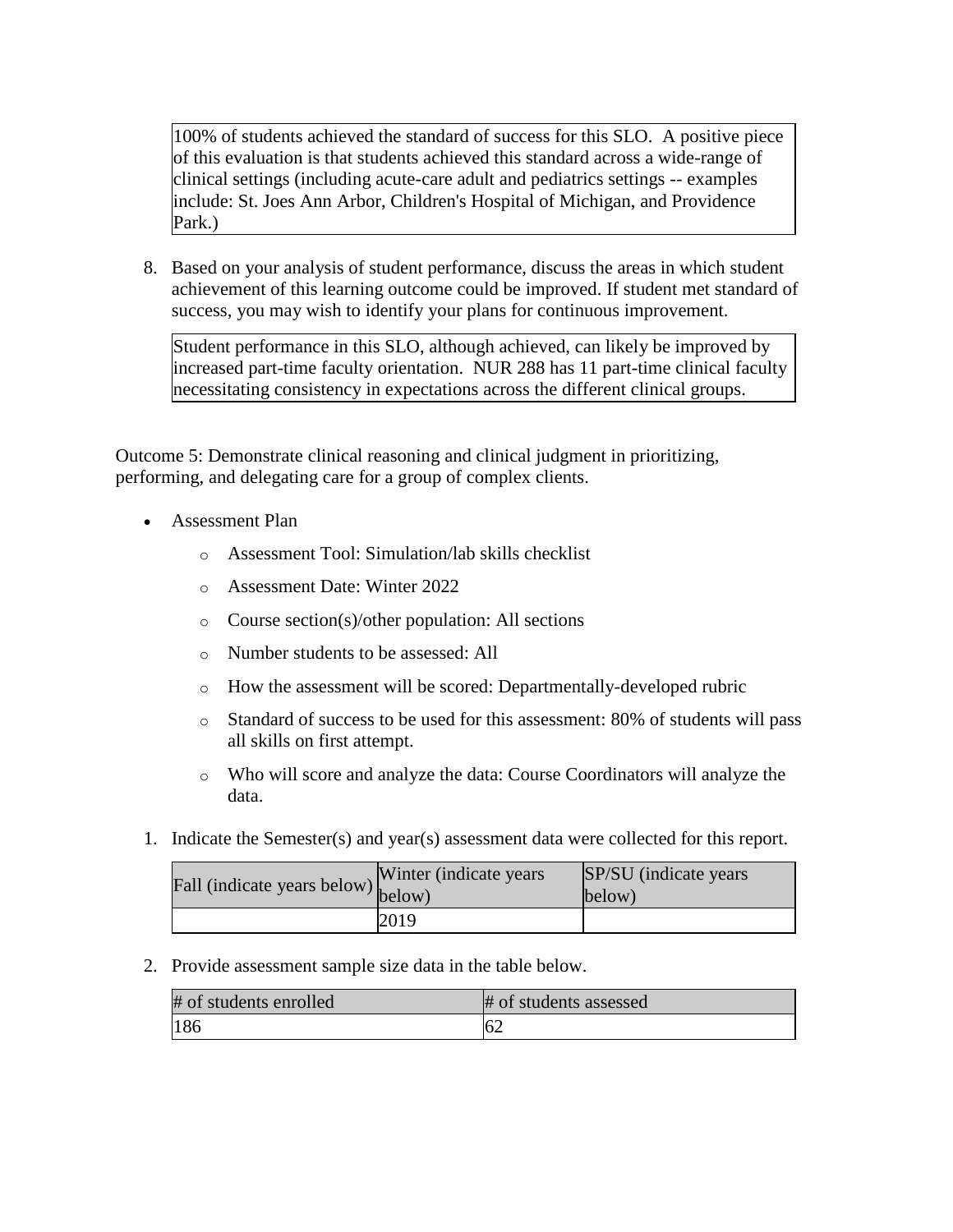3. If the number of students assessed differs from the number of students enrolled, please explain why all enrolled students were not assessed, e.g. absence, withdrawal, or did not complete activity.

It appears that the number of students is tripled as the number of students enrolled includes all sections of NUR courses: lecture, lab and clinical. In NUR 288 in Winter of 2019, there were 62 students, all of whom will be assessed for each SLO.

4. Describe how students from all populations (day students on campus, DL, MM, evening, extension center sites, etc.) were included in the assessment based on your selection criteria.

All students from the MM section were required to complete an in-person, oncampus skills check using the skills check-off tool.

5. Describe the process used to assess this outcome. Include a brief description of this tool and how it was scored.

The skills check-off tool is a published tool from Taylor's skills check-off book, which is used throughout the nursing program to show skills competency. Students were evaluated by faculty face-to-face, and it was up to the faculty to determine if the student had achieved a passing score.

6. Briefly describe assessment results based on data collected for this outcome and tool during the course assessment. Discuss the extent to which students achieved this learning outcome and indicate whether the standard of success was met for this outcome and tool.

#### Met Standard of Success: Yes

61/62 students (98.3%) of students achieved a 'PASS' score on the first check off attempt.

7. Based on your interpretation of the assessment results, describe the areas of strength in student achievement of this learning outcome.

100% of students achieved the standard of success for this SLO. A positive piece of this evaluation is that students achieved this standard across a wide-range of clinical settings (including acute-care adult and pediatrics settings -- examples include: St. Joes Ann Arbor, Children's Hospital of Michigan, and Providence Park.)

8. Based on your analysis of student performance, discuss the areas in which student achievement of this learning outcome could be improved. If student met standard of success, you may wish to identify your plans for continuous improvement.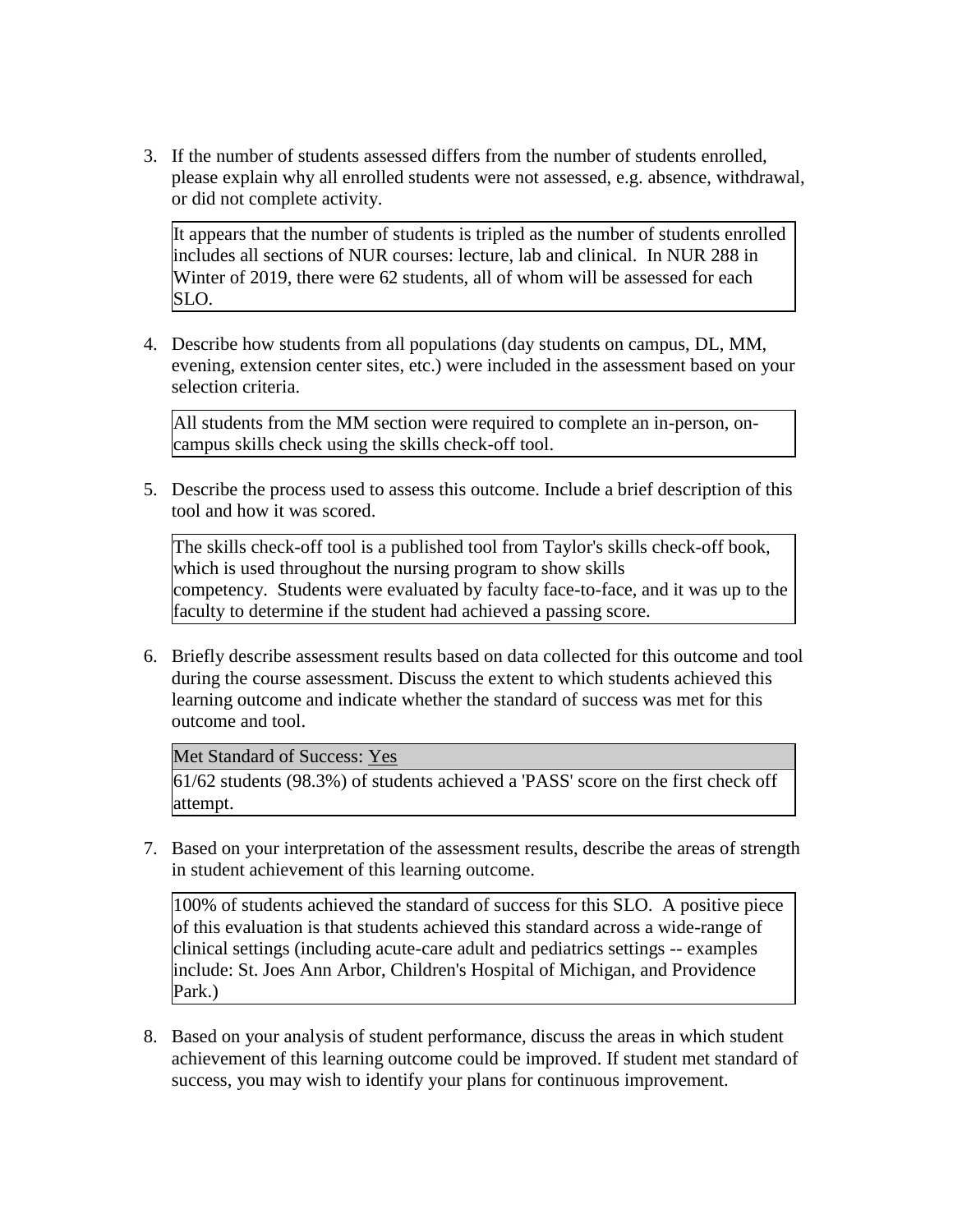Student performance in this SLO, although achieved, can likely be improved by increased part-time faculty orientation. NUR 288 has 11 part-time clinical faculty necessitating consistency in expectations across the different clinical groups.

Outcome 6: Integrate principles of therapeutic communication, collaboration, and feedback in execution of all roles of the professional nurse, in a variety of settings.

- Assessment Plan
	- o Assessment Tool: Final clinical evaluation
	- o Assessment Date: Winter 2022
	- o Course section(s)/other population: All
	- o Number students to be assessed: All
	- o How the assessment will be scored: Departmentally-developed rubric
	- o Standard of success to be used for this assessment: 80% of students will pass on their final clinical evaluation
	- o Who will score and analyze the data: Course coordinators will analyze the data
- 1. Indicate the Semester(s) and year(s) assessment data were collected for this report.

| Fall (indicate years below) below) | Winter (indicate years) | SP/SU (indicate years)<br>below) |
|------------------------------------|-------------------------|----------------------------------|
|                                    | 2019                    |                                  |

2. Provide assessment sample size data in the table below.

| # of students enrolled | # of students assessed |
|------------------------|------------------------|
| 186                    | 62                     |

3. If the number of students assessed differs from the number of students enrolled, please explain why all enrolled students were not assessed, e.g. absence, withdrawal, or did not complete activity.

It appears that the number of students is tripled as the number of students enrolled includes all sections of NUR courses: lecture, lab and clinical. In NUR 288 in Winter of 2019, there were 62 students, all of whom will be assessed for each SLO.

4. Describe how students from all populations (day students on campus, DL, MM, evening, extension center sites, etc.) were included in the assessment based on your selection criteria.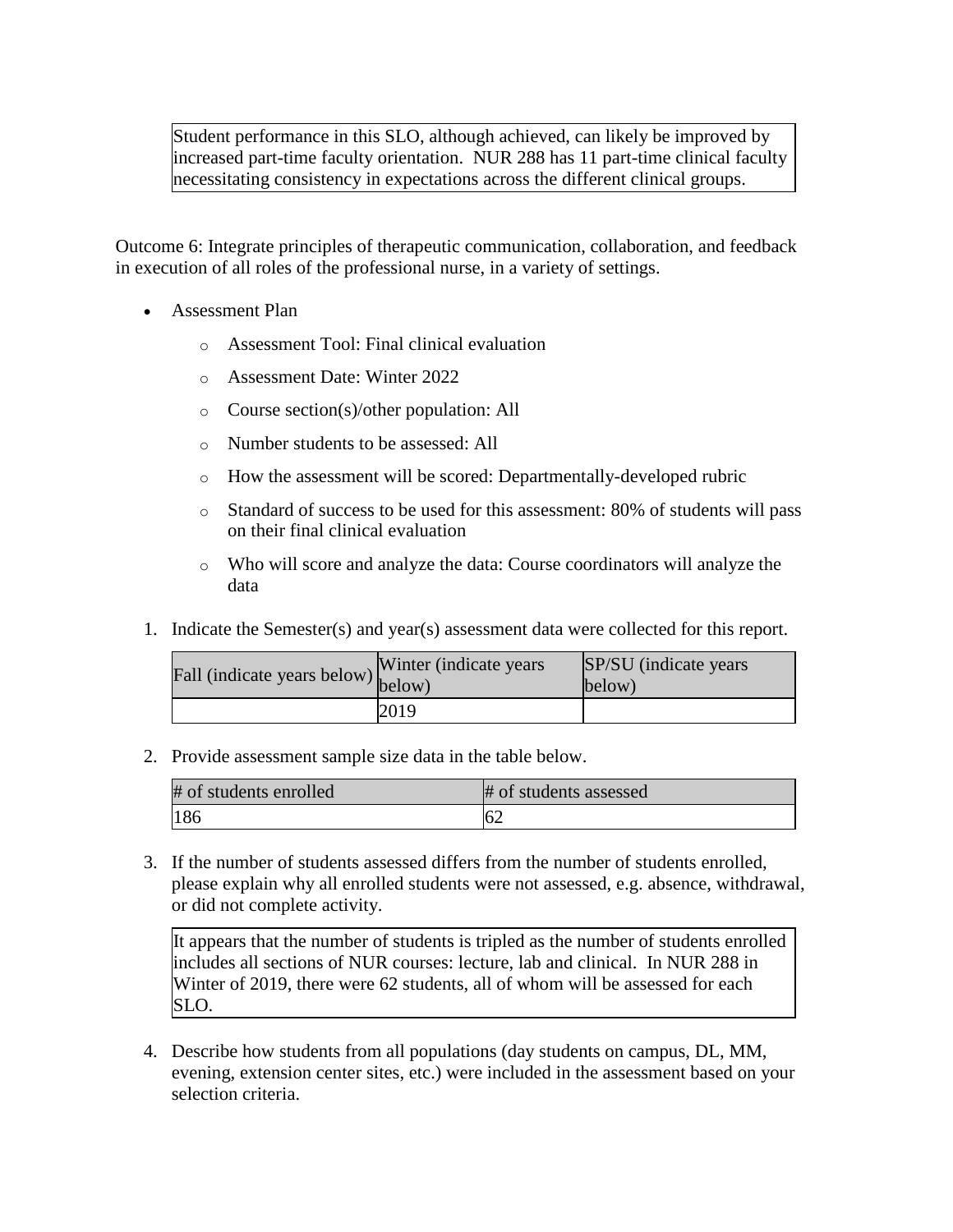The clinical portion of this course was face-to-face in various off-campus clinical settings.

5. Describe the process used to assess this outcome. Include a brief description of this tool and how it was scored.

Students were evaluated in the clinical setting by clinical faculty. Faculty used a 'clinical evaluation tool' rubric based on Quality and Safety Education in Nursing (QSEN) standards which is used throughout the nursing program.

6. Briefly describe assessment results based on data collected for this outcome and tool during the course assessment. Discuss the extent to which students achieved this learning outcome and indicate whether the standard of success was met for this outcome and tool.

Met Standard of Success: Yes 100% of students passed their Final Clinical Evaluation.

7. Based on your interpretation of the assessment results, describe the areas of strength in student achievement of this learning outcome.

100% of students met the standard of success using the final clinical evaluation tool, which shows success. However, increased success is demonstrated in the fact that students achieved this standard across many different clinical experiences. Examples include visits and shadowing in different areas of the hospital (Operating Room, Emergency Department, IV Team, Organ Donation, etc.).

8. Based on your analysis of student performance, discuss the areas in which student achievement of this learning outcome could be improved. If student met standard of success, you may wish to identify your plans for continuous improvement.

Plans for improvement in this area include increased orientation and consistency of grading among part-time faculty.

Outcome 6: Integrate principles of therapeutic communication, collaboration, and feedback in execution of all roles of the professional nurse, in a variety of settings.

- Assessment Plan
	- o Assessment Tool: Simulation/lab skills checklist
	- o Assessment Date: Winter 2022
	- o Course section(s)/other population: All
	- o Number students to be assessed: All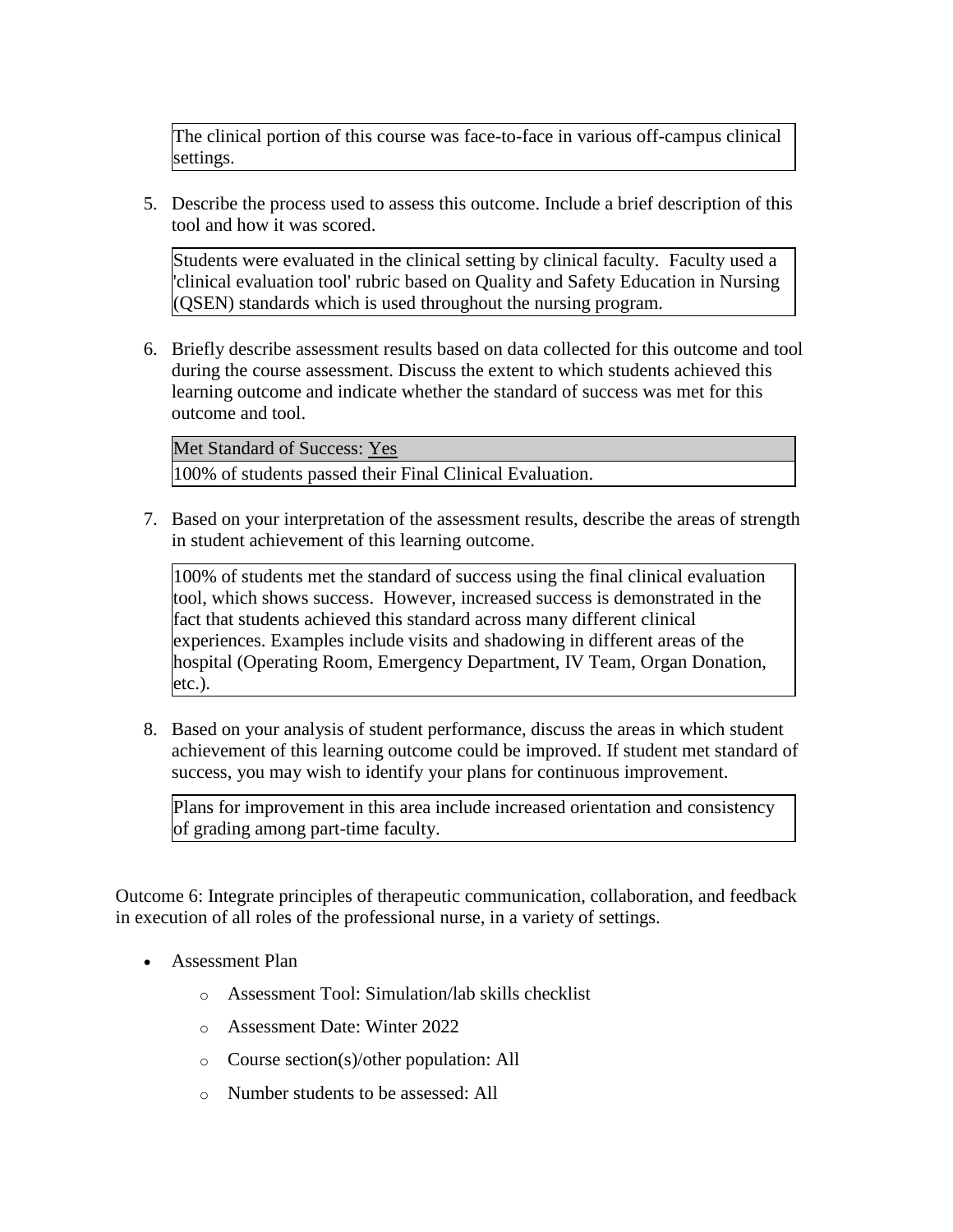- o How the assessment will be scored: Departmentally-developed rubric
- o Standard of success to be used for this assessment: 80% of students will pass all skills on their first attempt
- o Who will score and analyze the data: Course coordinators will analyze the data
- 1. Indicate the Semester(s) and year(s) assessment data were collected for this report.

| rall (indicate years below) below) | Winter (indicate years) | SP/SU (indicate years)<br>below) |
|------------------------------------|-------------------------|----------------------------------|
|                                    | 2019                    |                                  |

| # of students enrolled | # of students assessed |
|------------------------|------------------------|
| 186                    | $16\epsilon$           |

3. If the number of students assessed differs from the number of students enrolled, please explain why all enrolled students were not assessed, e.g. absence, withdrawal, or did not complete activity.

It appears that the number of students is tripled as the number of students enrolled includes all sections of NUR courses: lecture, lab and clinical. In NUR 288 in Winter of 2019, there were 62 students, all of whom will be assessed for each SLO.

4. Describe how students from all populations (day students on campus, DL, MM, evening, extension center sites, etc.) were included in the assessment based on your selection criteria.

All students from the MM section were required to complete an in-person, oncampus skills check using the skills check-off tool.

5. Describe the process used to assess this outcome. Include a brief description of this tool and how it was scored.

The skills check-off tool is a published tool from Taylor's skills check-off book, which is used throughout the nursing program to show skills competency. Students were evaluated by faculty face-to-face, and it was up to the faculty to determine if the student had achieved a passing score.

6. Briefly describe assessment results based on data collected for this outcome and tool during the course assessment. Discuss the extent to which students achieved this learning outcome and indicate whether the standard of success was met for this outcome and tool.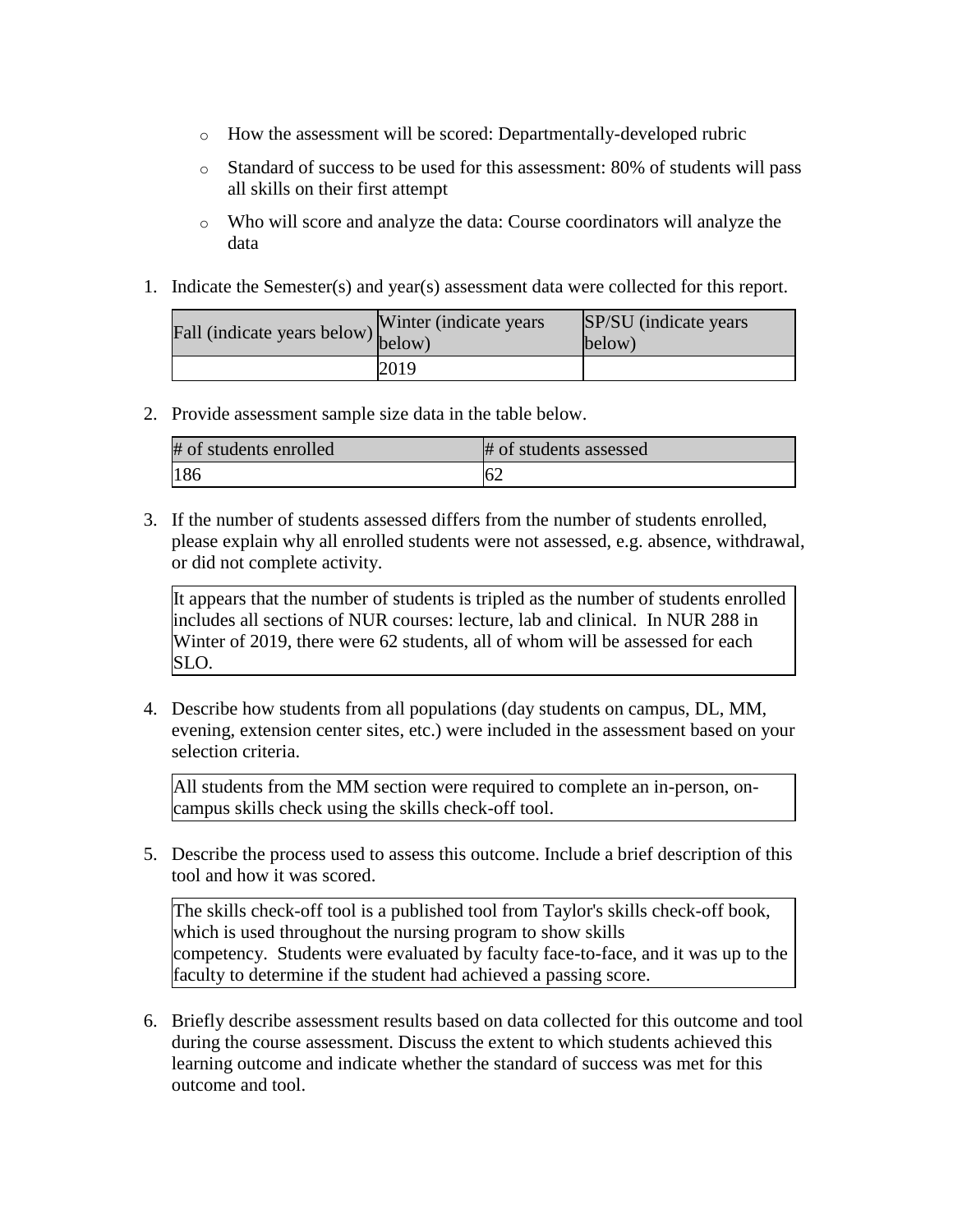Met Standard of Success: Yes

61/62 students (98.3%) of students achieved a 'PASS' score on the first check off attempt.

7. Based on your interpretation of the assessment results, describe the areas of strength in student achievement of this learning outcome.

100% of students met the standard of success using the final clinical evaluation tool, which shows success. However, increased success is demonstrated in the fact that students achieved this standard across many different clinical experiences. Examples include visits and shadowing in different areas of the hospital (Operating Room, Emergency Department, IV Team, Organ Donation, etc.).

8. Based on your analysis of student performance, discuss the areas in which student achievement of this learning outcome could be improved. If student met standard of success, you may wish to identify your plans for continuous improvement.

Plans for improvement in this area include increased orientation and consistency of grading among part-time faculty.

Outcome 7: Increase self-awareness of knowledge, skills and attitudes pertaining to professional conduct within current legal and ethical standards of practice.

- Assessment Plan
	- o Assessment Tool: Reflective journal
	- o Assessment Date: Winter 2022
	- o Course section(s)/other population: All
	- o Number students to be assessed: All
	- o How the assessment will be scored: Departmentally-developed rubric
	- o Standard of success to be used for this assessment: 80% of students will achieve a score of 78% or higher on Guided Reflection questions/discussion
	- o Who will score and analyze the data: Course coordinator will analyze the data
- 1. Indicate the Semester(s) and year(s) assessment data were collected for this report.

| riall (indicate years below) below) | Winter (indicate years) | SP/SU (indicate years)<br>below) |
|-------------------------------------|-------------------------|----------------------------------|
|                                     | 2019                    |                                  |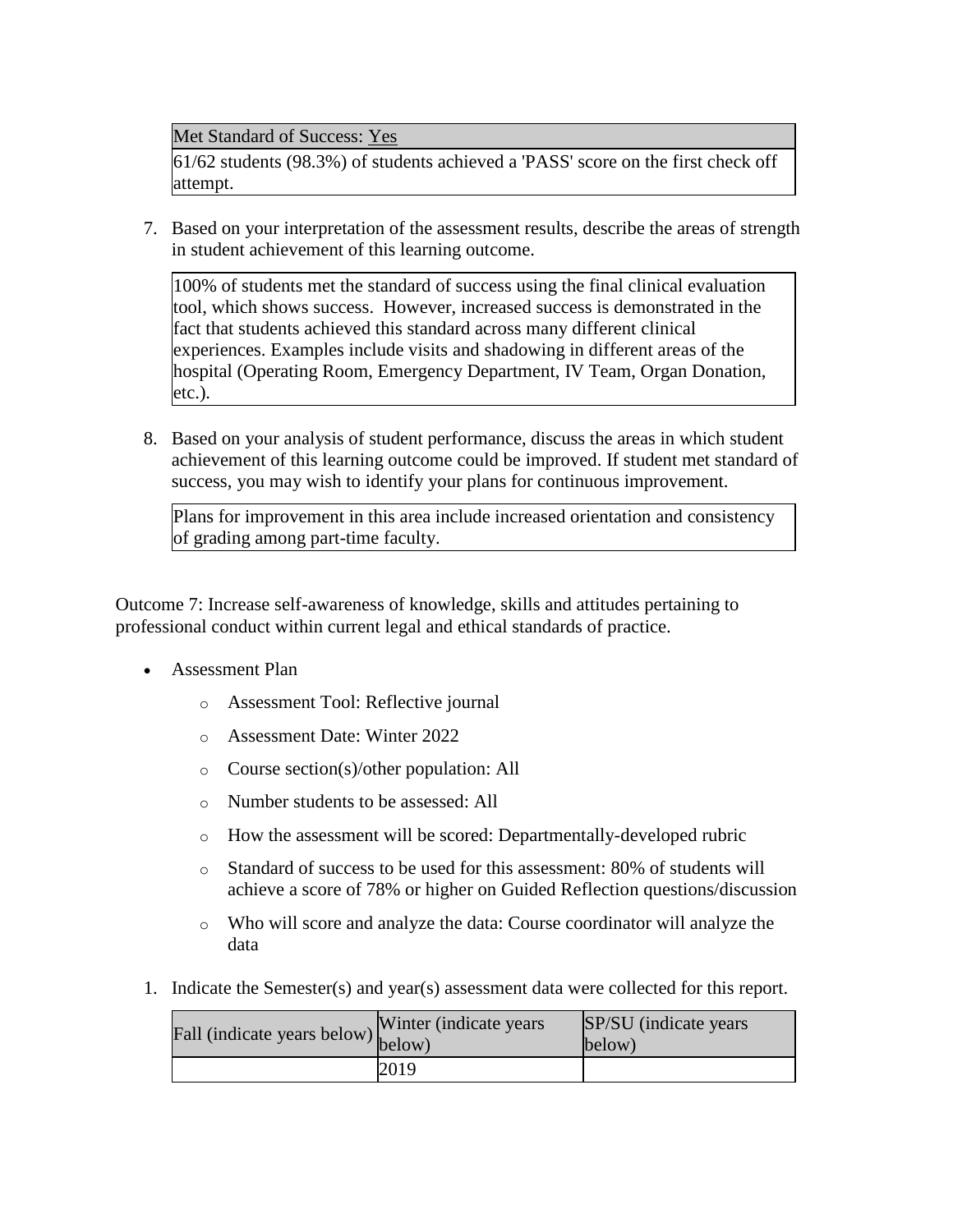| # of students enrolled | # of students assessed |
|------------------------|------------------------|
| 186                    | 62                     |

3. If the number of students assessed differs from the number of students enrolled, please explain why all enrolled students were not assessed, e.g. absence, withdrawal, or did not complete activity.

It appears that the number of students is tripled as the number of students enrolled includes all sections of NUR courses: lecture, lab and clinical. In NUR 288 in Winter of 2019, there were 62 students, all of whom will be assessed for each SLO.

4. Describe how students from all populations (day students on campus, DL, MM, evening, extension center sites, etc.) were included in the assessment based on your selection criteria.

The reflective journal assignment was not deployed for this group of students.

5. Describe the process used to assess this outcome. Include a brief description of this tool and how it was scored.

The reflective journal assignment was not deployed for this group of students.

6. Briefly describe assessment results based on data collected for this outcome and tool during the course assessment. Discuss the extent to which students achieved this learning outcome and indicate whether the standard of success was met for this outcome and tool.

Met Standard of Success: No

This outcome cannot be assessed using this tool, as the tool was not given to students for completion.

7. Based on your interpretation of the assessment results, describe the areas of strength in student achievement of this learning outcome.

This SLO could not be assessed using the tool previously planned. That tool was not deployed in the course and therefore was not completed by students.

8. Based on your analysis of student performance, discuss the areas in which student achievement of this learning outcome could be improved. If student met standard of success, you may wish to identify your plans for continuous improvement.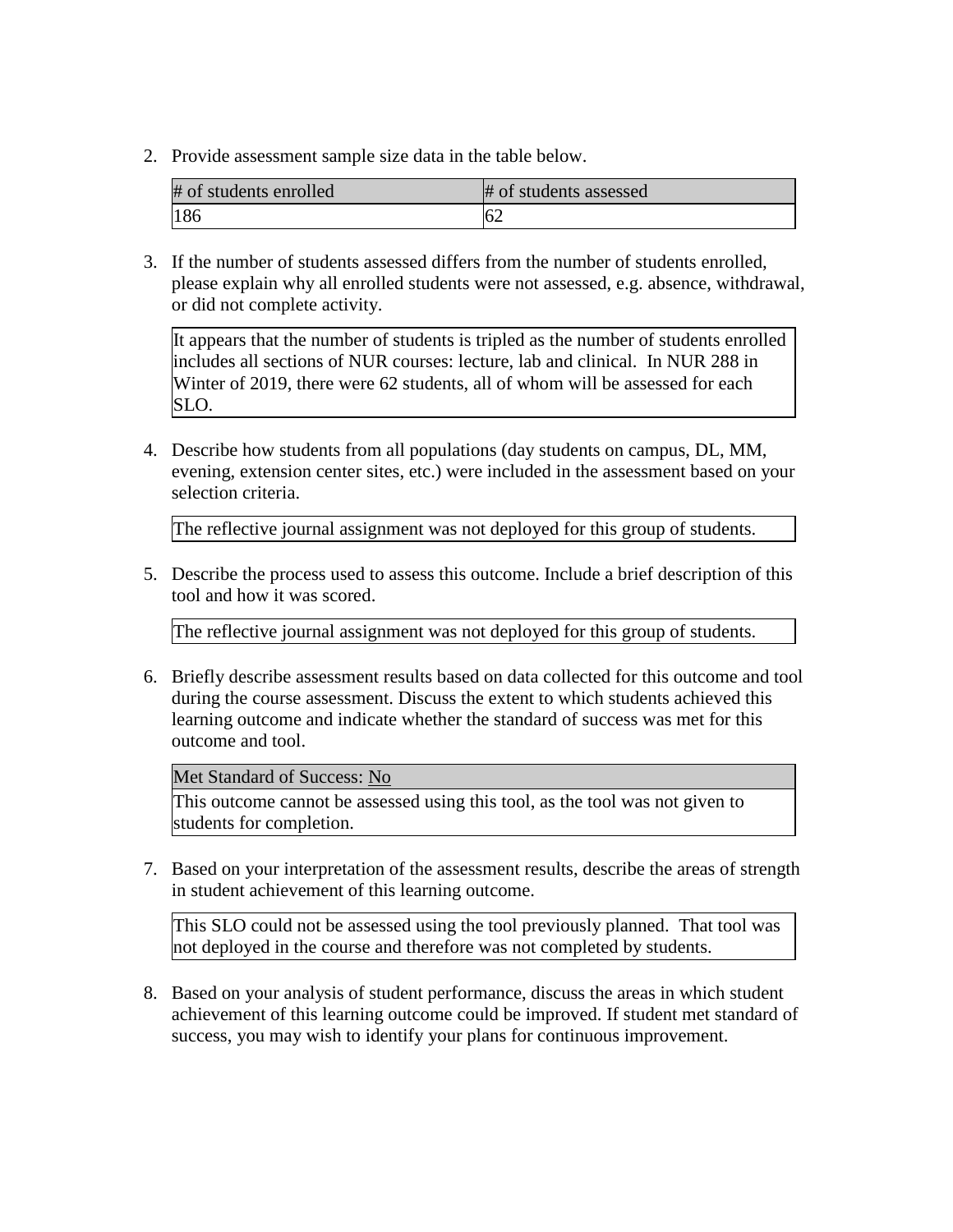In terms of improvement, we are not able to assess this SLO. In order to achieve increased performance in this area, faculty need to develop or modify a current tool in order to assess this SLO.

Outcome 8: Organize and initiate a study plan for NCLEX-RN based on self-assessment of strengths and needs.

- Assessment Plan
	- o Assessment Tool: NCLEX-RN Preparedness Plan
	- o Assessment Date: Winter 2022
	- o Course section(s)/other population: All
	- o Number students to be assessed: All
	- o How the assessment will be scored: Departmentally-developed rubric
	- o Standard of success to be used for this assessment: 80% of students will achieve a score of 78% or higher on NCLEX-RN Preparedness Plan
	- o Who will score and analyze the data: Course coordinator will analyze the data
- 1. Indicate the Semester(s) and year(s) assessment data were collected for this report.

| Fall (indicate years below) below) | Winter (indicate years) | SP/SU (indicate years)<br>below) |
|------------------------------------|-------------------------|----------------------------------|
|                                    | 2019                    |                                  |

2. Provide assessment sample size data in the table below.

| # of students enrolled | # of students assessed |
|------------------------|------------------------|
| 186                    | 62                     |

3. If the number of students assessed differs from the number of students enrolled, please explain why all enrolled students were not assessed, e.g. absence, withdrawal, or did not complete activity.

It appears that the number of students is tripled as the number of students enrolled includes all sections of NUR courses: lecture, lab and clinical. In NUR 288 in Winter of 2019, there were 62 students, all of whom will be assessed for each SLO.

4. Describe how students from all populations (day students on campus, DL, MM, evening, extension center sites, etc.) were included in the assessment based on your selection criteria.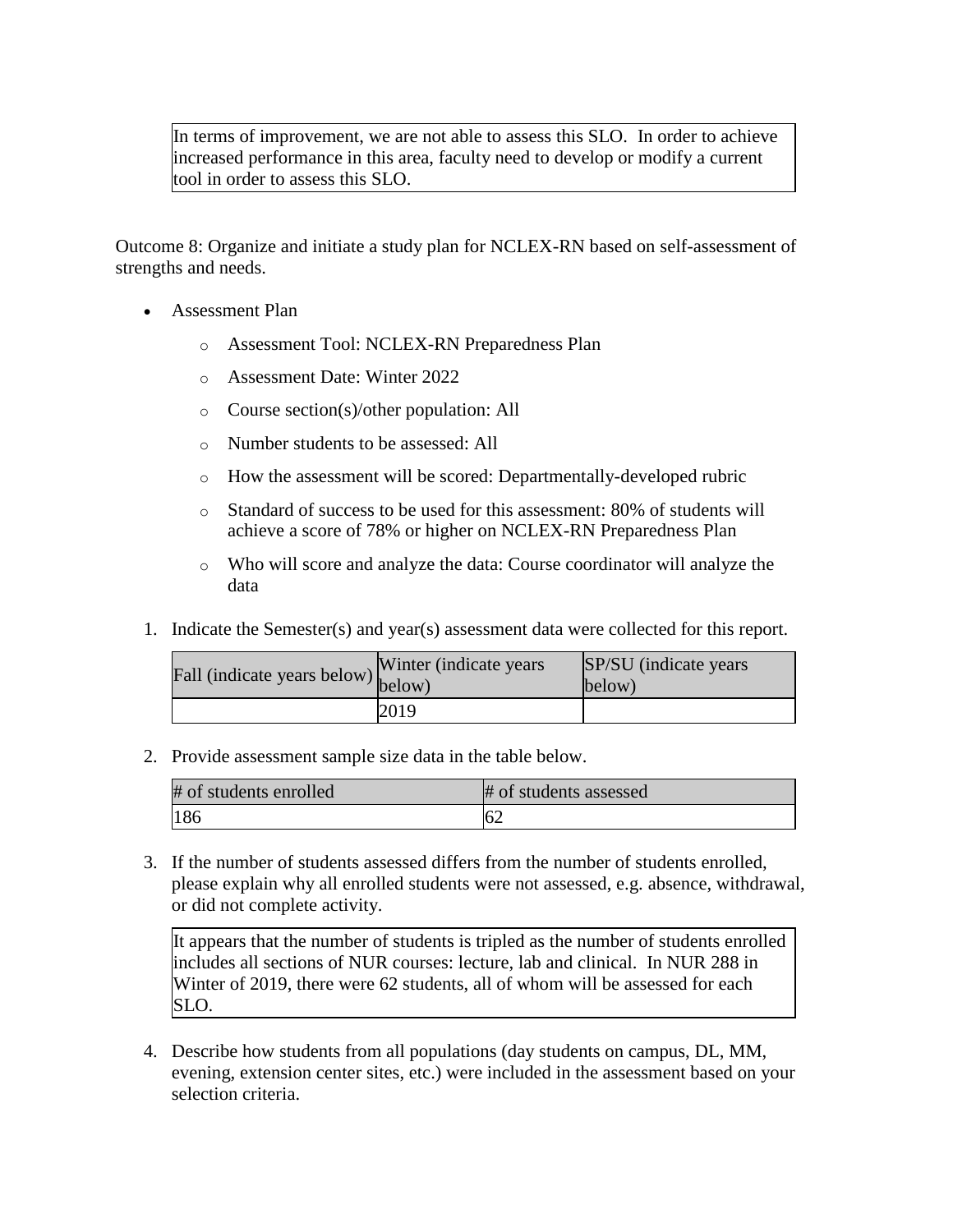Students were given this assignment through their MM section.

5. Describe the process used to assess this outcome. Include a brief description of this tool and how it was scored.

This assignment was graded using a rubric, rating students as competent or novice in three different areas: originality, completeness and thoroughness.

6. Briefly describe assessment results based on data collected for this outcome and tool during the course assessment. Discuss the extent to which students achieved this learning outcome and indicate whether the standard of success was met for this outcome and tool.

### Met Standard of Success: No

72% of the students (45/62) completed this assignment. Of the students that completed the assignment, all 45 achieved a score of 80% or better.

7. Based on your interpretation of the assessment results, describe the areas of strength in student achievement of this learning outcome.

Strengths in student achievement are demonstrated by the fact that 100% of students who did complete this assignment achieved the standard of success. Unfortunately, only 72.5% of students completed this assignment, meaning the standard was not met. The actual assignments completed, upon review, showed excellent plans and reflection by students who completed it.

8. Based on your analysis of student performance, discuss the areas in which student achievement of this learning outcome could be improved. If student met standard of success, you may wish to identify your plans for continuous improvement.

This assignment was worth 1 point out of 1000 total points for the course. 17/62 students (27.4%) decided not to complete the assignment. This made it difficult to use this assignment for evaluation. Going forward, this assignment will have more weight in order to make sure that all students complete it for adequate assessment as well as planning for their licensure exam and self-reflection about areas in which they may improve. The rigor of the assignment will be increased in order to account for the increased weight and points in the course.

## **III. Course Summary and Intended Changes Based on Assessment Results**

1. Based on the previous report's Intended Change(s) identified in Section I above, please discuss how effective the changes were in improving student learning.

Not applicable -- this is the first time this course has been taught and the first time this course has been assessed.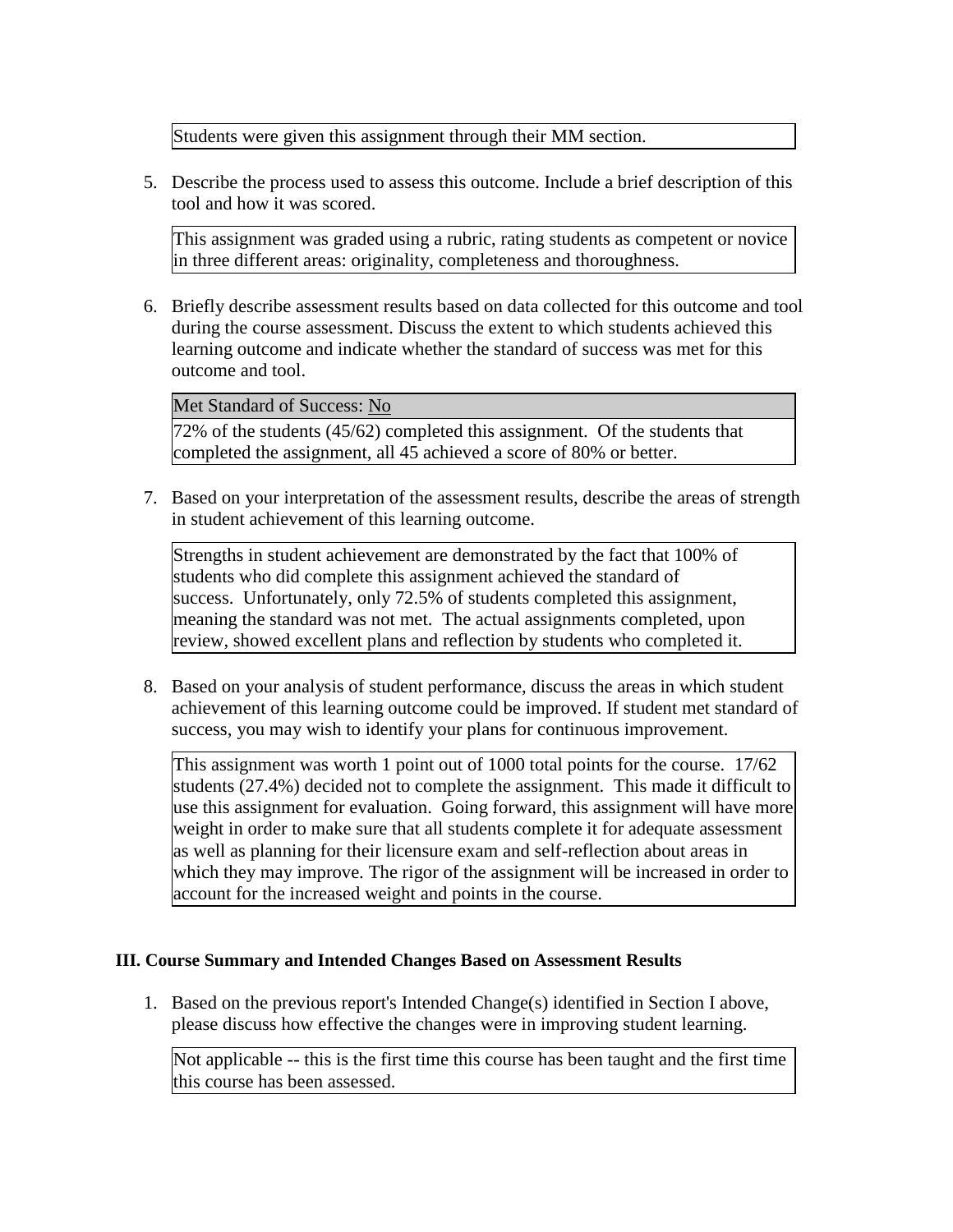2. Describe your overall impression of how this course is meeting the needs of students. Did the assessment process bring to light anything about student achievement of learning outcomes that surprised you?

Overall, this course is meeting the needs of students, but as always there are several areas targeted for improvement. Something surprising is that many of the SLOs were achieved and data reflects that, but the actual assessment tool does not demonstrate the depth and thoroughness of the student's learning in a particular SLO or content area.

3. Describe when and how this information, including the action plan, was or will be shared with Departmental Faculty.

Full-time nursing faculty gathered at a department meeting in May 2019. At that time, overview, results of assessments and planned changes were shared with the group.

## 4.

Intended Change(s)

| Intended<br>Change | Description of the change                                                                                                                                                                                                                                                                                                                                                                                                                                                                                                    | Rationale                                                                                                                                                                                                 | Implementation<br>Date |
|--------------------|------------------------------------------------------------------------------------------------------------------------------------------------------------------------------------------------------------------------------------------------------------------------------------------------------------------------------------------------------------------------------------------------------------------------------------------------------------------------------------------------------------------------------|-----------------------------------------------------------------------------------------------------------------------------------------------------------------------------------------------------------|------------------------|
| Assessment<br>Tool | Assessment tools will be<br>altered as follows:<br>Simulation, Lab and/or<br>$\circ$<br>clinical checklist: This<br>will be expanded to<br>include more<br>specifics. Instead of<br>being a blanket skills<br>checklist, simulation<br>tools will be developed<br>for simulation activities<br>and lab checklists will<br>be developed to assess<br>lab performance.<br><b>NCLEX - RN</b><br>$\circ$<br>preparedness<br>plan: This assignment<br>will carry more weight<br>within the course with<br>required participation. | The above stated<br>improvements<br>will provide<br>increased ability<br>for faculty to<br>assess this course, 2019<br>as well as<br>improved<br>achievement of<br>SLOs by students<br>taking the course. |                        |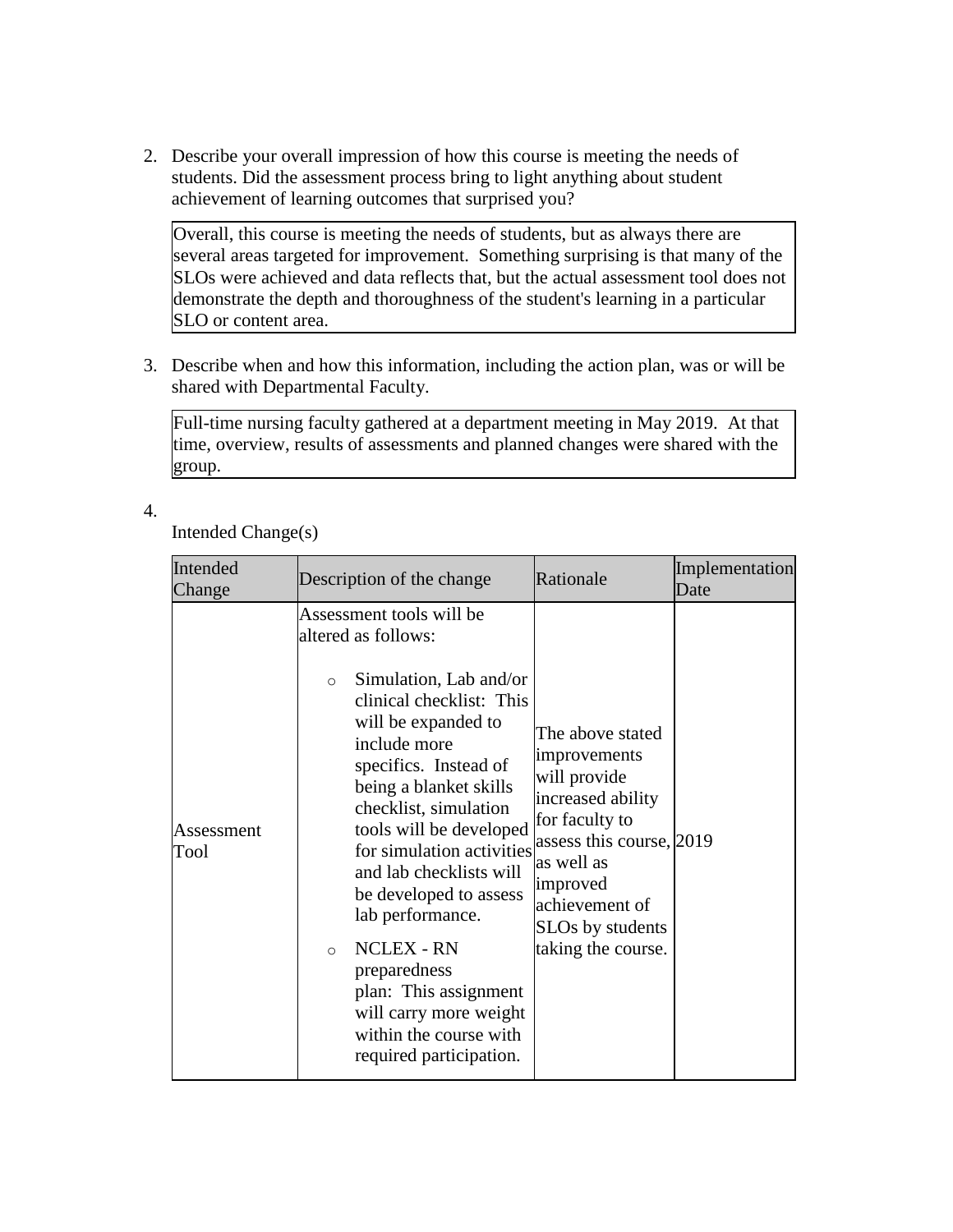|                    | The cumulative final<br>$\circ$                                                                                                                                                                                                                                                                                                                                            |                                                                                                                                                                                                          |      |
|--------------------|----------------------------------------------------------------------------------------------------------------------------------------------------------------------------------------------------------------------------------------------------------------------------------------------------------------------------------------------------------------------------|----------------------------------------------------------------------------------------------------------------------------------------------------------------------------------------------------------|------|
|                    | exam will be removed                                                                                                                                                                                                                                                                                                                                                       |                                                                                                                                                                                                          |      |
|                    | as an assessment tool.                                                                                                                                                                                                                                                                                                                                                     |                                                                                                                                                                                                          |      |
| Assessment<br>Tool | Organize and initiate a study<br>plan for NCLEX-RN based on<br>self-assessment of strengths<br>and needs.<br>Assessment 1<br>Assessment<br>$\circ$<br>Tool: NCLEX-<br><b>RN</b><br>Preparedness<br>Plan<br>Assessment<br>$\circ$<br>Date:<br>Spring/Summer<br>2019<br>Assessment<br>$\circ$<br>Cycle: Every<br><b>Three Years</b><br>Course<br>$\circ$<br>section(s)/other | The name of this<br>assignment (and<br>therefore<br>assessment tool in<br>the master<br>syllabus will be<br>changed to reflect<br>actual practice<br>within the<br>course. Also, as<br>stated in another | 2019 |
|                    | population: All<br>Number<br>$\Omega$<br>students to be<br>assessed: All                                                                                                                                                                                                                                                                                                   | intended change,<br>the points<br>available for this<br>assignment will                                                                                                                                  |      |
|                    | How the<br>$\circ$<br>be scored:<br>rubric                                                                                                                                                                                                                                                                                                                                 | change to<br>improve<br>assessment will assignment<br>compliance.<br>Departmentally-<br>developed                                                                                                        |      |
|                    | Standard of<br>$\circ$<br>success to be<br>used for this<br>assessment:<br>80% of students<br>will achieve a<br>score of 78% or<br>higher on                                                                                                                                                                                                                               |                                                                                                                                                                                                          |      |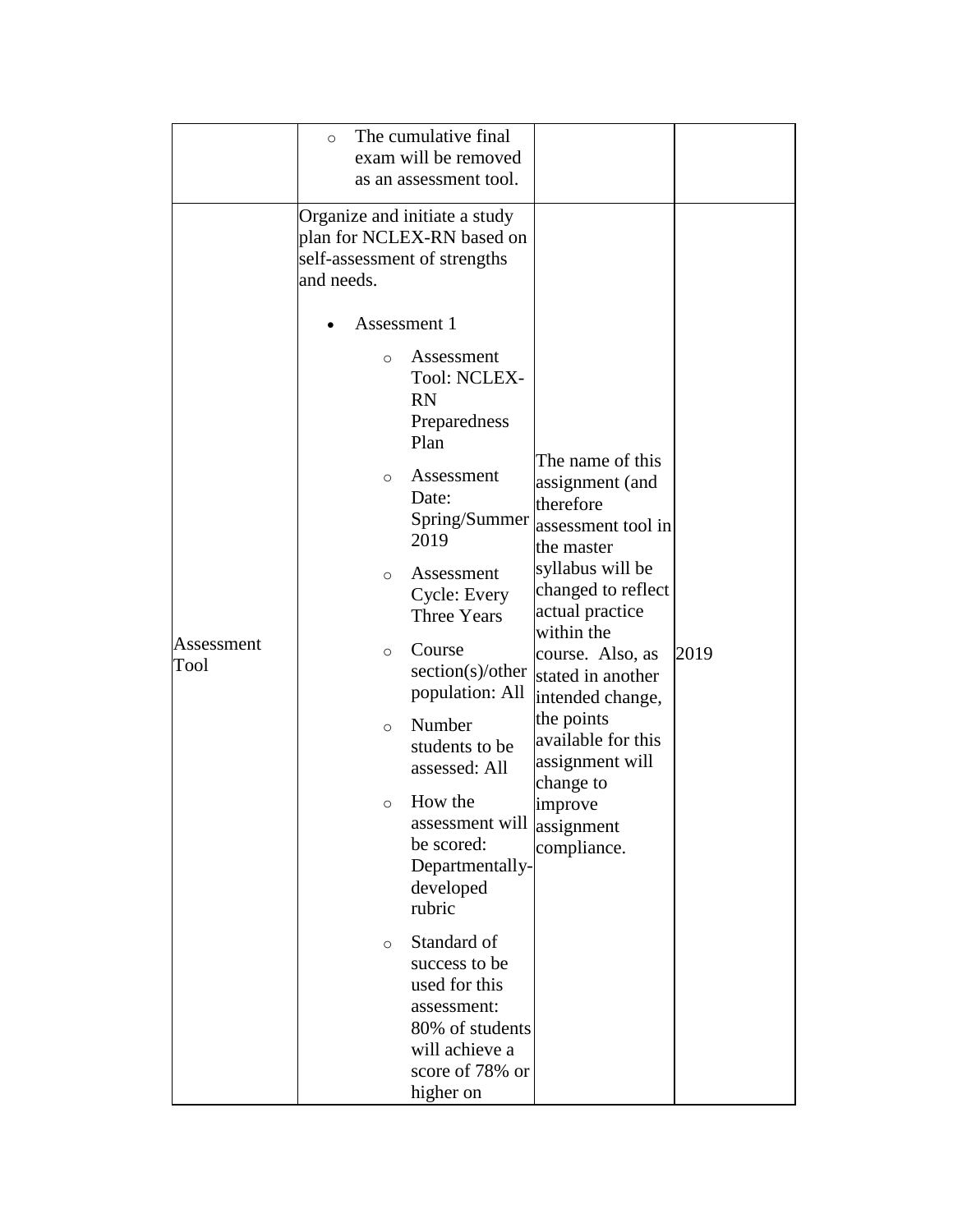|                    |                                                                                                   | <b>NCLEX-RN</b><br>Preparedness                                                                                                                                                                                                                                                                                                                    |                                                                                                                                                                                                                                                                                                            |      |
|--------------------|---------------------------------------------------------------------------------------------------|----------------------------------------------------------------------------------------------------------------------------------------------------------------------------------------------------------------------------------------------------------------------------------------------------------------------------------------------------|------------------------------------------------------------------------------------------------------------------------------------------------------------------------------------------------------------------------------------------------------------------------------------------------------------|------|
|                    | $\circ$                                                                                           | Plan<br>Who will score<br>and analyze the<br>data: Course<br>coordinator will<br>analyze the data                                                                                                                                                                                                                                                  |                                                                                                                                                                                                                                                                                                            |      |
|                    | Increase self-awareness of<br>pertaining to professional<br>and ethical standards of<br>practice. | knowledge, skills and attitudes<br>conduct within current legal<br>Assessment 1                                                                                                                                                                                                                                                                    |                                                                                                                                                                                                                                                                                                            |      |
| Assessment<br>Tool | $\circ$<br>$\circ$<br>$\circ$<br>$\circ$<br>$\circ$<br>$\circ$                                    | Assessment<br>Tool:<br>and or clinical<br>skills checklist<br>Assessment<br>Date:<br>Spring/Summer<br>2019<br>Assessment<br>Cycle: Every<br><b>Three Years</b><br>Course<br>section(s)/other<br>population: All<br>Number<br>students to be<br>assessed: All<br>How the<br>assessment will<br>be scored:<br>Departmentally-<br>developed<br>rubric | Simulation, Lab <sup>The</sup> tool for this<br>SLO will change<br>from the<br>reflection<br>assignment to the<br>Simulation, Lab<br>and or clinical<br>skills<br>checklist. Change<br>to this will reflect<br>current practice in<br>this course, and<br>better evaluation<br>achievement in<br>this SLO. | 2019 |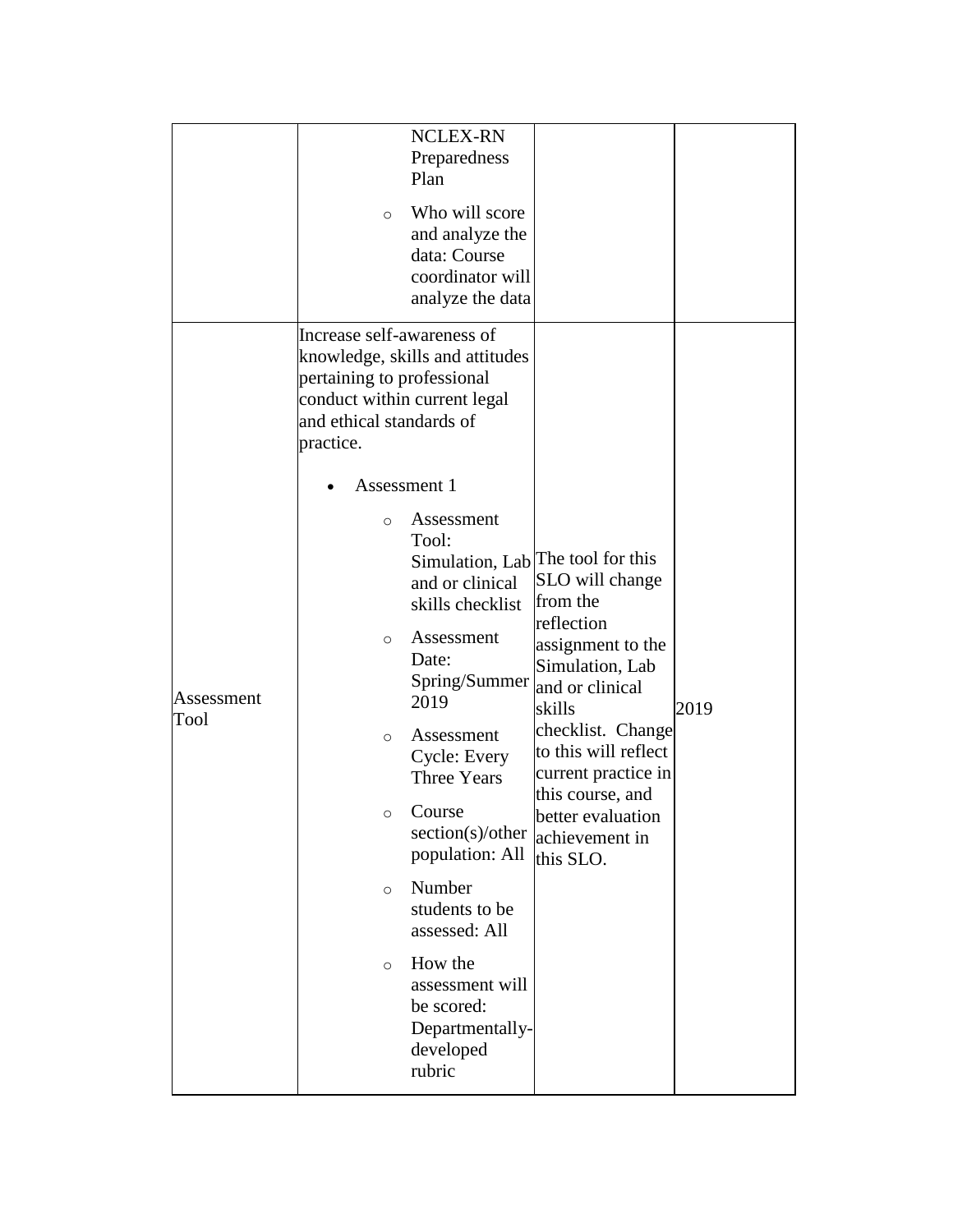|                       | $\Omega$<br>$\circ$                                                   | Standard of<br>success to be<br>used for this<br>assessment:<br>80% of students<br>will achieve a<br>score of 78% or<br>higher on<br>checklists'<br>rubrics<br>Who will score<br>and analyze the<br>data: Course<br>coordinator will<br>analyze the data |                                                                                                                                                                                                                                 |      |
|-----------------------|-----------------------------------------------------------------------|----------------------------------------------------------------------------------------------------------------------------------------------------------------------------------------------------------------------------------------------------------|---------------------------------------------------------------------------------------------------------------------------------------------------------------------------------------------------------------------------------|------|
| Course<br>Assignments | re-distributed to reflect the<br>order to complete the<br>assignment. | Points for assignments will be<br>work that students must do in                                                                                                                                                                                          | There are many<br>wonderful<br>learning tools in<br>this course,<br>however there<br>was not enough<br>incentive to<br>complete some of<br>the assignments<br>which were more<br>difficult, but<br>earned them<br>fewer points. | 2019 |

5. Is there anything that you would like to mention that was not already captured?

Plans for this course were developed prior to September 2015 with the help of a curriculum expert contracted by the nursing department. The course was developed with CiTL in Fall of 2018 and the first deployment of the course was in Winter of 2019.

# **III. Attached Files**

| <b>Example of Final Clinical Evaluation</b><br><b>SLOs with alignments from Blackboard</b><br><b>Course Performance Report from Blackboard</b> |  |                                  |
|------------------------------------------------------------------------------------------------------------------------------------------------|--|----------------------------------|
| <b>Faculty/Preparer:</b>                                                                                                                       |  | Hope Delecke Date: $06/26/2019$  |
| <b>Department Chair:</b>                                                                                                                       |  | Theresa Bucy Date: $06/27/2019$  |
| <b>Dean:</b>                                                                                                                                   |  | Valerie Greaves Date: 06/27/2019 |